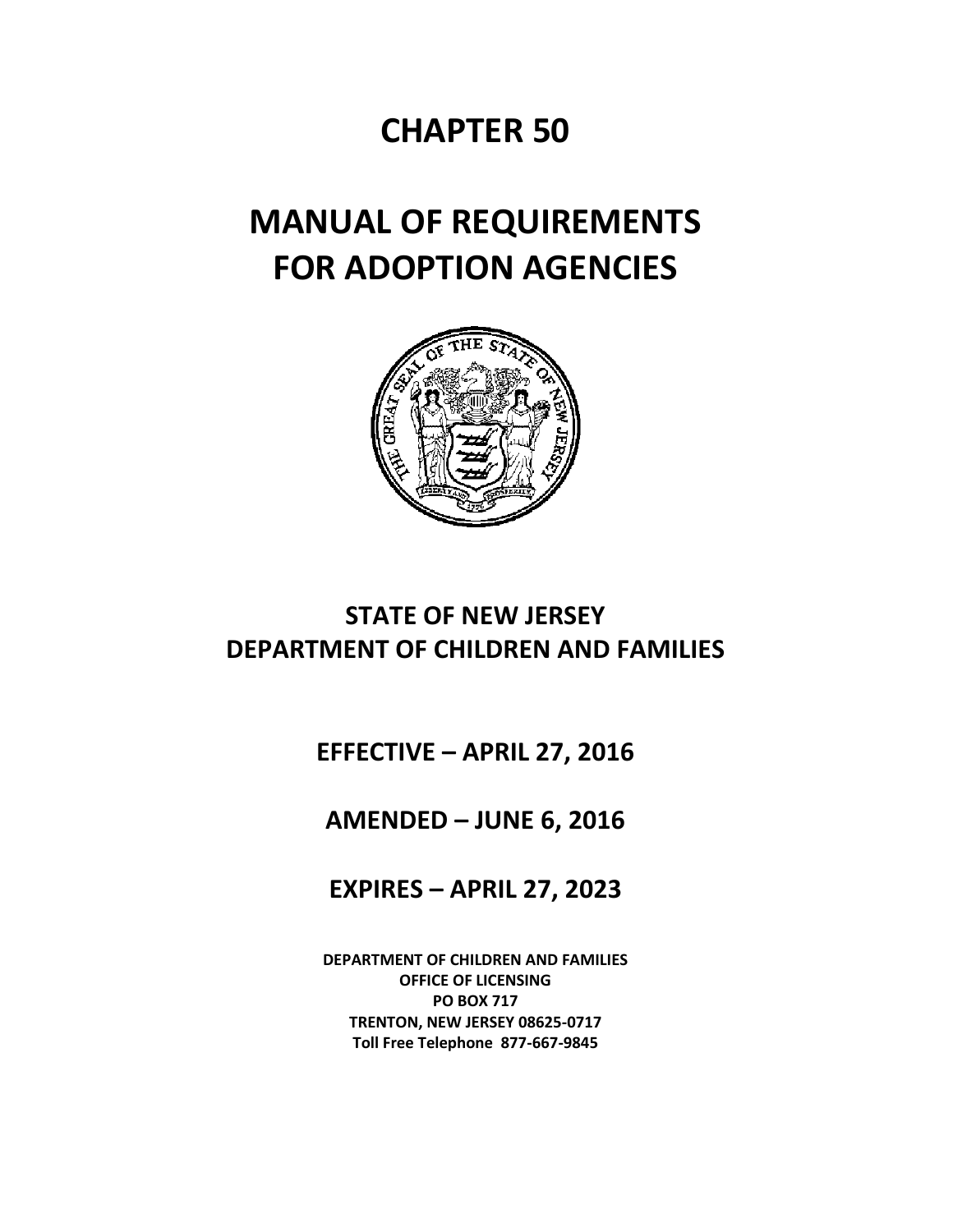### **N.J.A.C. 3A:50**

#### **MANUAL OF REQUIREMENTS FOR ADOPTION AGENCIES**

### **TABLE OF CONTENTS**

| 3A:50-2.3 Denying, suspending, revoking, or refusing to renew a certificate of approval  12 |  |
|---------------------------------------------------------------------------------------------|--|
|                                                                                             |  |
|                                                                                             |  |
|                                                                                             |  |
|                                                                                             |  |
|                                                                                             |  |
|                                                                                             |  |
|                                                                                             |  |
|                                                                                             |  |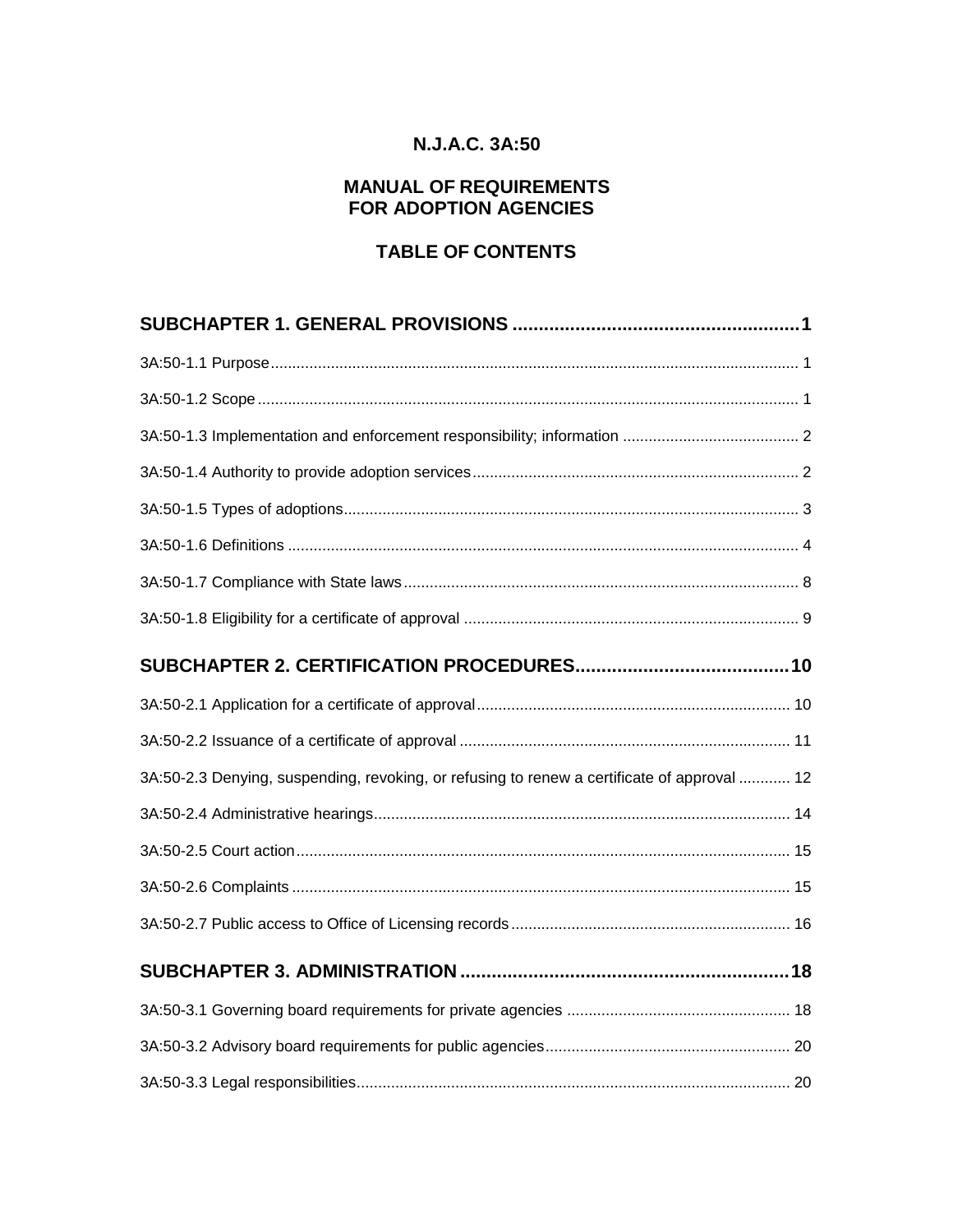| 3A:50-4.5 Criminal History Record Information (CHRI) background checks  39 |  |
|----------------------------------------------------------------------------|--|
|                                                                            |  |
|                                                                            |  |
|                                                                            |  |
|                                                                            |  |
|                                                                            |  |
|                                                                            |  |
|                                                                            |  |
|                                                                            |  |
|                                                                            |  |
|                                                                            |  |
|                                                                            |  |
|                                                                            |  |
|                                                                            |  |
|                                                                            |  |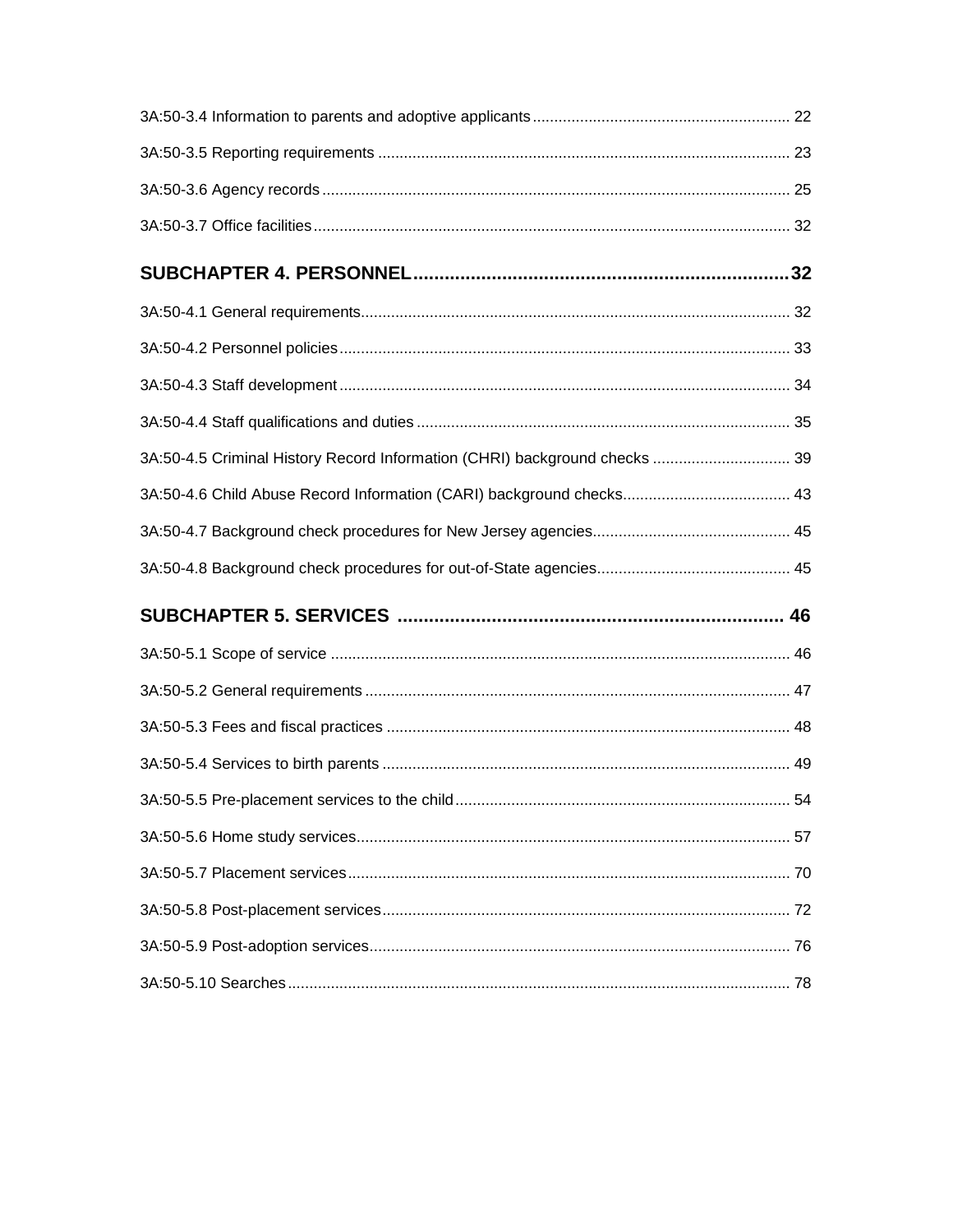#### **CHAPTER 50**

#### **MANUAL OF REQUIREMENTS FOR ADOPTION AGENCIES**

Effective Date: April 27, 2016 Amended: June 6, 2016 Expiration: April 27, 2023

#### **SUBCHAPTER 1. GENERAL PROVISIONS**

#### **3A:50-1.1 Purpose**

 (a) The purpose of this chapter is to prevent the exploitation and to protect the health and well-being of children being served by adoption agencies, as well as to protect the legal rights of children and birth and adoptive parents by establishing standards of agency organization and administration, professional training, experience, practices and requirements relating to the responsibility of agencies providing adoption services in New Jersey.

 (b) This chapter constitutes minimum baseline requirements to ensure that the basic programmatic and administrative needs of adoption agencies and the social service needs of the families and children they serve are met. Compliance with this chapter is necessary if an adoption agency is to open or operate, and no adoption agency is permitted to operate below the level of requirements specified in this chapter. This chapter is in no way intended to prohibit or prevent adoption agencies from going beyond the minimum requirements contained in these rules. The decision whether to exceed these requirements rests with each agency.

#### **3A:50-1.2 Scope**

 This chapter constitutes comprehensive rules governing the certification of adoption agencies pursuant to N.J.S.A. 9:3-37 et seq.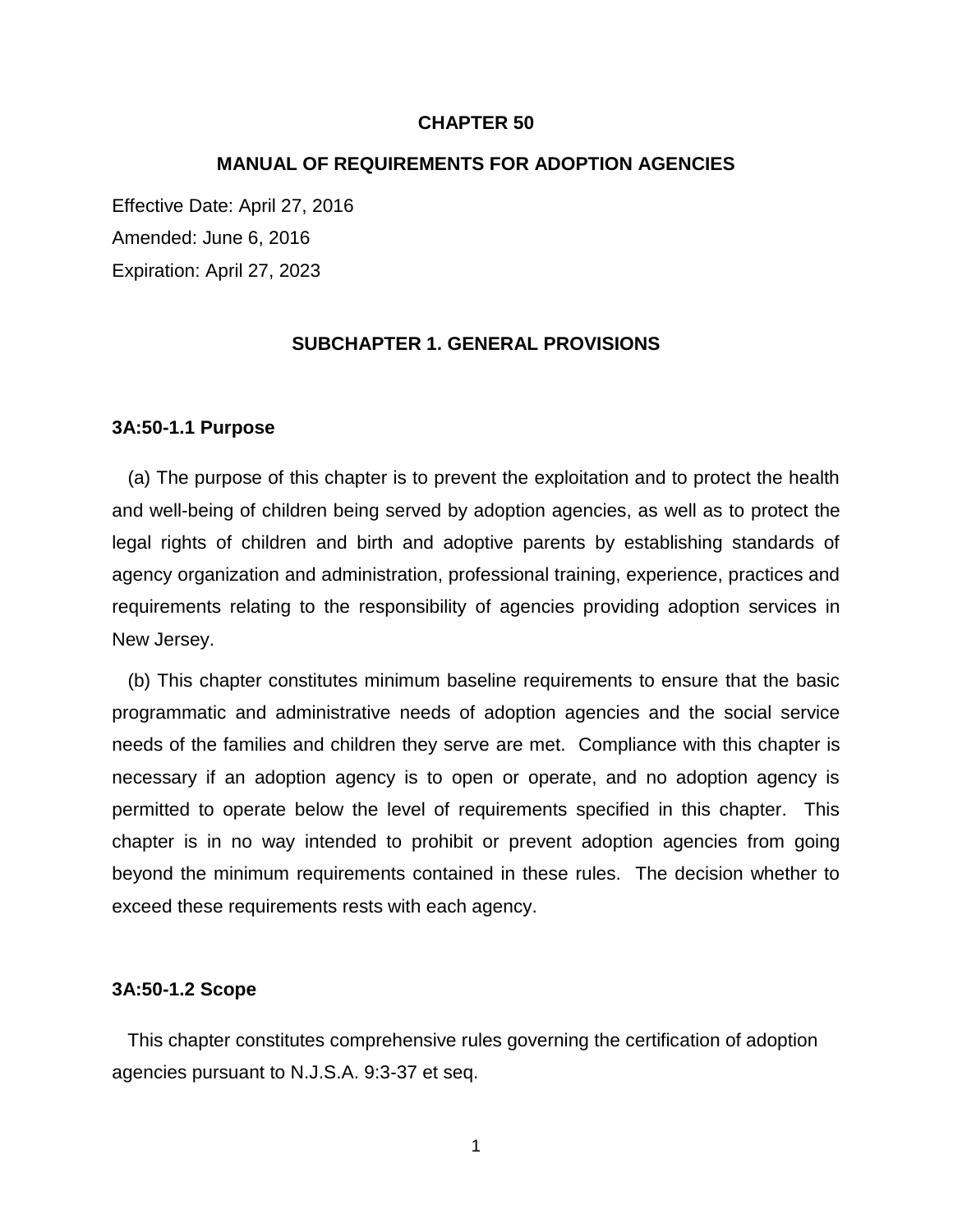#### **3A:50-1.3 Implementation and enforcement responsibility; information**

 The Office of Licensing of the New Jersey Department of Children and Families shall be responsible for implementing and enforcing this chapter. For further information or technical assistance in understanding and/or complying with this chapter, please contact:

Office of Licensing Department of Children and Families PO Box 717 Trenton, New Jersey 08625-0717 (609) 826-3999 or (877) 667-9845

#### **3A:50-1.4 Authority to provide adoption services**

 (a) Under N.J.S.A. 9:3-37 et seq., all private and public adoption agencies, both within New Jersey and outside the State that provide adoption services in New Jersey, must be certified by the New Jersey Department of Children and Families in order to open and operate. This requirement shall not be construed to require certification of adoption agencies located outside the State in the following situations:

 1. The out-of-State agency has a cooperative agreement with a New Jersey certified agency to provide the adoption services in New Jersey as specified at N.J.A.C. 3A:50- 3.3(c); or

 2. The out-of-State agency is facilitating the interstate adoption of a New Jersey-born child, provided that no legal proceedings occur in New Jersey and that the agency:

i. Maintains no physical presence in New Jersey;

ii. Provides no adoption services in New Jersey and such services are not required; and

iii. Fully complies with all laws governing such practice, including licensure requirements, in the jurisdiction into which the child is being placed.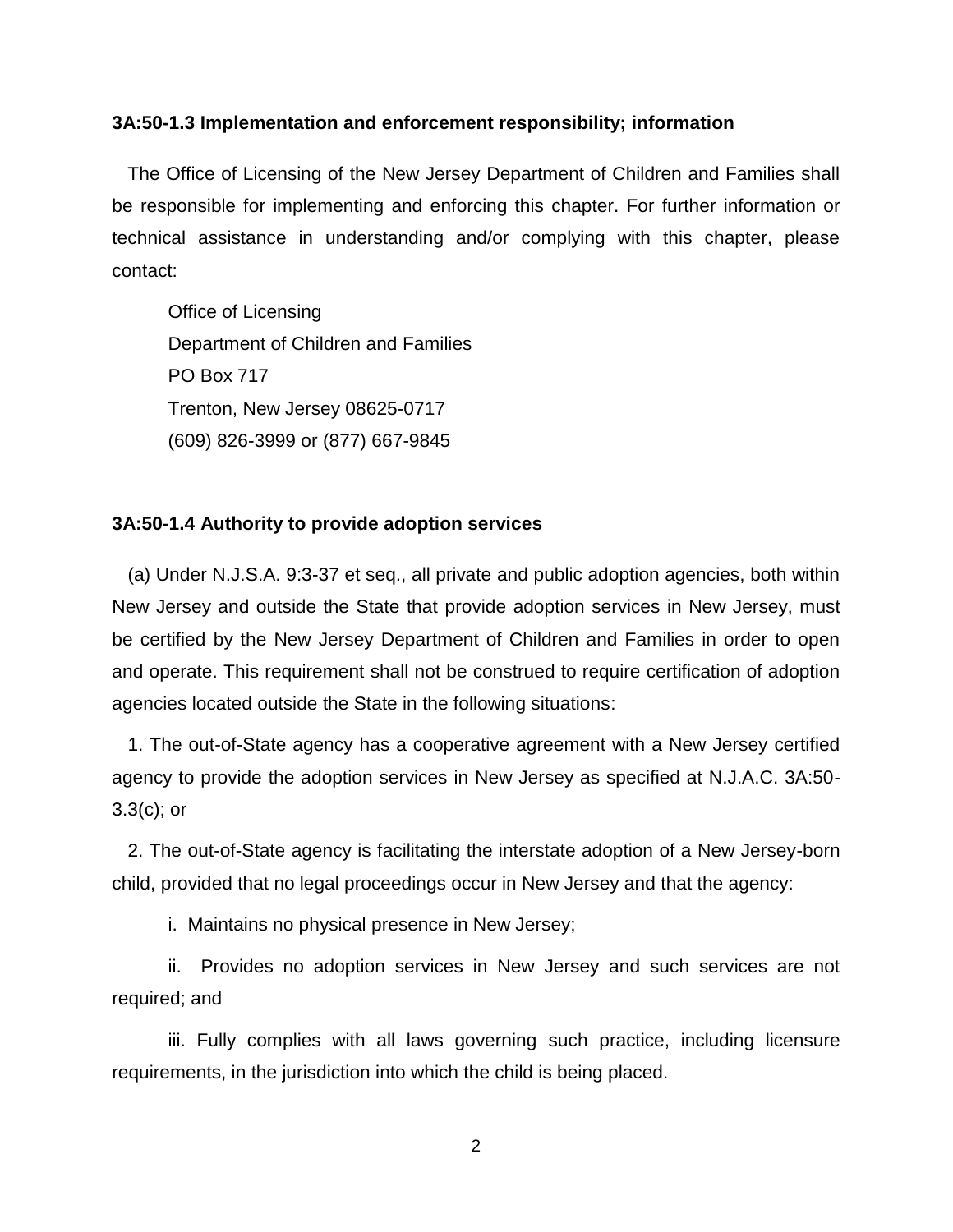(b) In order to be eligible for a certificate of approval, an adoption agency shall demonstrate to the satisfaction of the Department of Children and Families compliance with the requirements of the State Adoption Law and with the rules contained in this chapter, which constitute minimum requirements only.

(c) These rules shall not be applicable to the adoption of adults.

#### **3A:50-1.5 Types of adoptions**

 (a) "Adoption" means the legal transfer of all parental rights and responsibilities from each birth and legal parent(s) to another person who desires to assume those rights and responsibilities.

 (b) Adoptions that are subject to the provisions of this chapter are classified as follows:

 1. "Agency adoption" is an adoption where the birth parent(s) and the adoptive parent(s) come to an agency independent of each other and there is no prior relationship for the purpose of adoption;

 2. "Foreign adoption" is the adoption of a child who resides in a country other than the United States of America. An agency shall comply with the requirements of the Federal Immigration and Naturalization Act (P.L. 95-417), and any successor or amending legislation regarding the classification of an alien orphan child as an immediate relative for purposes of an immigration visa; shall comply with the Intercountry Adoption Universal Accreditation Act of 2012, 42 U.S.C. §§ 14922 et seq.; and shall comply with each country's supervision and visitation requirements and relevant requirements of the Hague Convention on Intercountry Adoption when the child has entered the United States with the adoptive family;

 3. "Identified adoption" or "private adoption" is an adoption where the agency becomes involved in providing services to each birth parent, legal parent and prospective adoptive parent who is considering a plan to place the child for adoption in the prospective adoptive parent's home;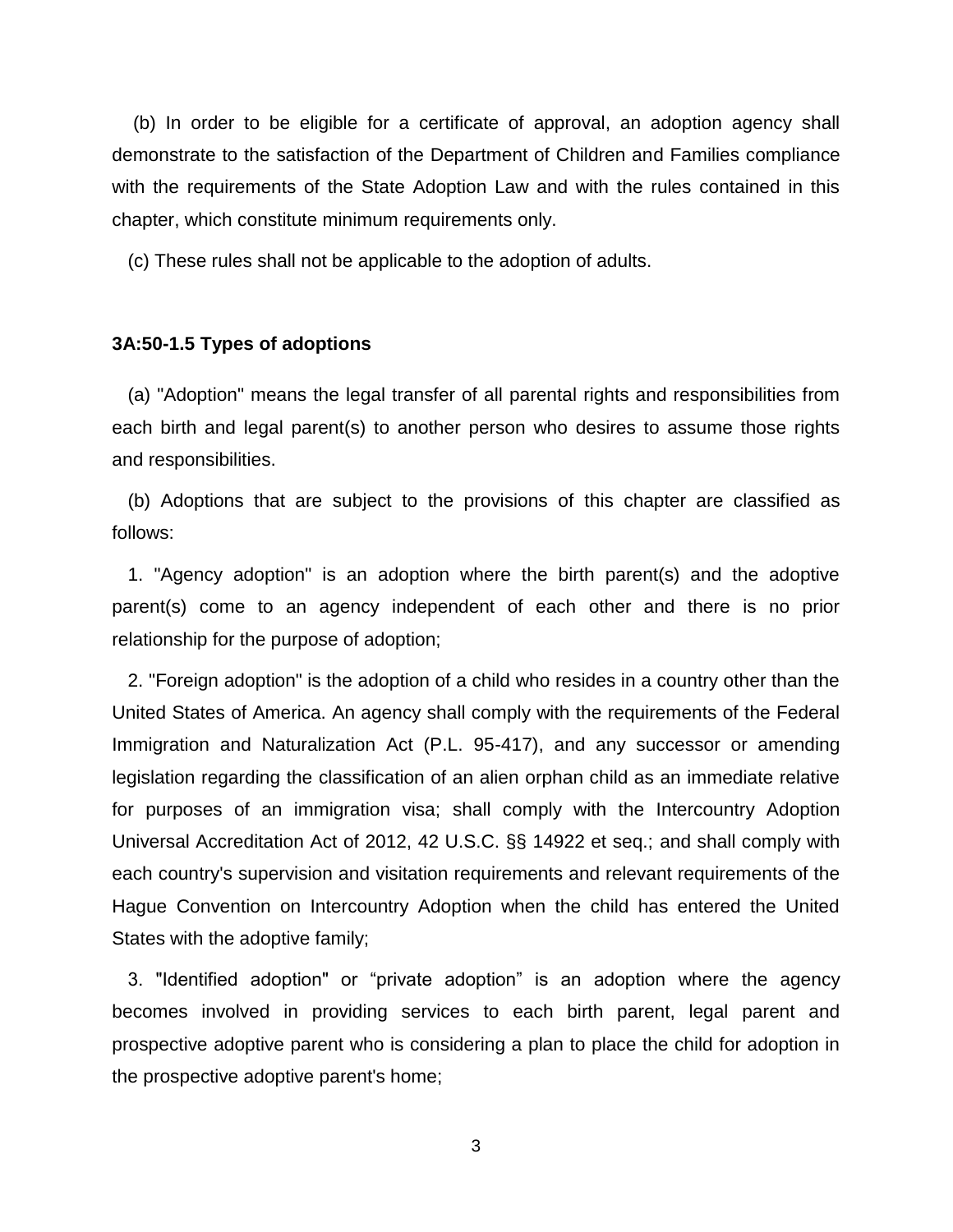4. "Independent adoption" is an adoption where the child is received in the adoptive home from a source other than an agency. Subsequent to the placement, the court orders an agency to conduct an Adoption Complaint Investigation (ACI) in order to investigate the circumstances of the placement and to assess the adoptive home;

 5. "Stepparent adoption" is an adoption of a child by the birth parent's current spouse; and

 6. "Relative adoption" is an adoption of a child by a person(s) who is related by blood or marriage.

#### **3A:50-1.6 Definitions**

 The following words and terms, when used in this chapter, shall have the following meanings, unless the context clearly indicates otherwise:

 "Adoptee" means a person who has been placed in an adoptive home and whose adoption has been legally finalized.

 "Adoption agency" or "agency" means a Department-certified public or private entity organized for all or part of its purpose to provide adoption services to children, adoptees, adoptive applicants, birth parents, or adoptive parents.

 "Adoption Complaint Investigation" means an investigation ordered by the court to determine the circumstances of a non-agency placement and to assess the suitability of the prospective adoptive parents. The investigation is conducted by a court-appointed State-approved adoption agency in response to the filing of an adoption petition on behalf of the prospective adoptive parents. Such investigation includes a home study and post-placement services unless otherwise specified by the court.

"Adoption services" means services related to the preparation, execution, and finalization of an adoption in New Jersey, including, but not limited to, pre-placement, home study, placement, post-placement, or post-adoption services or other related activities, including those requested by courts and other adoption agencies and organizations, whether or not the agencies and organizations are certified in New Jersey.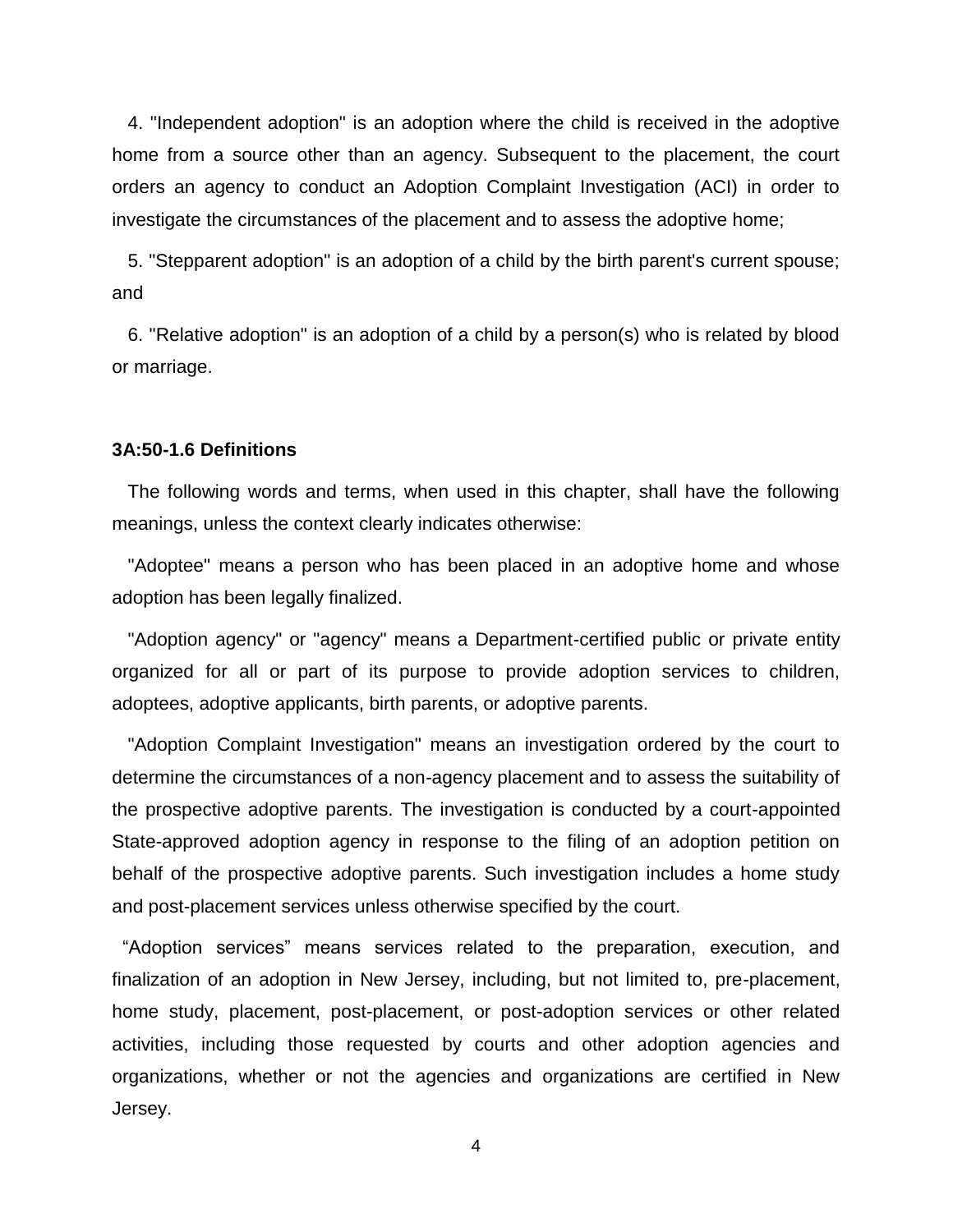"Adoptive applicant" means a prospective adoptive parent who has applied to adopt a child but who has not yet received a child for adoption placement.

 "Adoptive parent" means a person with whom a child has been placed for adoption or who has adopted a child.

 "Branch office" means a Department-certified adoption program that is a geographically separate but administratively dependent part of an agency.

 "Certificate of approval" or "certificate" means a document issued by the Office of Licensing to an agency indicating that the agency is in substantial or full compliance with all applicable provisions of this chapter, and that there is no serious or imminent hazard to the health, safety or well-being of the children, birth parents, adoptive parents or adoptive applicants being served by the agency.

"Child" means any person under 18 years of age.

 "Commissioner" means the Commissioner of the Department of Children and Families.

 "Conditional surrender" means a voluntary relinquishment of all parental rights by a birth parent, adoptive parent, or other person or agency authorized to exercise these rights by law, court order or otherwise for purposes of allowing a child to be adopted by a person(s) specified by the surrendering parent.

 "Custody" means the general right to exercise continuing control over the person of a child derived from court order or otherwise.

 "Denial of a certificate" means the withholding of a certificate of approval for which an agency has applied, based on the agency's failure or inability to comply with requirements of N.J.S.A. 9:3-37 et seq., or of this chapter.

"Department" means the New Jersey Department of Children and Families.

 "Division" means the Division of Child Protection and Permanency of the New Jersey Department of Children and Families.

 "Executive director" or "administrator" means the person in a certified agency responsible for the overall administration and direction of the agency and its staff.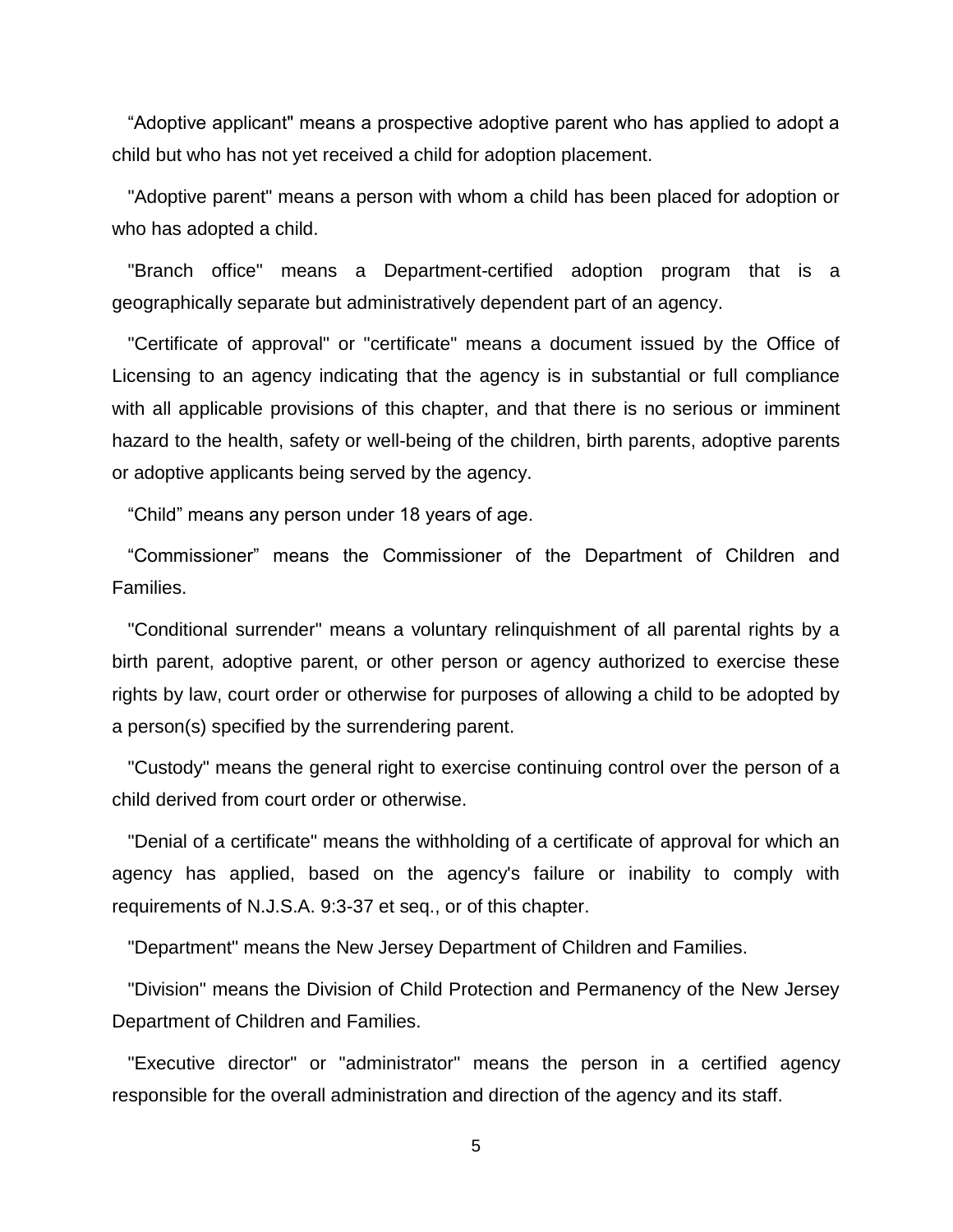"Finalization" means the entry of a legal order of adoption issued by a court of competent jurisdiction, pursuant to N.J.S.A. 9:3-37 et seq.

 "Foster care" means the temporary placement in an agency-approved private home of a child who is in the care or custody of an agency.

 "Governing board" means the public or private body which has final legal responsibility for or authority over a certified adoption agency.

 "Guardianship" means the right to exercise continuing control over the person or property or both of a child, including any specific right of control over an aspect of the child's upbringing derived from court order.

 "Home study" means the agency's formal assessment of the capacity and readiness of prospective adoptive parents to adopt a child, including the agency's written report and recommendation.

 "Intermediary" means any person, firm, partnership, corporation, association, agency, or adoption facilitator, whether located in New Jersey or not, who acts for, between, or on behalf of any parent and any prospective adoptive parent.

 "Manual of Requirements for Adoption Agencies" or "Manual of Requirements" means the rules promulgated in this chapter, which constitute minimum requirements for adoption agencies placing children for adoption in New Jersey.

 "Office of Licensing" or "Office" means the Office of Licensing of the New Jersey Department of Children and Families.

 "Parent" means an expectant mother or a birth parent or birth parents, including the biological father of a child born out of wedlock who has acknowledged the child or to whom the court has ordered notice to be given, or a parent or parents by adoption.

 "Placement services" means any and all services offered by a certified agency to prospective adoptive children and families ranging from selection of a particular family for a particular child through the physical arrival of the child in the adoptive home.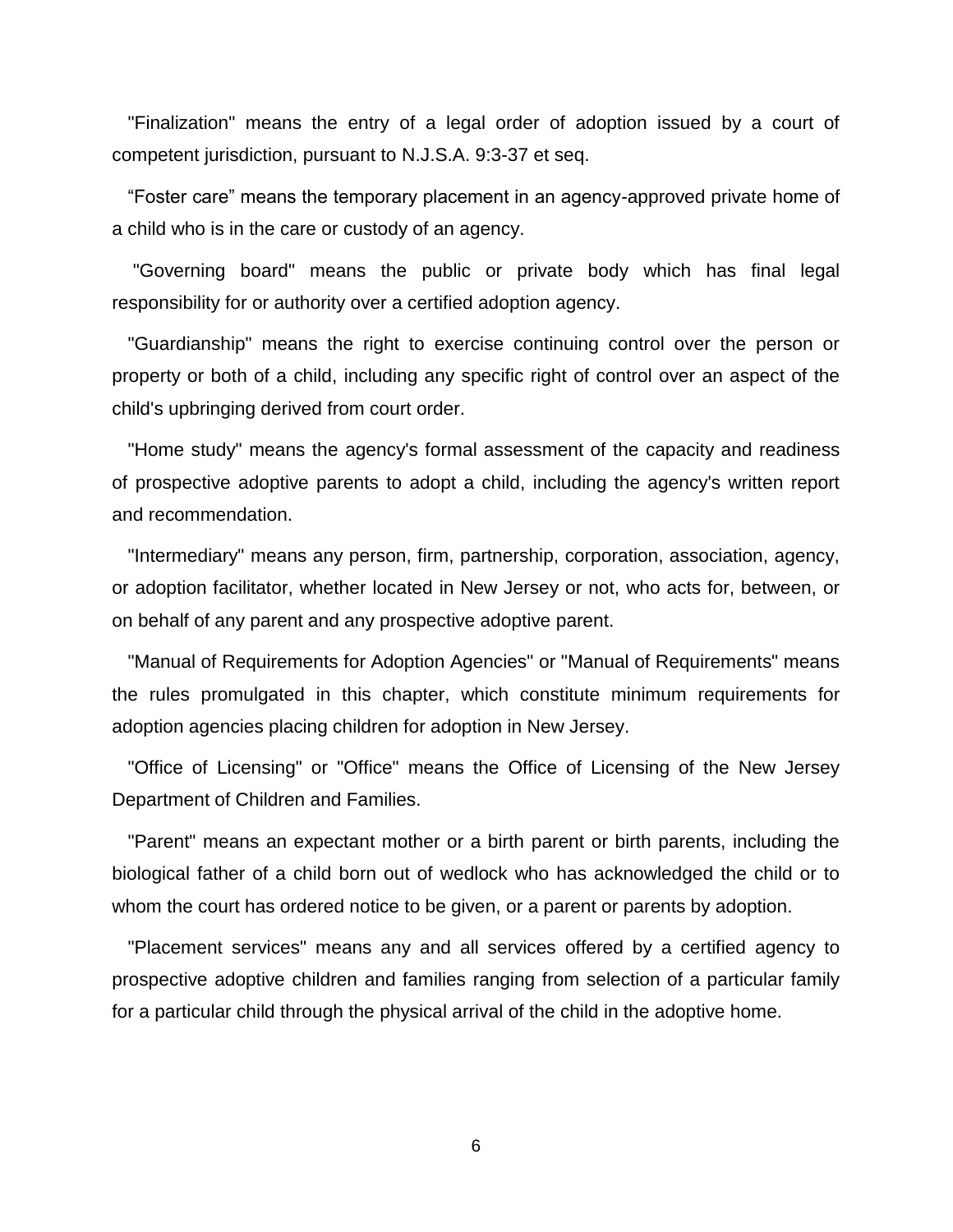"Post-adoption services" means any and all services offered by or through the auspices of an agency to any party involved in an adoption after finalization of the adoption.

 "Post-placement services" means any and all services offered by or through the auspices of an agency to any member of an adoptive family from the placement of the child to finalization of the adoption. "Pre-placement services" means any and all services offered by or through the auspices of an agency to birth parent(s) and child(ren) to evaluate and prepare them for an adoptive placement.

 "Private and professional setting" refers to a location conducive to quiet conversation and affording confidentiality during verbal discussions.

 "Referring agency" means an agency or organization with which a New Jerseycertified agency has a written agreement regarding the provision of adoption-related services in New Jersey.

 "Revocation of a certificate" means a rescinding of an agency's current certificate to operate because of the agency's failure or refusal to comply with the requirements of N.J.S.A. 9:3-37 et seq., or of this chapter.

"Satellite office" means an office that is utilized by, but is geographically separated from, a Department-certified adoption agency and lacks its own certification.

 "Shall" denotes a requirement of this chapter that an adoption agency must meet to qualify for a certificate.

 "Should" denotes a recommendation reflecting goals towards which an adoption agency is encouraged to work.

 "Social worker" means a professional staff member of an agency who possesses the required qualifications specified in this chapter and who works directly with children, adoptees, birth parents, or adoptive parents and other relevant individuals.

 "Social work supervisor" means a staff member of an agency who possesses the qualifications specified in this chapter and who supervises the professional staff who work directly with children, adoptees, birth parents, or adoptive parents and other relevant individuals.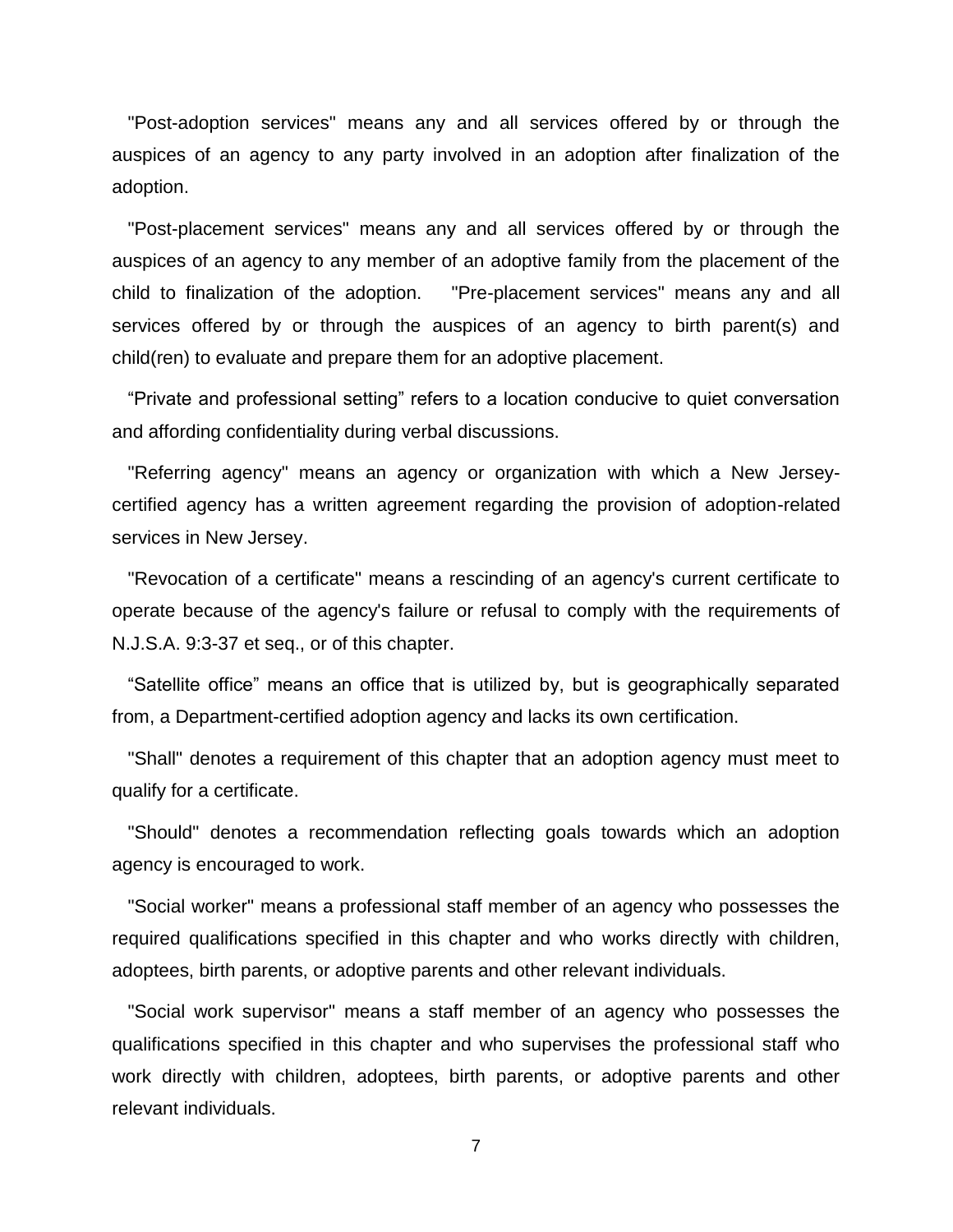"Staff member" means any person employed by or working for or with an agency on a regularly scheduled basis, whether for compensation or not. This shall include full-time, part-time, voluntary, substitute, contract or consulting personnel, and paid and unpaid individuals utilized by the agency to provide temporary foster care for children.

 "Subsidy" means the financial or other material support provided directly or made available to an adoptive family to assist in the adoptive placement, legal expenses of adoption, or continuing care of a child placed for adoption.

 "Surrender" means a voluntary relinquishment of all parental rights by a birth parent, adoptive parent, or other person or agency authorized to exercise these rights by law, court order or otherwise, for purposes of allowing a child to be adopted.

 "Suspension of a certificate" means a temporary rescinding of an agency's current certificate of approval to operate. The suspended certificate may be reinstated by the Office of Licensing upon the agency's compliance with requirements of the State Adoption Law and of this chapter.

 "Termination of parental rights" means the transfer by an order of a court of competent jurisdiction of all rights of control and authority over a child from its birth parent(s) or prior adoptive parent(s) to an agency or other person.

#### **3A:50-1.7 Compliance with State laws**

 (a) Any adoption agency whose principal office is located outside of this State shall be licensed, certified, or otherwise legally permitted to operate in the state or country where the agency's principal office is located as a condition of applying for, securing, and maintaining a certificate of approval in New Jersey.

 (b) No certified adoption agency shall discriminate with regard to the provision of any adoption-related services on the basis of age, religion, marital status, civil union or employment status with regard to the selection of adoptive parents for any child. However, these factors may be considered, pursuant to N.J.S.A. 9:3-40, in determining whether the best interests of a child would be served by a particular placement for adoption or by finalization of an adoption.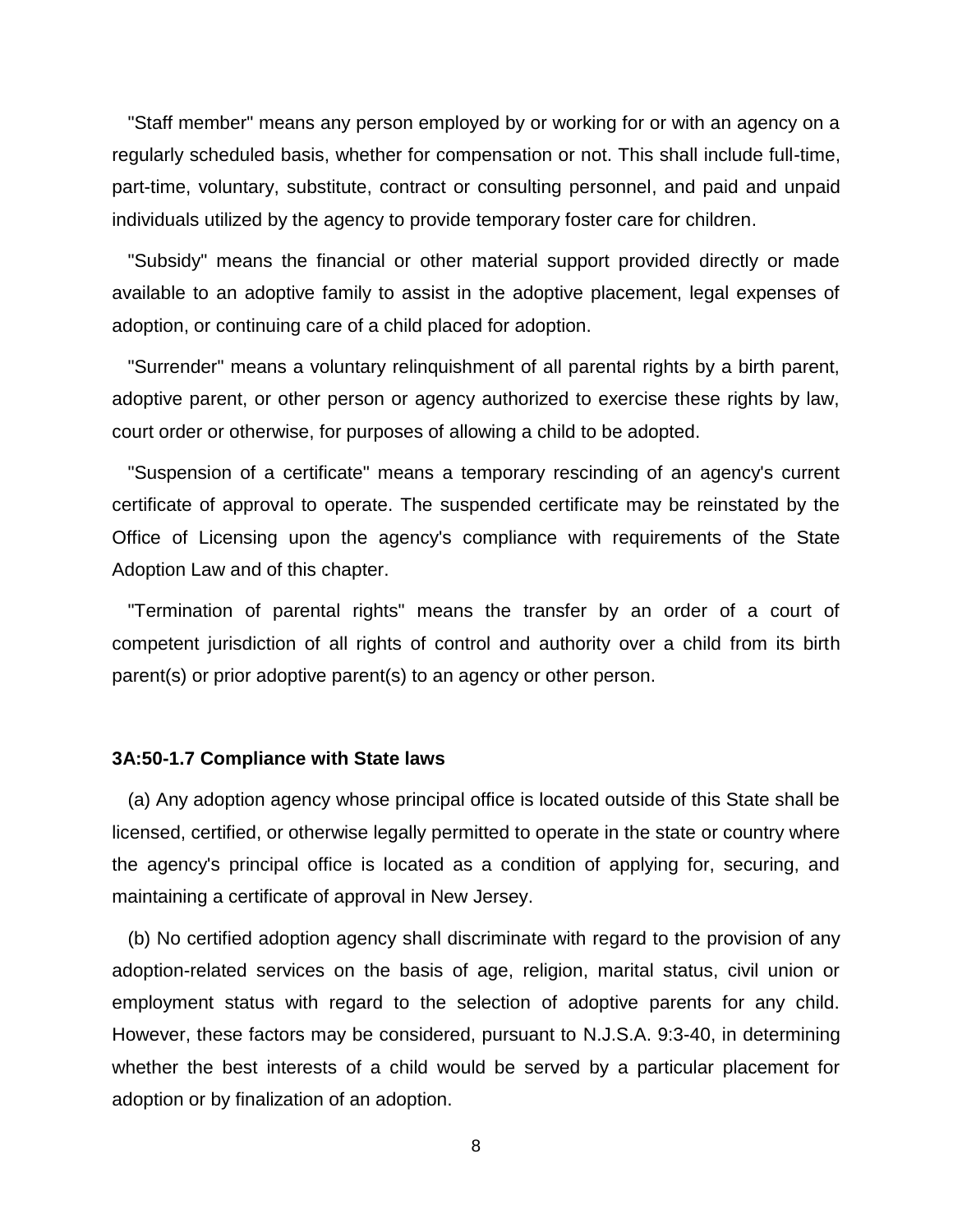(c) No certified adoption agency shall deny to any person the opportunity to become an adoptive or foster parent on the basis of the race, color, or national origin of the child involved; or delay or deny the placement of a child for adoption or into foster care, or otherwise discriminate in making a placement decision on the basis of the race, color, or national origin of the adoptive or foster parent or the child involved.

 (d) Each adoption agency shall have a written non-discrimination policy in accordance with (b) and (c) above.

#### **3A:50-1.8 Eligibility for a certificate of approval**

 (a) Any public or private firm, partnership, corporation, association, or agency located within or outside the State of New Jersey that provides adoption services to families in New Jersey or to children from New Jersey, whether as part or all of its function, shall secure and maintain a certificate of approval.

(b) The following are not subject to certification requirements under the law:

 1. Foster care programs, unless operated as a support to, or as an integral part of the agency's adoption program, as specified in N.J.A.C. 3A:50-1.6;

 2. Self-help or support groups that operate independent of an agency and provide adoption-related information or supportive peer assistance to members;

 3. Lawyers, law offices or legal services offices that provide only legal services as permitted under the law and court rules;

 4. Agencies, organizations, or independent professionals that do not place children for adoption, but provide social work services, mental health, family services, or similar services, to the general public, including adoptive families who may choose to use their services;

5. Unpaid intermediaries, as specified in N.J.A.C. 3A:50-1.6**;**

6. Providers of commercial services that are not used primarily for or represented as facilitating the adoption of children, including general-interest advertising, transportation, communication, and medical services; and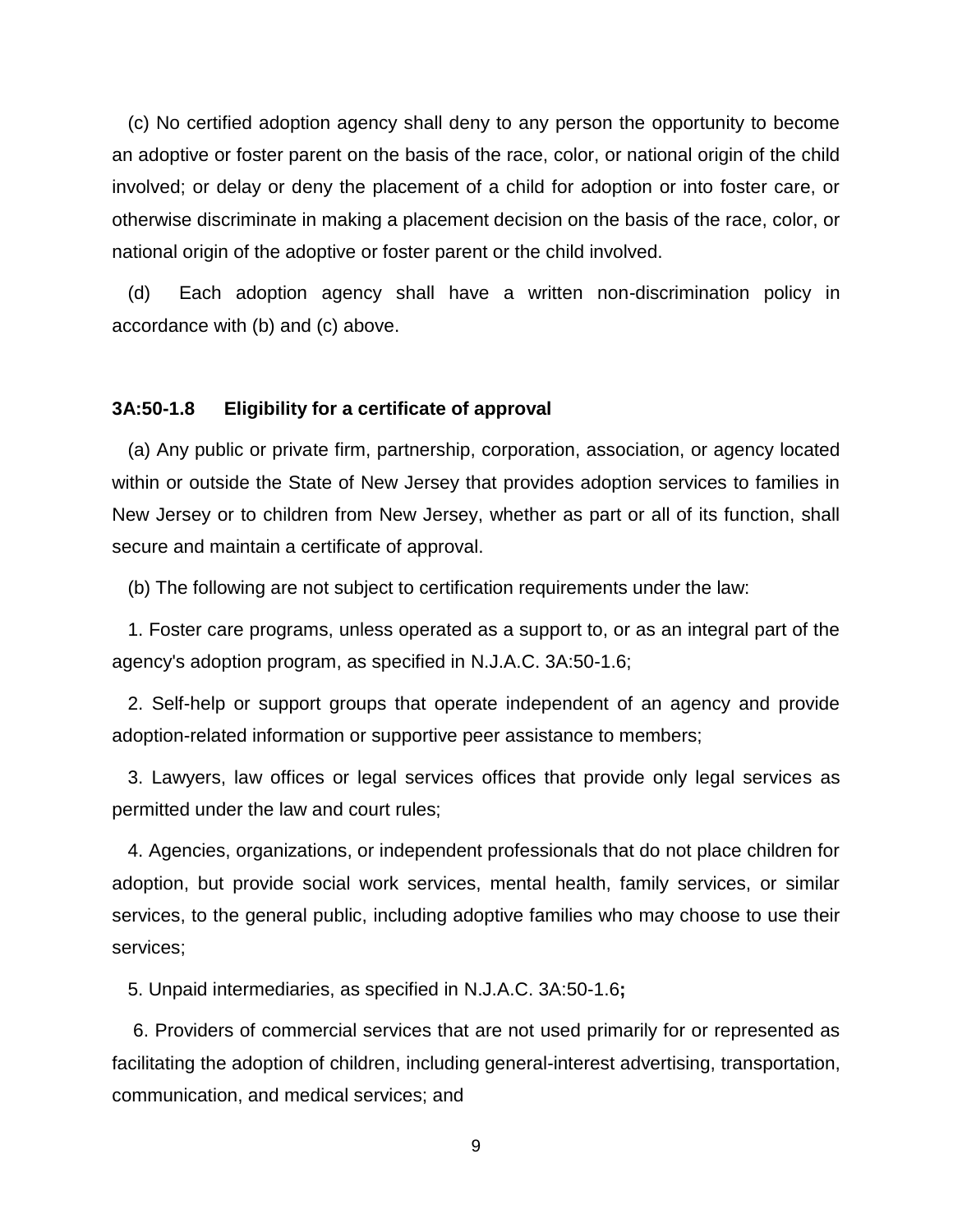7. Out-of-State agencies operating as specified at N.J.A.C. 3A:50-1.4(a)1 and 2.

#### **SUBCHAPTER 2. CERTIFICATION PROCEDURES**

#### **3A:50-2.1 Application for a certificate of approval**

 (a) An organization interested in providing any kind of adoption service shall first secure a certificate of approval from the Department, pursuant to the requirements of this chapter. Operation of an adoption agency without a valid certificate, as required by law, constitutes a crime of the second degree, pursuant to N.J.S.A. 9:3-39.1.d.

 (b) The agency shall file a completed application for a new or renewed certificate with the Office of Licensing at least 60 calendar days prior to the anticipated date of operation or the expiration of an agency's existing certificate.

 (c) An applicant for a new certificate shall submit to the Office of Licensing a written plan for the agency's operation that includes the following:

 1. A statement of agency purpose, scope of adoption program and target groups to be served, program goals and objectives, description of services, and plans for coordination with other agencies and community resources;

 2. A description of organizational structure, including the names of the board of directors and its committees, staff organization charts, number and qualifications of board members and names of executive officers and titles of offices held, such as president or chairperson;

3. A list of all branch offices of the adoption agency, if any;

 4. A list of personnel, including all present and expected staff members who have direct contact with clients, their qualifications and duties;

 5. A budget and financial plan, including actual or projected statement of revenues and expenses, documentation of sufficient resources to support agency operations, general/comprehensive liability insurance coverage for agency operations, and a listing of fees for service;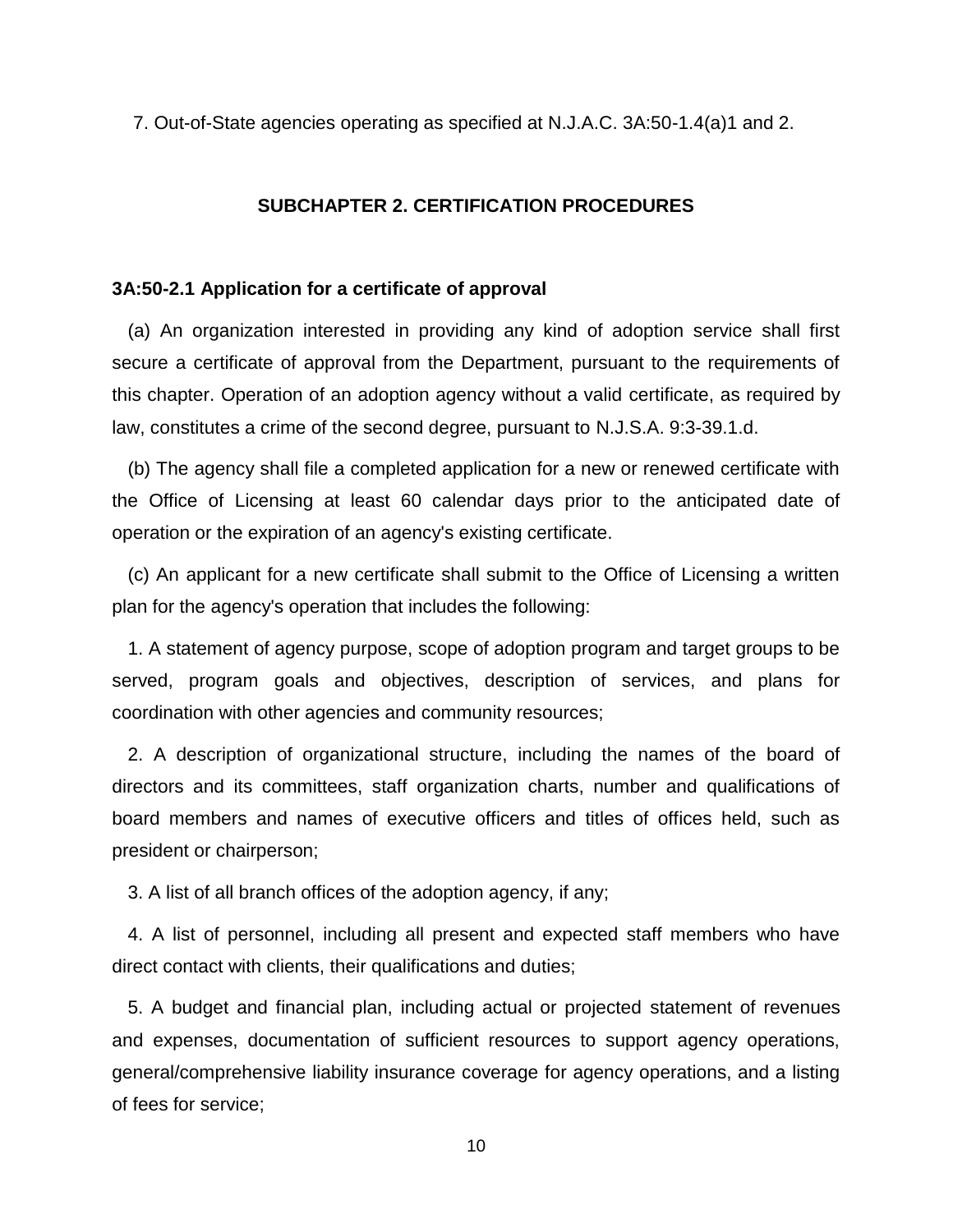6. A copy of the forms to be used by the agency, including applications, intake, case record, evaluation, financial and statistical report forms;

7. A copy of agency incorporation papers and proof of not-for-profit status;

8. A copy of the agency's non-discrimination policy, as specified in N.J.A.C. 3A:50-1.7;

 9. A copy of an audit or financial statement, if requested by the Office of Licensing; and

 10. For agencies located outside of New Jersey, a copy of that agency's most current licensing or approval inspection report and the license or certificate that reflects the agency's licensing or approval status in that state or country or a statement indicating that the relevant state or country does not require licensure or approval for the provision of adoption services.

 (d) An agency applying for a renewal of a certificate of approval shall submit those items listed in (c)2, 3, 4 and 5 above, and (c)10 above, if applicable. An agency shall submit the item listed in (c)9 above upon request of the Office of Licensing.

#### **3A:50-2.2 Issuance of a certificate of approval**

 (a) The Office of Licensing shall review the application for a certificate and shall conduct one or more field visits to in-State agencies and, at its discretion, conduct one or more field visits to out-of-State agencies to ensure that the agency is in compliance with all requirements of N.J.S.A. 9:3-37 et seq., and this chapter.

 (b) After the Office of Licensing conducts an initial inspection of a new agency and finds the agency to be in substantial or full compliance with this chapter, the Office shall issue a certificate of approval.

 (c) If the Office of Licensing issues a certificate of approval to an agency that is in substantial compliance with the requirements of the State Adoption Law and of this chapter, the Office shall provide written notification to the agency indicating the steps the agency must take to achieve full compliance.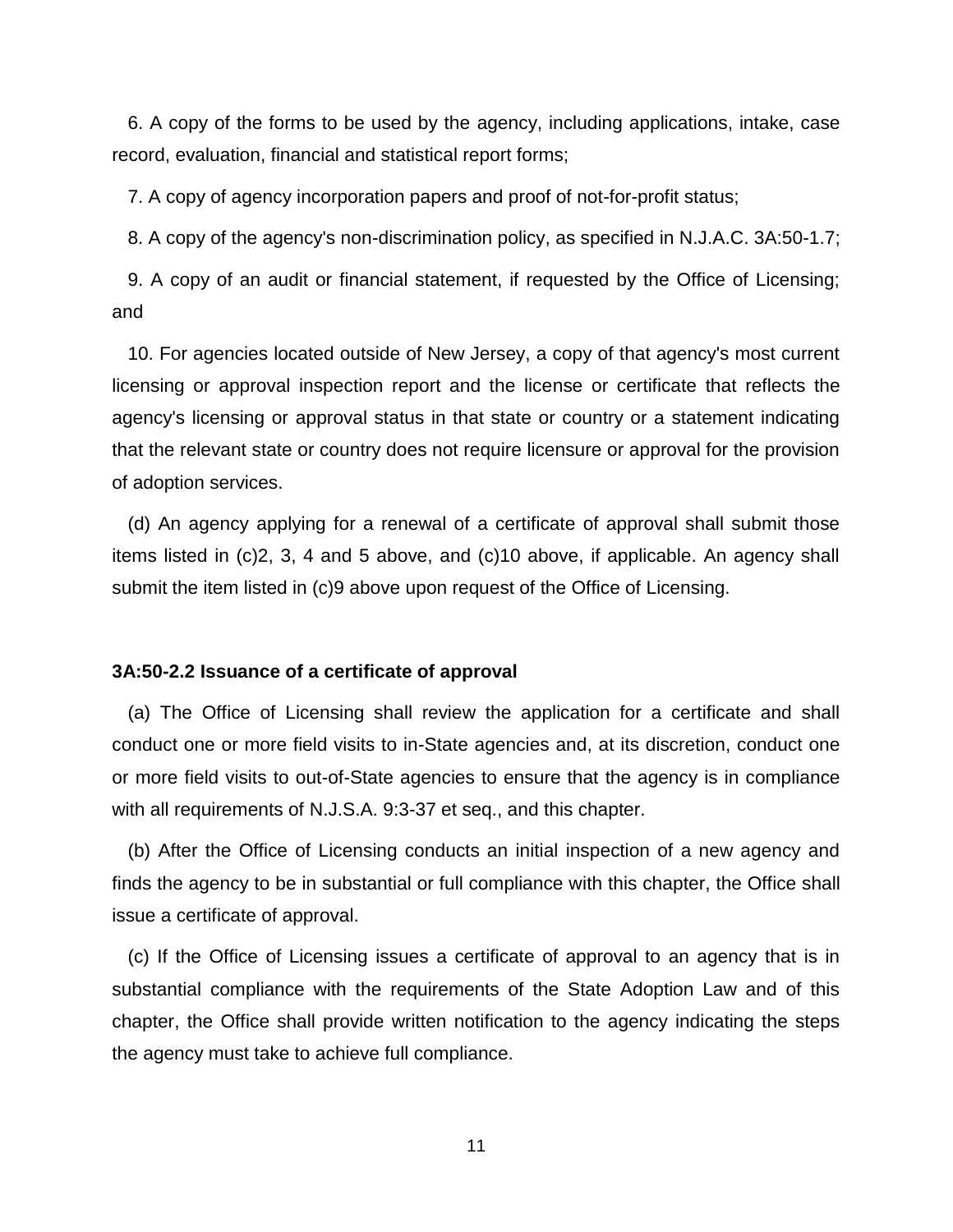(d) If the Office of Licensing determines that the agency cannot be issued a certificate of approval, the Office shall provide written notification to the agency indicating the steps the agency must take to secure a certificate of approval, if applicable.

(e) Each certification period shall be two years.

 1. In determining the expiration date of the first certificate of approval, the Office of Licensing shall compute the two-year certification period from the date of issuance of the first certificate.

 2. In determining the expiration date of a renewed certificate, the Office of Licensing shall compute the two-year certification period from the date on which the agency's previous certificate expired.

 (f) The certificate of approval shall be issued to a particular adoption agency at a particular location and shall not be transferable.

 (g) The agency shall display the certificate at all times in a location of prominence within the agency.

 (h) No adoption agency shall make claims either in advertising or in any written or verbal announcement or presentation contrary to its certification status.

## **3A:50-2.3 Denying, suspending, revoking, or refusing to renew a certificate of approval**

 (a) The Office of Licensing may deny, suspend, revoke, or refuse to renew an adoption agency's certificate for good cause, including, but not limited to, the following:

1. Failure to comply with requirements of this chapter;

2. Violation(s) of the terms and conditions of a certificate;

 3. Fraud or misrepresentation in obtaining a certificate or in the subsequent operation of the agency;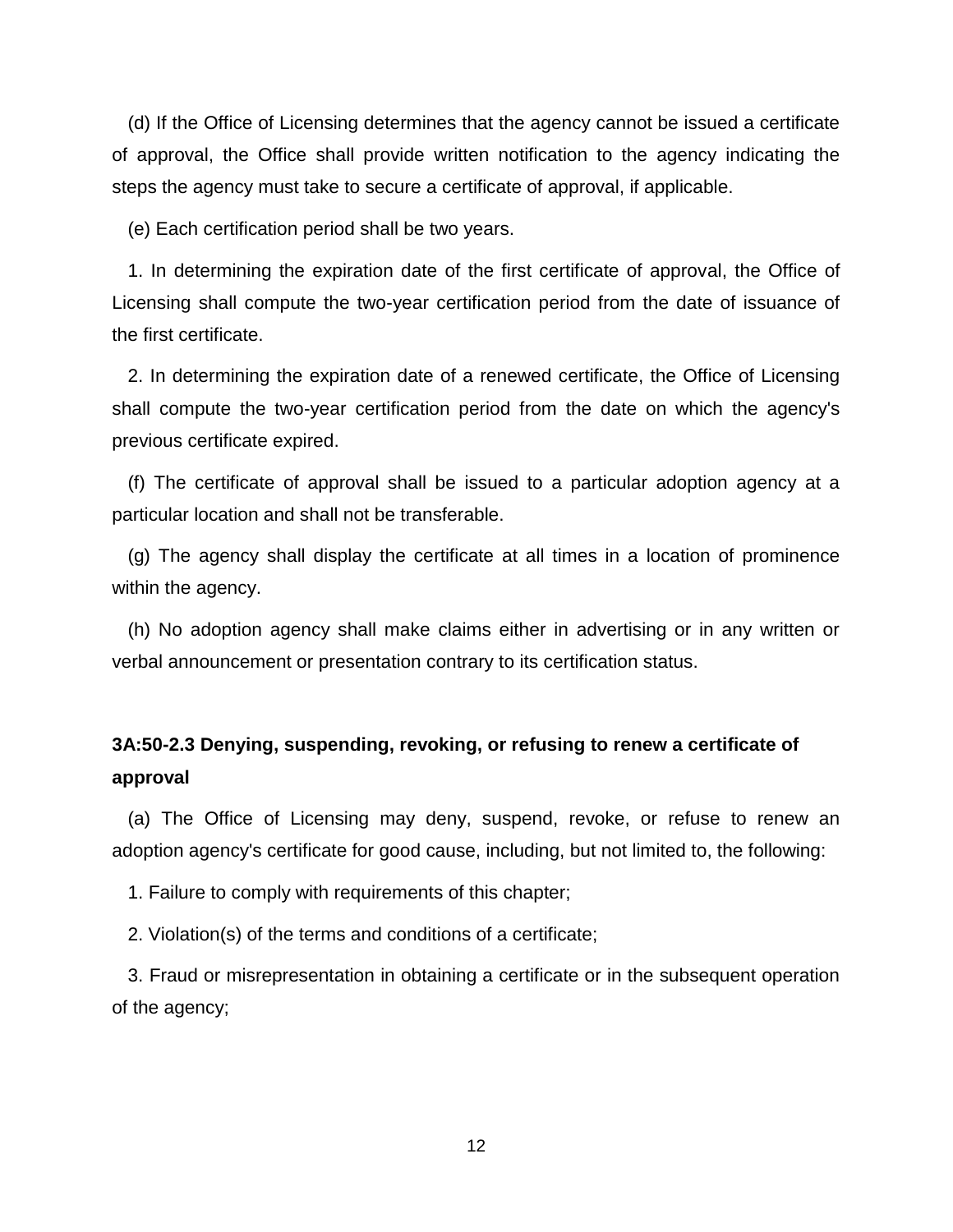4. Refusal to furnish the Department with files, reports, records or other information as required by this chapter, or to cooperate with an inspection or investigation by the Department;

 5. Refusal to permit an authorized representative of the Department to gain access to the agency during normal operating hours. An authorized representative includes:

i. A representative of the Office of Licensing;

 ii. A representative of the Department for purposes of investigating allegations of child abuse or neglect;

iii. The Commissioner or his or her designee; and

iv. Any person specifically authorized by statute;

 6. Failure of an out-of-State agency to maintain a required license, approval, or certificate in its own state or country;

 7. Failure by the agency or executive director to secure and to maintain on file documentation from the Department showing compliance with criminal conviction disclosures, as specified in N.J.A.C. 3A:50-4.5, or Child Abuse Record Information background checks, as specified in N.J.A.C. 3A:50-4.6;

 8. Refusal by the executive director to consent to or cooperate in a Criminal History Record Information background check or Child Abuse Record Information background check for himself or herself;

 9. Refusal by the executive director to terminate the employment of a staff member who refuses to consent to or cooperate in a Criminal History Record Information background check or Child Abuse Record Information background check;

 10. Refusal by the executive director to terminate the employment of a staff member when an allegation of child abuse or neglect has been substantiated against the staff member;

 11. Refusal by the executive director to terminate the employment of a staff member convicted of a crime or offense requiring disqualification, as specified in N.J.A.C. 3A:50- 4.5;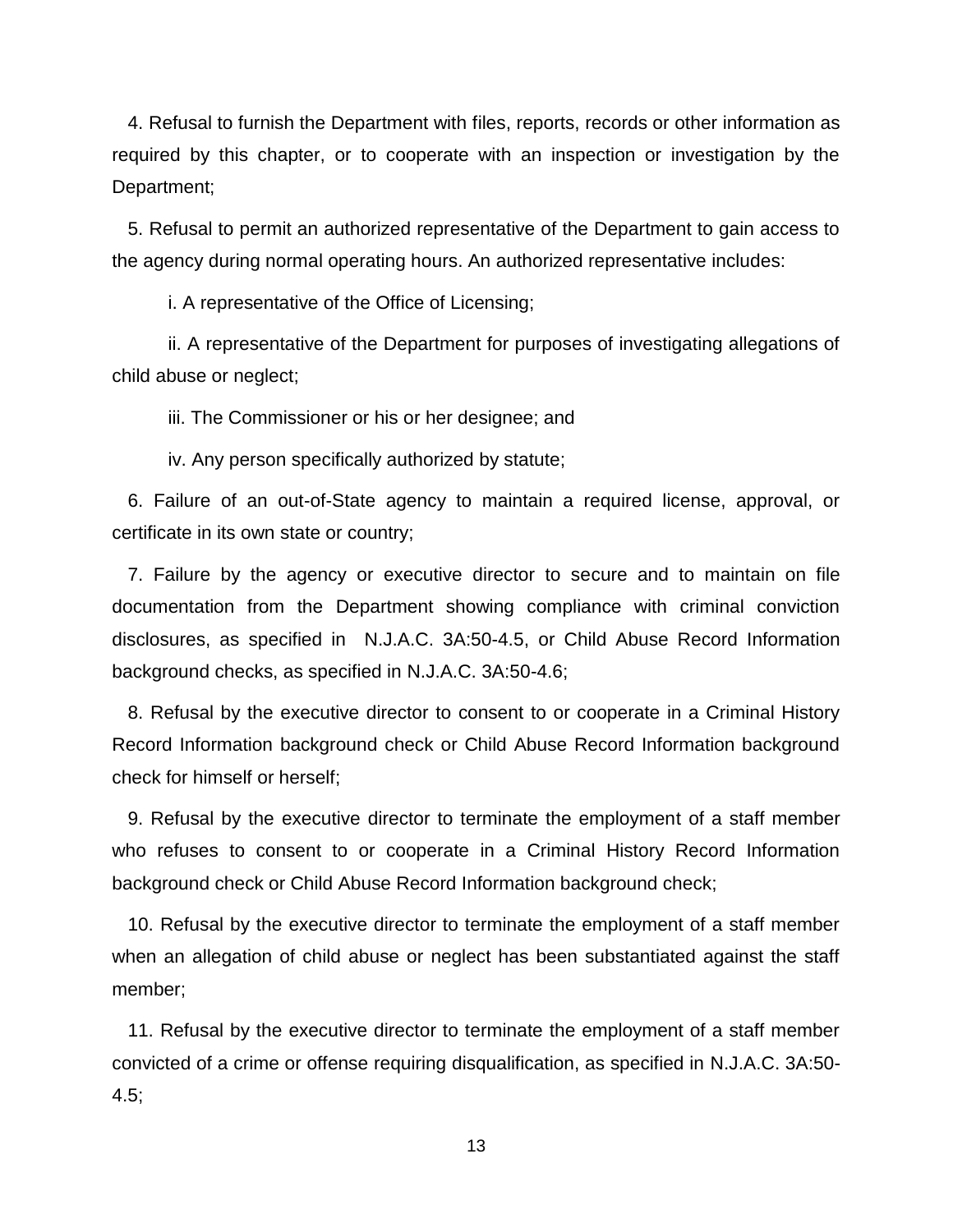12. A substantiated allegation of child abuse or neglect against the executive director; and

 13. The executive director's conviction of a crime or offense requiring disqualification, as specified in N.J.A.C. 3A:50-4.5.

 (b) If an agency's certificate is suspended, the Office of Licensing shall issue or reinstate the agency's certificate once the agency achieves compliance with the requirements of this chapter. In such a case, the Office shall not require the agency to submit a new application for a certificate unless such reapplication is expressly made a condition of the issuance or reinstatement of the certificate.

 (c) The Office of Licensing shall provide written notice to the agency before denying, suspending, revoking or refusing to renew the agency's certificate. The notice shall specify the Office's reasons for such action.

 (d) If the Office of Licensing denies, revokes, or refuses to renew an agency's certificate of approval, and the reason(s) for the denial, revocation, or refusal have been resolved, the agency must reapply to the Office for a certificate in order to secure a new certificate prior to resuming operations.

 (e) The Office of Licensing may impose conditions upon an agency's adoption services, and shall provide notice if an agency's certification will contain such conditions.

 (f) Each certificate issued by the Office of Licensing to an adoption agency remains the property of the State of New Jersey. If an agency's certificate is suspended or revoked, or upon the permanent closing of the agency, the agency shall return the certificate to the Office immediately.

#### **3A:50-2.4 Administrative hearings**

 (a) When the Office of Licensing proposes to deny, suspend, revoke or refuse to renew a certificate, the Office shall afford the applicant or agency written notice of an opportunity for an administrative hearing by certified or registered mail or in-person delivery.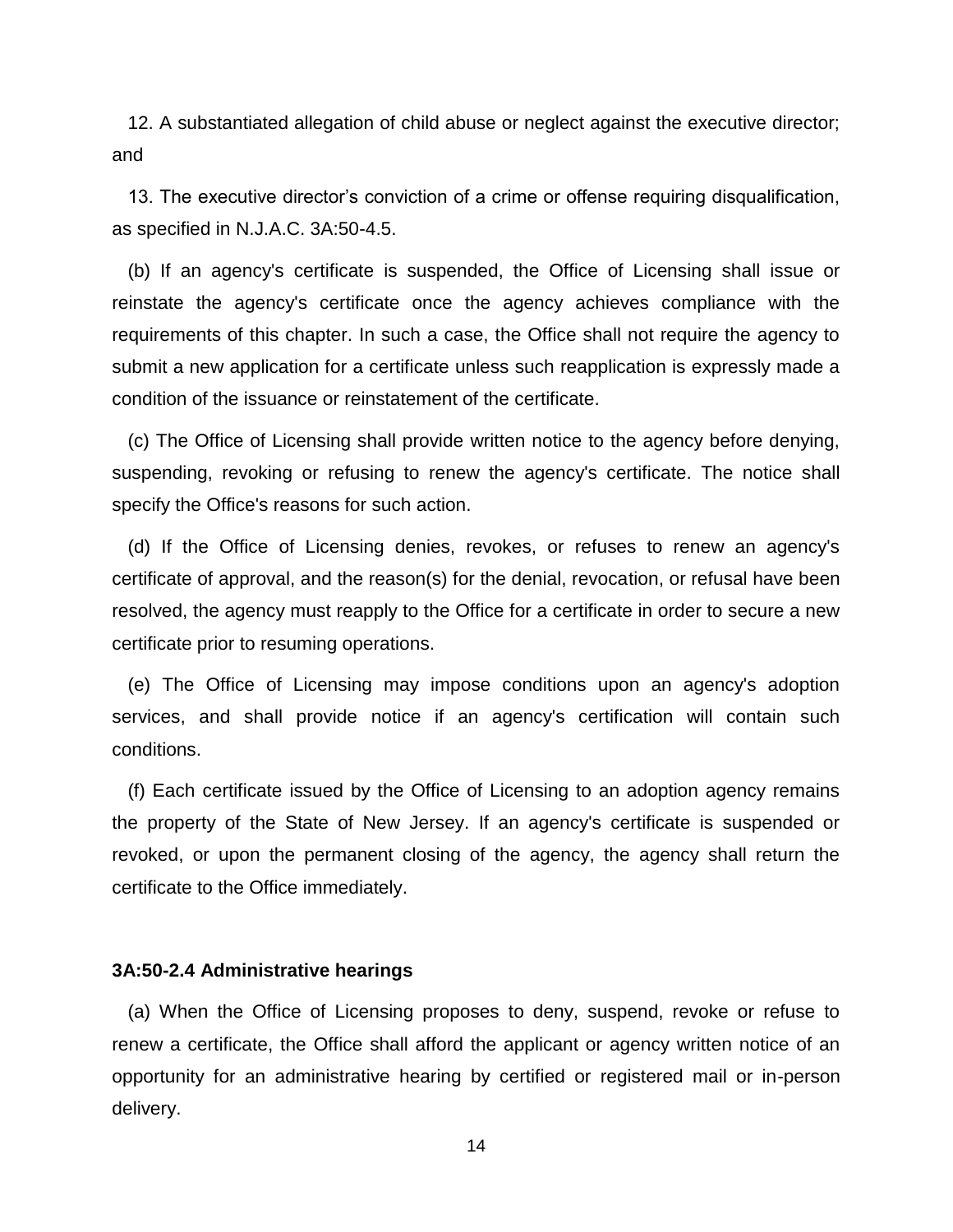1. The notice shall specify the facts and legal authority which form the basis of the proposed action, and shall require an answer requesting a hearing, if desired, within 10 working days of receipt of the notice.

 2. If the agency fails to request a hearing within 10 working days of receipt of the notice, the Office of Licensing shall take the proposed action immediately.

 (b) The hearing shall be conducted pursuant to the Administrative Procedure Act (N.J.S.A. 52:14B-1 et seq. and N.J.S.A. 52:14F-1 et seq.) and the Uniform Administrative Procedure Rules as specified in N.J.A.C. 1:1-1 et seq.

#### **3A:50-2.5 Court action**

 (a) The Department may institute a civil action in a court of competent jurisdiction for injunctive relief to enjoin the operation of an adoption agency for good cause, including, but not limited to, the following:

 1. Any imminent dangers or hazards that threaten the health and safety of children and families served by the agency;

2. Repeated violations of the requirements of this chapter; or

 3. Opening and operating an adoption agency without a certificate or without complying with the requirements of this chapter.

#### **3A:50-2.6 Complaints**

 (a) Whenever the Office of Licensing receives a report alleging violations of this chapter by an adoption agency, the Office of Licensing shall ensure that the allegation is investigated to determine whether the complaint is substantiated.

 (b) The Office of Licensing shall notify the complainant and the agency in writing of the results of the complaint investigation after the report of the investigation has been finalized. Such notification shall include the results of the investigation, pursuant to N.J.S.A. 47:1A-1 et seq., commonly known as the State Right to Know Law and the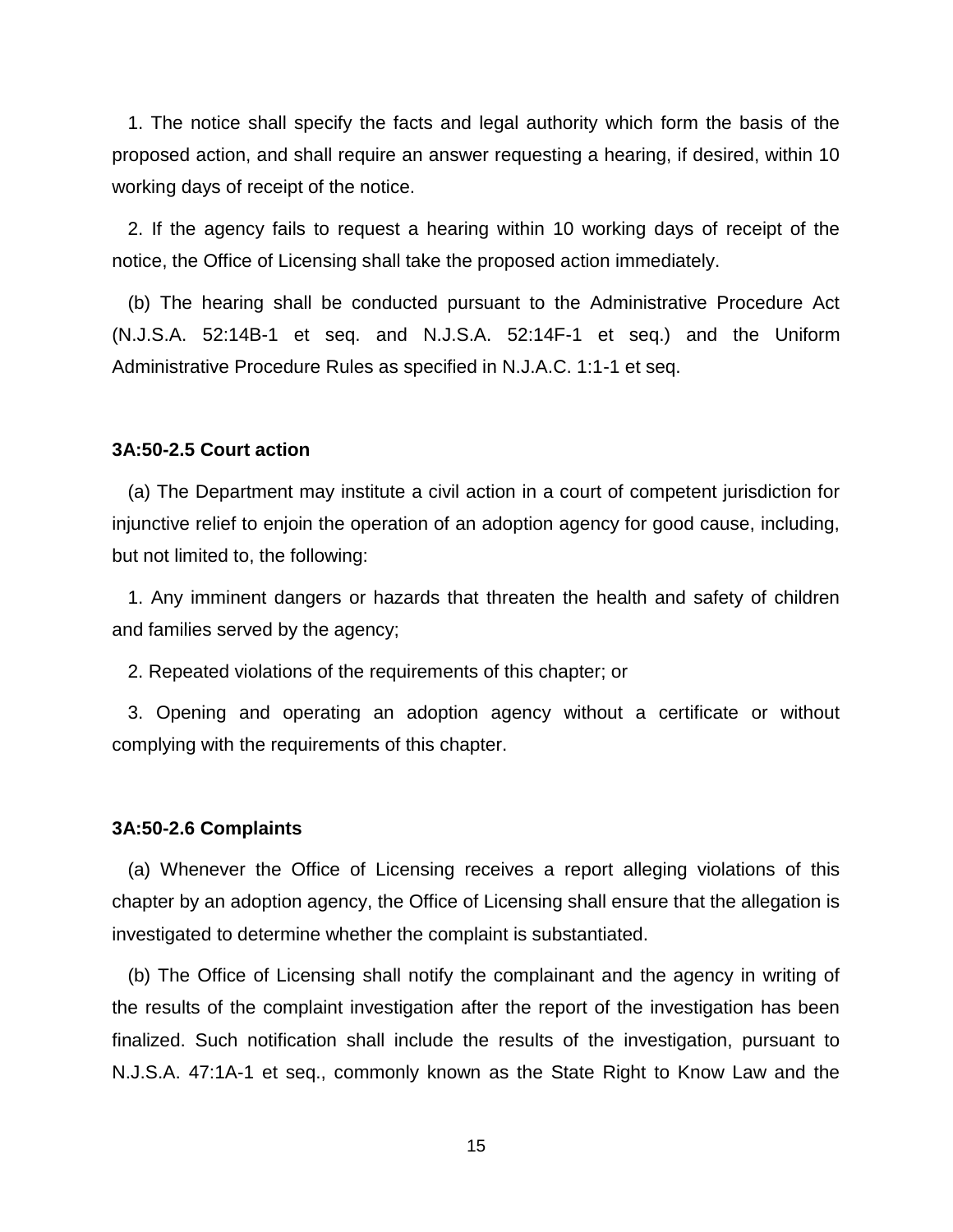Open Public Records Act N.J.S.A. 47:1A-1 et seq., except that any information otherwise prohibited from disclosure by law shall be withheld.

 (c) Any individual filing a complaint may do so anonymously. If the complainant reveals his or her identity, the name of the complainant, together with a description of the complaint and its status, shall be included in the Office of Licensing's records and shall be available for public review upon completion of the investigation, pursuant to N.J.S.A. 47:1A-1 et seq., except that any information otherwise prohibited from disclosure by law shall be withheld.

 (d) The Office of Licensing shall consider complaints or other notifications regarding an agency's adoption practices in a state other than New Jersey in reviewing that agency's adoption practices, if such complaints have implications for the agency's service in New Jersey.

 (e) No agency shall discriminate against a person because of the filing of a complaint under this section.

 (f) The agency shall cooperate with the Office of Licensing's investigations whenever such complaint investigations are conducted and shall ensure that all information that is requested by the Office of Licensing is complete and accurate. The agency shall ensure that all staff members are available for interview upon the Office of Licensing's request.

#### **3A:50-2.7 Public access to Office of Licensing records**

 (a) The Office of Licensing shall make its adoption agency certification files available for examination during regular business hours by any person and shall supervise any person examining its files on the adoption agency.

 (b) The Office of Licensing shall make the following items in the files open to public review:

1. Applications for certificates and related materials documentation;

2. Copies of certificates;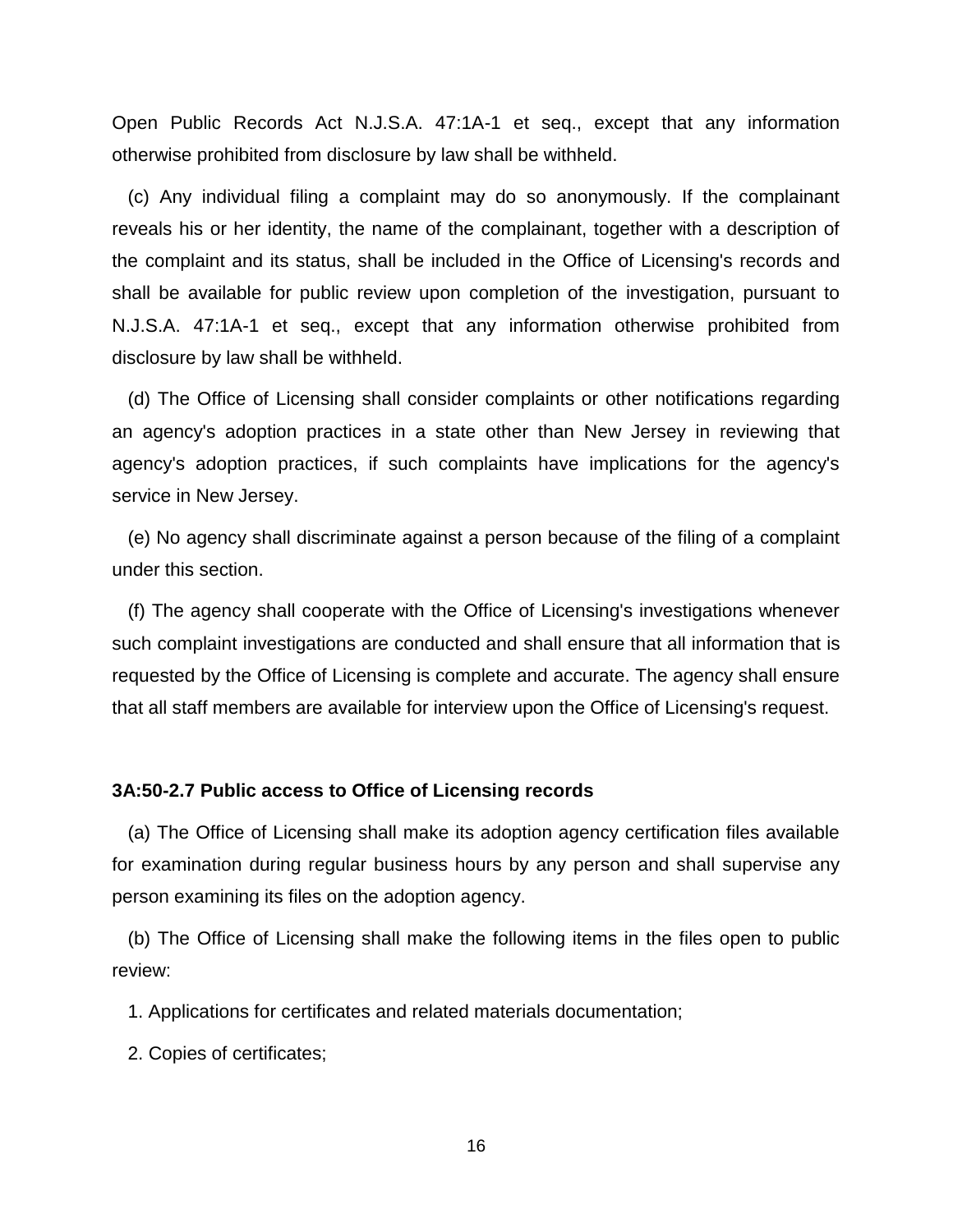3. Correspondence between the Office of Licensing and the agency or other parties in matters pertaining to the Office's review, inspection or certification of the agency;

 4. Program evaluation, inspection, and violation reports where applicable, reflecting results of Office of Licensing inspections and re-inspections of the agency;

 5. Forms and other standard documents used to collect routine data on the agency and its program as part of its record of compliance with the Manual of Requirements;

 6. Enforcement letters from the Office of Licensing requiring abatement of violations of the Manual of Requirements;

7. Correspondence to the adoption agency from the Attorney General;

 8. Chronological lists of events about the agency on compliance and/or enforcement matters;

 9. Completed complaint investigation reports, except for child abuse or neglect investigations or other information that cannot be legally disclosed to the public; and

 10. Any other documents, materials, reports, and correspondence that would normally be included as part of the public record.

 (c) The Office of Licensing shall keep confidential and not part of the public record the following:

 1. Records, reports, or correspondence that pertain to child abuse and/or neglect investigations involving children placed or supervised by the agency that are restricted from public access under the requirements of the state's child abuse and neglect laws;

 2. Records, reports, correspondence, or forms containing names and/or any other identifying information pertaining to children, birth parent(s), or adoptive parent(s) that are restricted from public access under the sealed records requirements of N.J.S.A. 9:3- 37 et seq.;

3. Confidential information with regard to specific agency personnel;

4. Any items that deal with reports of complaint investigations that are still in progress;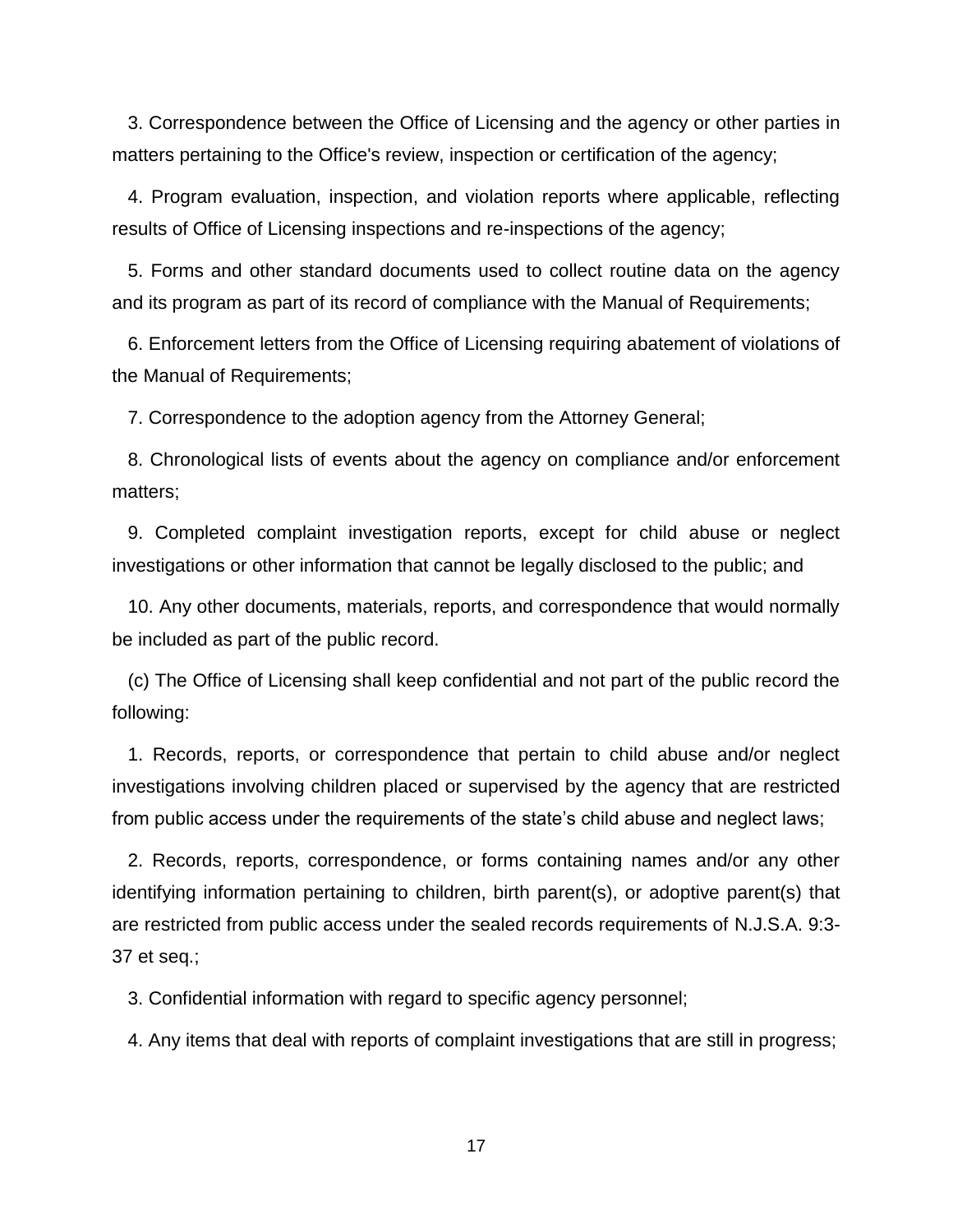5. Memoranda and other internal correspondence between and among public agencies, including internal communication between the Department and the Attorney General, except as otherwise provided by law; and

6. Other material required by law to be maintained as confidential.

#### **SUBCHAPTER 3. ADMINISTRATION**

#### **3A:50-3.1 Governing board requirements for private agencies**

 (a) Each private agency shall have a governing board composed of at least five voting board members that is representative of a variety of interests and points of view in the communities where the agency provides services, which shall have the authority to:

1. Set overall policy for the agency; and

2. Ensure the financial viability of the agency.

(b) The governing board shall establish policies pertaining, but not limited, to:

1. Program and services to clients;

2. Personnel recruitment, selection, training and performance evaluation; and

 3. Annual reviews of fiscal operations, including bank account records, expenditures, budget and resource development, and fund raising.

 i. The governing board shall ensure that there are sufficient funds available to cover the costs of the transfer of records to other agencies when the agency ceases operation.

 ii. The governing board shall ensure that there are sufficient funds available to cover the costs for storage of records pending the actual transfer of records to other agencies when the agency ceases operation.

 (c) The governing board shall delegate responsibility for day-to-day operations to an executive director or administrator and shall clearly delineate in writing the respective duties of the governing board and of the executive director or administrator.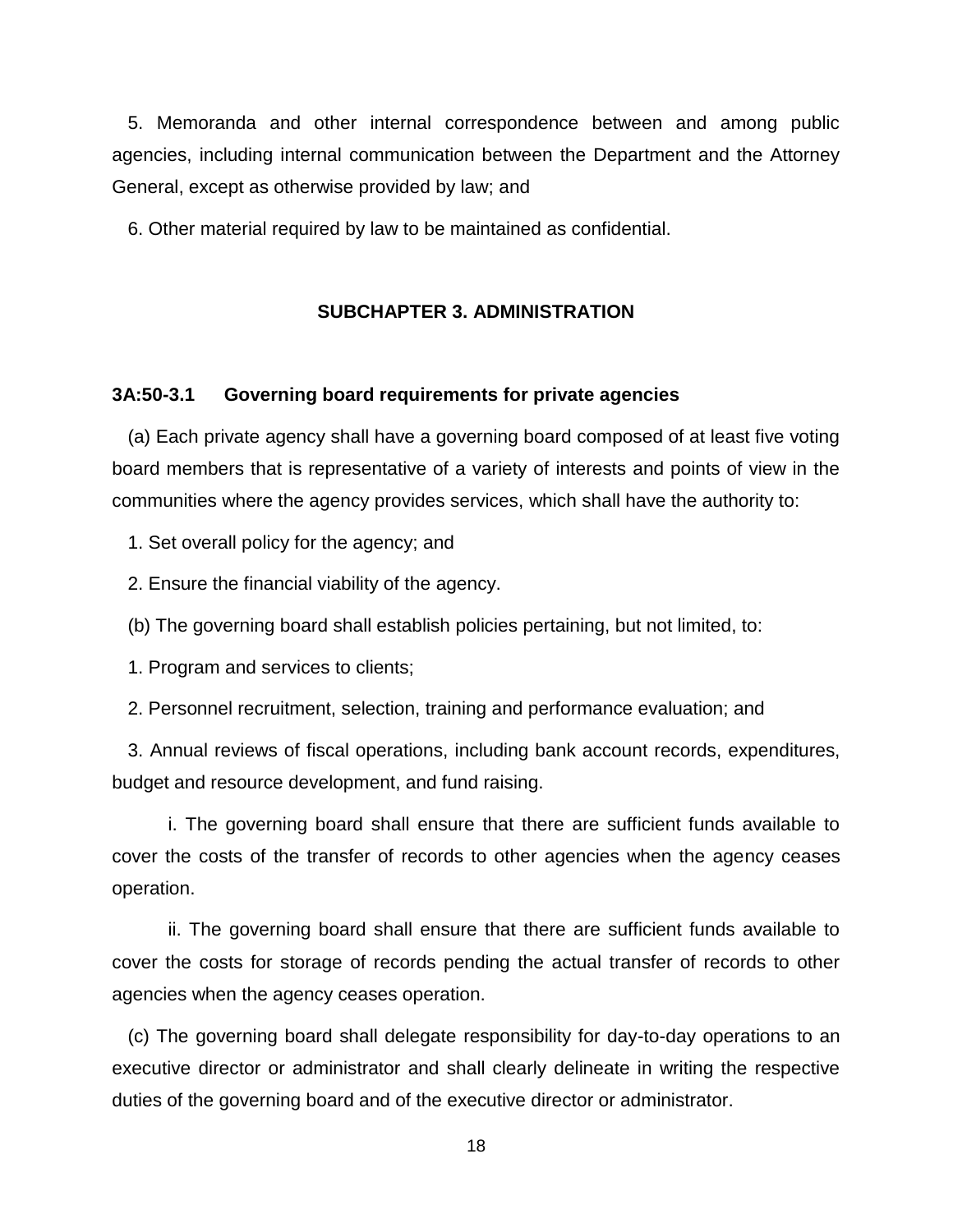(d) The governing board shall have written provisions guiding its composition, including provisions for representation of a variety of community interests, fiscal expertise, and for time-limited terms of office for board members.

 (e) The governing board shall meet at least every six months and make records of attendance and minutes of each meeting available for inspection by the Office of Licensing.

 (f) The governing board shall have a written policy covering conflict of interest, which shall include the following provisions:

 1. Board members shall serve without compensation or other material benefit, except that board members may be reimbursed for actual expenses, as determined by the board.

 2. The agency shall not use any business that is owned or operated by a board member or in which a board member has a financial interest and shall not use the services of a board member unless the board can document that the goods or services were obtained at a competitive price.

 3. Board members seeking adoption services from the agency shall either take a leave of absence from the board or serve as a non-voting member during the period(s) when such services are received. This requirement shall also apply when a person from a Board member's immediate family seeks agency adoption services.

 4. The agency shall not require clients to use the consultant services of a board member or of a board member's family.

 5. A board member shall not use a board position for personal benefit or for the benefit of relatives, family or friends who are seeking adoption services from the board member's agency.

 6. Agency personnel and members of their families shall not serve as officers of the board or voting members of the board.

 (g) The board shall oversee the transfer of clients and services and preserve records, as specified in N.J.A.C. 3A:50-3.5(g), whenever an agency terminates its adoption program.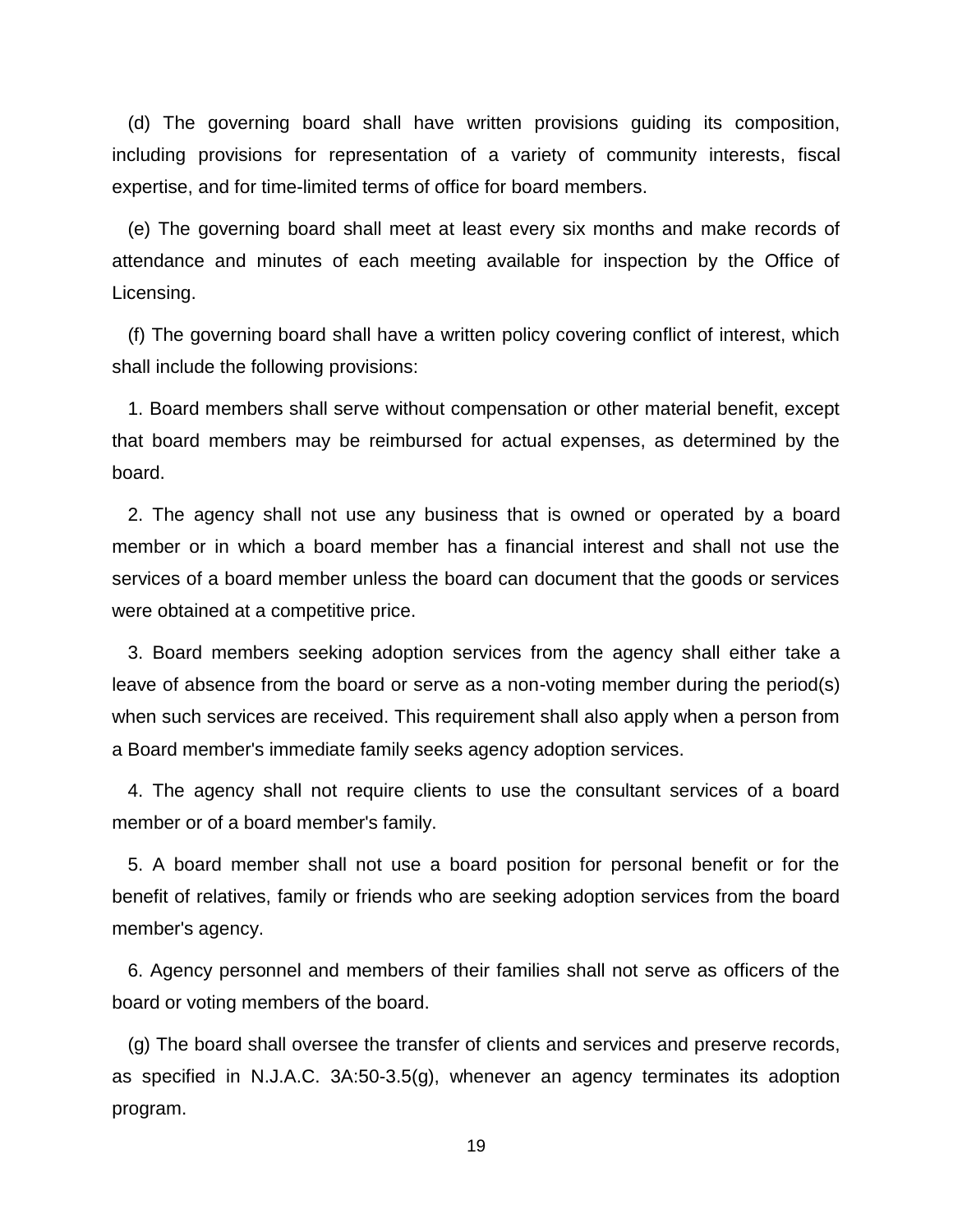(h) Each member of the governing board shall:

 1. Be of good character, as evidenced by the agency's application for certification in accordance with N.J.A.C. 3A:50-2.1(c), and administrative records, as specified at N.J.A.C. 3A:50-3.6(g); and

2. Not engage in or permit any conduct inappropriate to the purposes of the agency.

 (i) Upon receipt of an allegation that a member of the governing board may be in violation of any provision in (h) above, the Office of Licensing shall conduct a complaint investigation and provide written notification of the results, as specified in N.J.A.C. 3A:50-2.6.

#### **3A:50-3.2 Advisory board requirements for public agencies**

 (a) Each public agency shall have an advisory board or advisory council that is representative of a variety of interests and points of view in the communities where the agency provides services. The advisory board shall:

 1. Keep informed of and make recommendations regarding the operational policies and practices of the agency;

 2. Provide advice to the agency on matters of policy, planning, program evaluation and practice;

3. Periodically review aspects of the agency's adoption operation;

 4. Meet at least annually and make records of attendance and minutes of each meeting available for inspection by the Office of Licensing; and

 5. Adhere to the standards for private agency governing boards, as specified in N.J.A.C. 3A:50-3.1(d) through (i).

#### **3A:50-3.3 Legal responsibilities**

 (a) An agency shall be authorized to place children for adoption, accept relinquishment of parental rights, receive custody and/or guardianship of a child and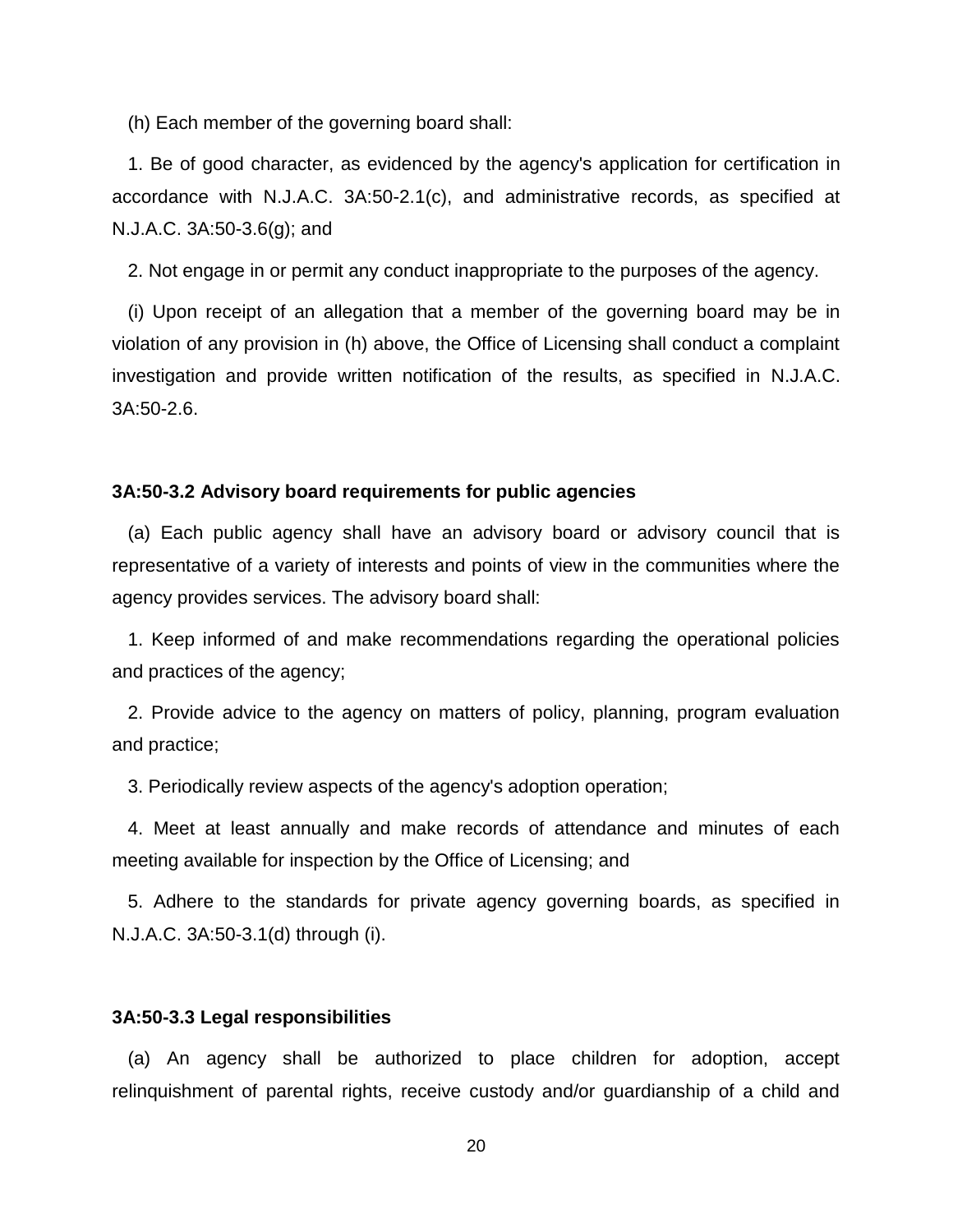have the right to consent to adoption. An agency that takes custody or guardianship of the child shall also be legally responsible for the child under care or guardianship until the adoption is finalized or until the child's custody and care or guardianship is transferred to another certified agency or person.

 (b) When an agency transfers a child, the agency shall document the reasons for such action in the case record and shall verify that the second agency to which the child is being transferred is licensed, certified, or approved in the state where it is based.

 (c) A New Jersey-certified agency may work cooperatively with an out-of-State agency only if:

 1. The New Jersey-certified agency verifies that the out-of-State agency is licensed, certified, or approved as required in the state or country where the adoption services are provided or where the child will be placed;

2. Both agencies execute a written cooperative agreement; and

3. Both agencies develop a written plan detailed in the cooperative agreement that:

i. States which agency shall have legal custody of the child;

ii. Defines financial and social work responsibilities before, during, and after the placement of each child; and

 iii. Defines, in case of disruption before the child's adoption has been finalized, which agency maintains custody of the child, is responsible for securing a new placement for the child, and how the child will be transported to the new placement.

 (d) A New Jersey-certified agency may work with an intermediary only if the agency verifies that the intermediary does not receive money or other valuable consideration in connection with the placement of a child for adoption, pursuant to N.J.S.A. 9:3-39.1. This shall not prohibit the receipt of payment for services rendered prior to the contemplation of the placement of a non-New Jersey child in New Jersey if the intermediary services were legally permissible at the time and place rendered and compliant with Federal law, inclusive of treaty obligations.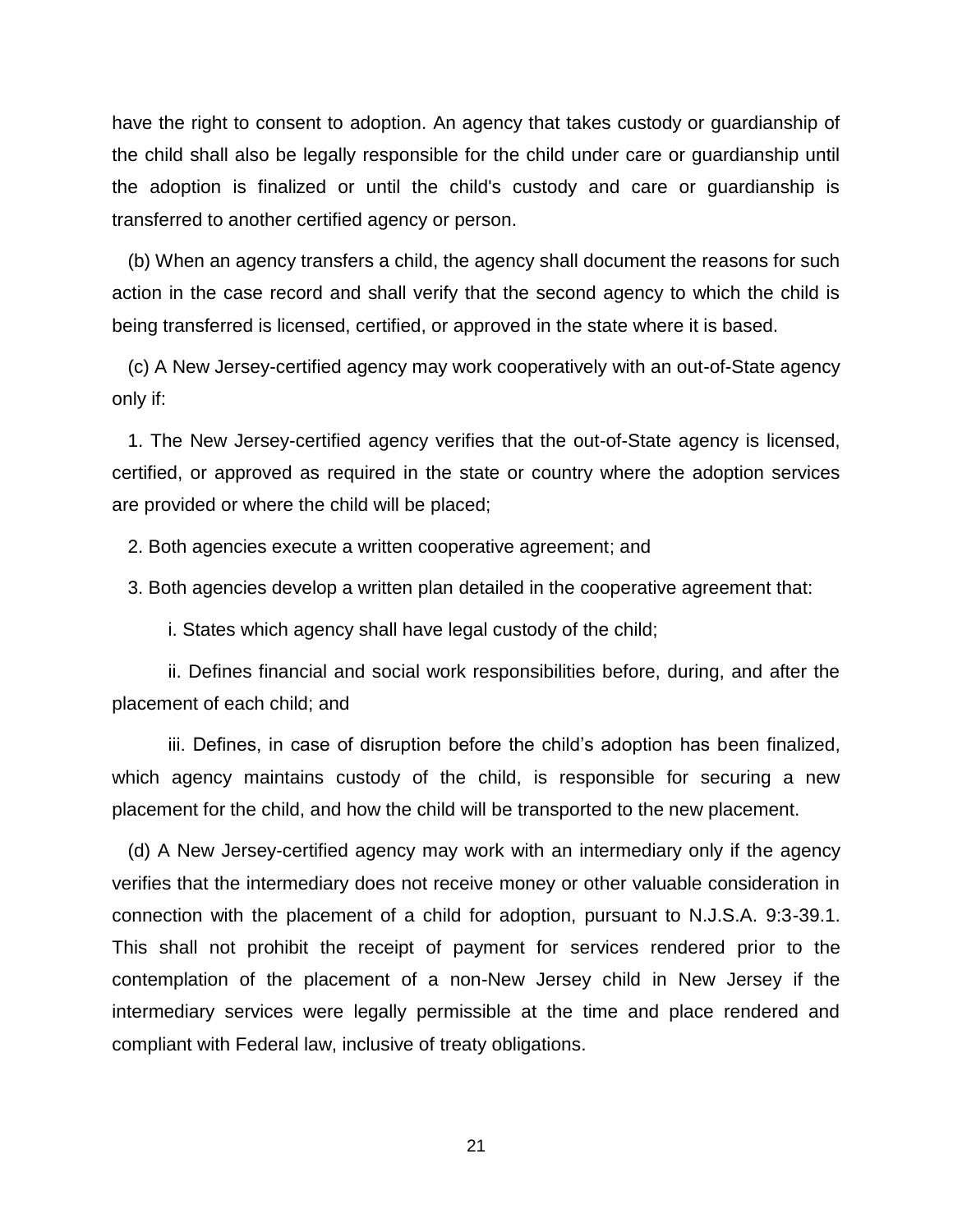#### **3A:50-3.4 Information to parents and adoptive applicants**

 (a) The agency shall provide the birth parents and adoptive applicants with a written statement or pamphlet indicating certain parental and agency rights and responsibilities, as specified in N.J.A.C. 3A:50-3.4(b).

(b) The written statement or pamphlet shall contain the following information:

 1. That the agency is required to be certified by the New Jersey Department of Children and Families pursuant to N.J.S.A. 9:3-37 et seq.;

 2. That the agency is required by law to comply with all applicable requirements of this chapter;

 3. That the agency shall make a current copy of this chapter available for review by the parents of children served by the agency;

 4. That any parent who believes or suspects that the agency is in violation of any requirements of the Manual of Requirements for Adoption Agencies may report such alleged violations to the Office of Licensing;

 5. That any parent may secure a copy of this chapter by contacting the Office of Licensing, Department of Children and Families;

 6. That when so requested by parents of children served by the agency, the agency shall make available for review the Office of Licensing's certification records and any Inspection or Violation Reports on the agency, except for those records prohibited from disclosure, pursuant to N.J.S.A. 9:6-8.10(a) and any other laws prohibiting such disclosure;

 7. That any person who has reasonable cause to believe that a child being served by the agency has been or is being subjected to any form of child abuse or neglect or exploitation by any person, whether working at the agency or not, shall report such allegations to the Department of Children and Families' toll-free hotline, 1-877-NJ-ABUSE (652-2873), pursuant to N.J.S.A. 9:6-8.8 et seq. and to the child abuse reporting hotline in the state where the child is located. Such reports may be made anonymously;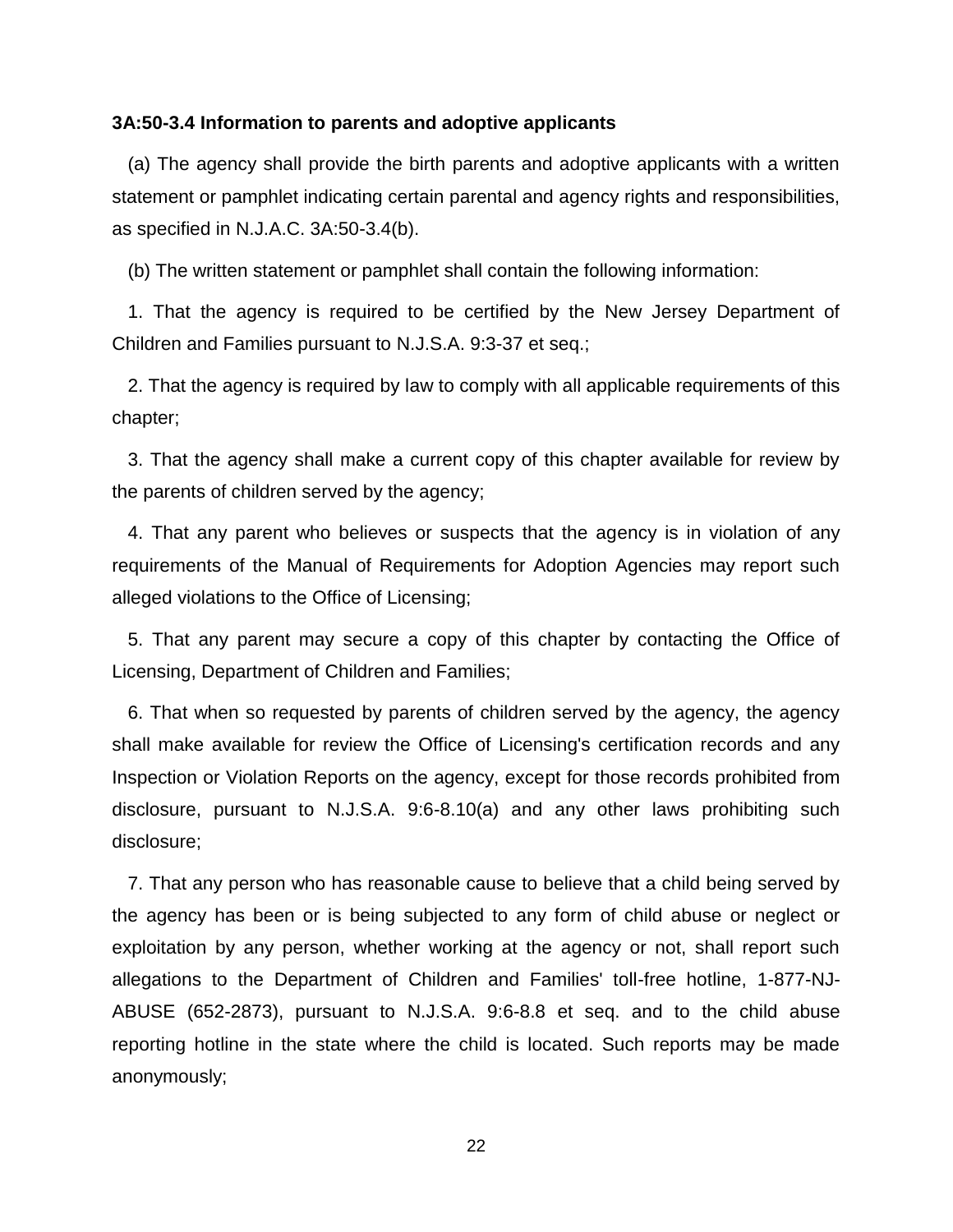8. That parents may secure information about child abuse and neglect in New Jersey online from the Department of Children and Families at www.nj.gov/dcf/reporting;

 9. That the agency shall cooperate with the adoptive parents and/or the attorney retained by the adoptive parents in providing all financial information needed for the finalization report pursuant to N.J.S.A. 9:3-37 et seq.; and

10. Data on adoptions completed during the previous 12 months.

 (c) When a child has been identified by the agency as having a disability or suspected disability and services have not been arranged, the agency shall inform the parent(s) of their child's right to special educational and medical services and shall refer the parent(s) to:

 1. The New Jersey Department of Education, Office of Special Education Programs, or the equivalent office in the state where the child lives, for a possible comprehensive evaluation and individual service plan for the child; and

 2. The New Jersey Department of Health, Division of Family Health Services, Special Child Health and Early Intervention Services, or the equivalent office in the state where the child lives, for a possible comprehensive medical evaluation for the child.

#### **3A:50-3.5 Reporting requirements**

 (a) The agency shall orally notify the Department of Children and Families' toll-free hotline, 1-877-NJ-ABUSE (652-2873), immediately, whenever there is any allegation received by the agency or other reasonable cause to believe that a child under the supervision or care of the agency has been or is being abused or neglected by any person, pursuant to N.J.S.A. 9:6-8.9, 8.10, 8.13, and 8.14. The agency shall notify the Office of Licensing of these allegations, as well as of any other allegations that were made by other parties and came to the agency's attention.

 (b) The agency shall notify the Office of Licensing orally of any of the following changes or events within 24 hours after the agency learns of their occurrence and shall submit written notification to the Office within five working days: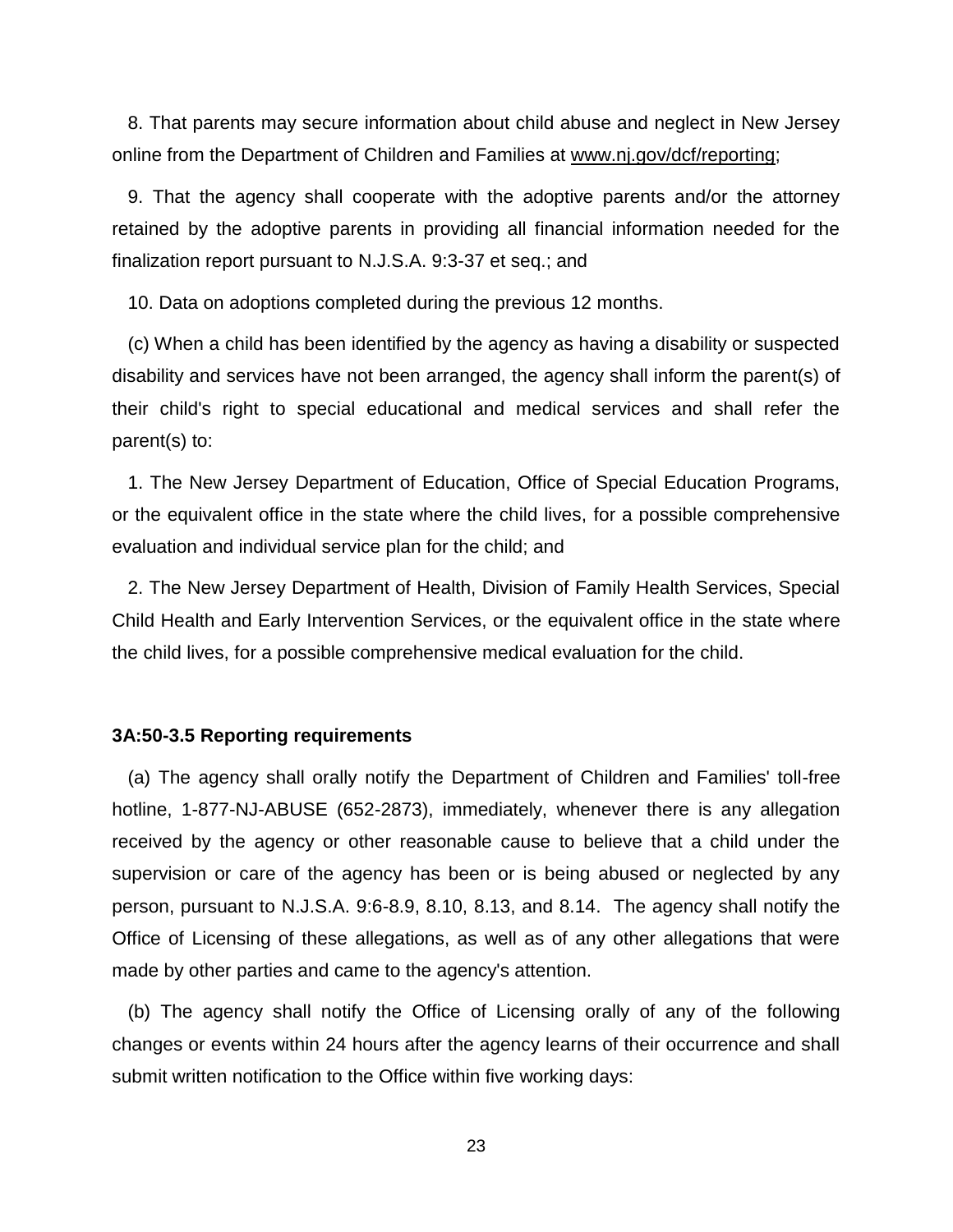1. Unanticipated permanent or temporary closing of the agency or any part thereof;

 2. Any criminal convictions of any staff member involved in the agency's adoption program excluding minor traffic violations;

 3. Legal action against the agency or a staff member which involves the operation of the agency or any child under the care of the agency, excluding any legal actions unrelated to agency business;

 4. Damage to agency facilities which substantially disrupts the program or the agency's accessibility to clients; or

 5. Knowledge of any child placement by any other party which the agency has reason to believe is not permitted by law or by this chapter.

 (c) The agency shall notify the Office of Licensing in writing at least 30 calendar days prior to any of the following proposed changes and events, if known:

 1. Any plans to reorganize the adoption program that would involve changes in target populations, geographic area, services or eligibility, and the reasons for the changes;

 2. Any change in the name, location, executive director, administrator or social work supervisor of the agency; or

 3. Any change in the majority of the membership of the governing board within a calendar year.

 (d) The agency shall notify the Office of Licensing in writing 90 calendar days prior to the date when the agency expects to suspend or cease operations of the agency's adoption program.

 (e) The agency shall notify both the appropriate county prosecutor and the Office of Licensing within three working days of any adoption activity that involves an intermediary that allegedly violates N.J.S.A. 9:3-37 et seq., the State Adoption Law.

 (f) The agency shall notify the Office of Licensing in writing of any adoption activity specified in (e) above within five working days of the agency's notification to the county prosecutor.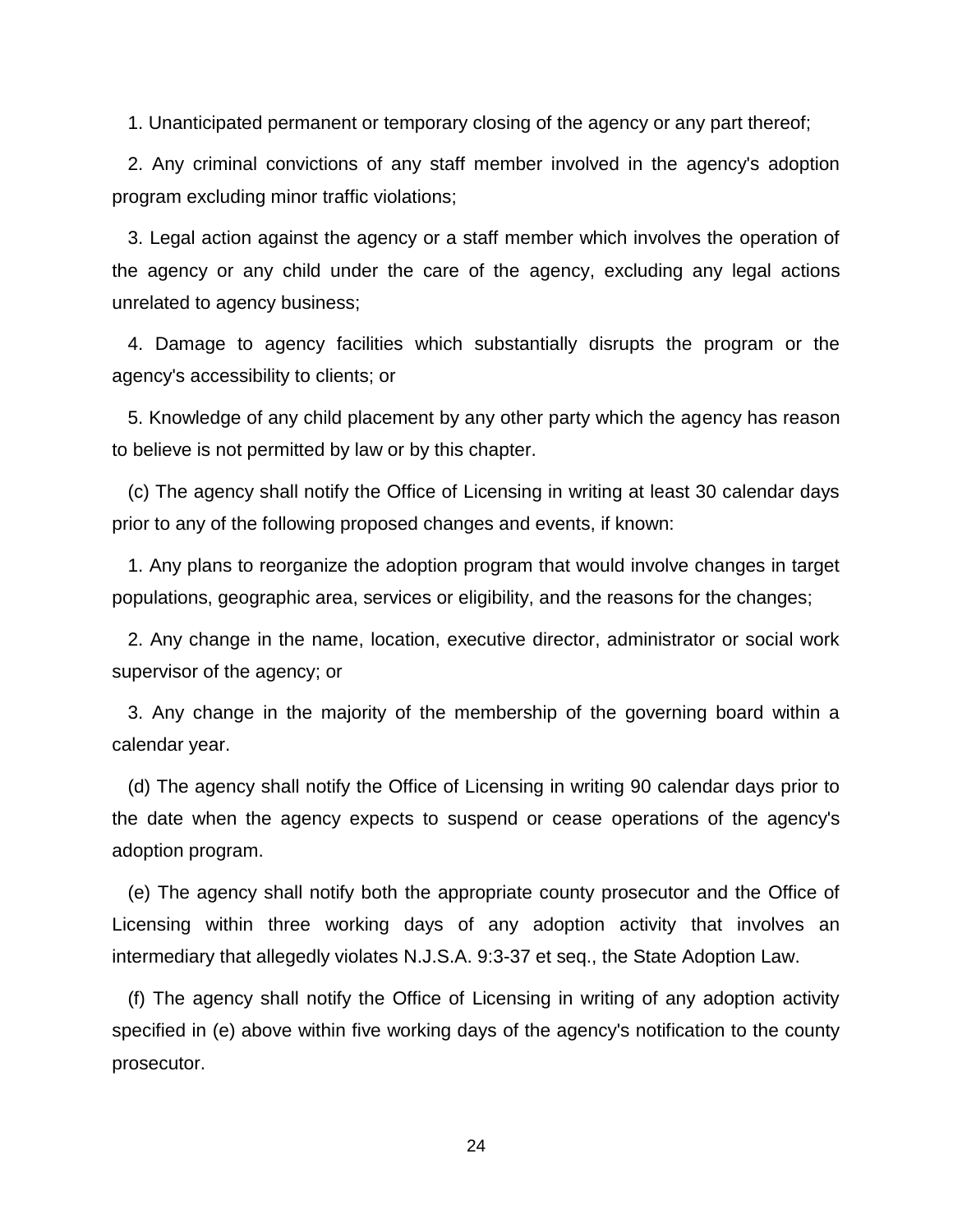(g) The agency shall make the following arrangements once a decision to cease its adoption program has been made:

 1. Transfer the care and custody of any children in the supervision of the agency to another agency certified by the Department on or before the anticipated date of closing;

 2. Transfer responsibility for any other clients, such as adoptive and/or birth parents in the adoption program to another agency certified by the Department on or before the anticipated date of closing;

 3. Notify the Office of Licensing of the successor agency within 30 calendar days of closing;

 4. Transfer all closed adoption records to a successor private agency certified by the Department. The closing agency shall ensure that such transfers of closed adoption records are implemented within one year after the agency's adoption program ceases to operate;

 5. Send to all current adoption clients, including birth parents, adoptive applicants and adoptive parents as well as adult adoptees and relevant agencies with whom the agency is currently working, a letter explaining its decision to cease operation of its adoption program; and

6. Return its certificate to the Office of Licensing.

#### **3A:50-3.6 Agency records**

(a) The agency shall:

 1. Keep all active records on file at the certified agency office or certified branch office but may store files that are not currently active in a secure facility, with confidential files under lock and key, provided that the records can be accessed in a reasonable amount of time, if needed.

 2. Make all records available for inspection within a reasonable amount of time by authorized representatives, as specified in N.J.A.C. 3A:50-2.3(a)4.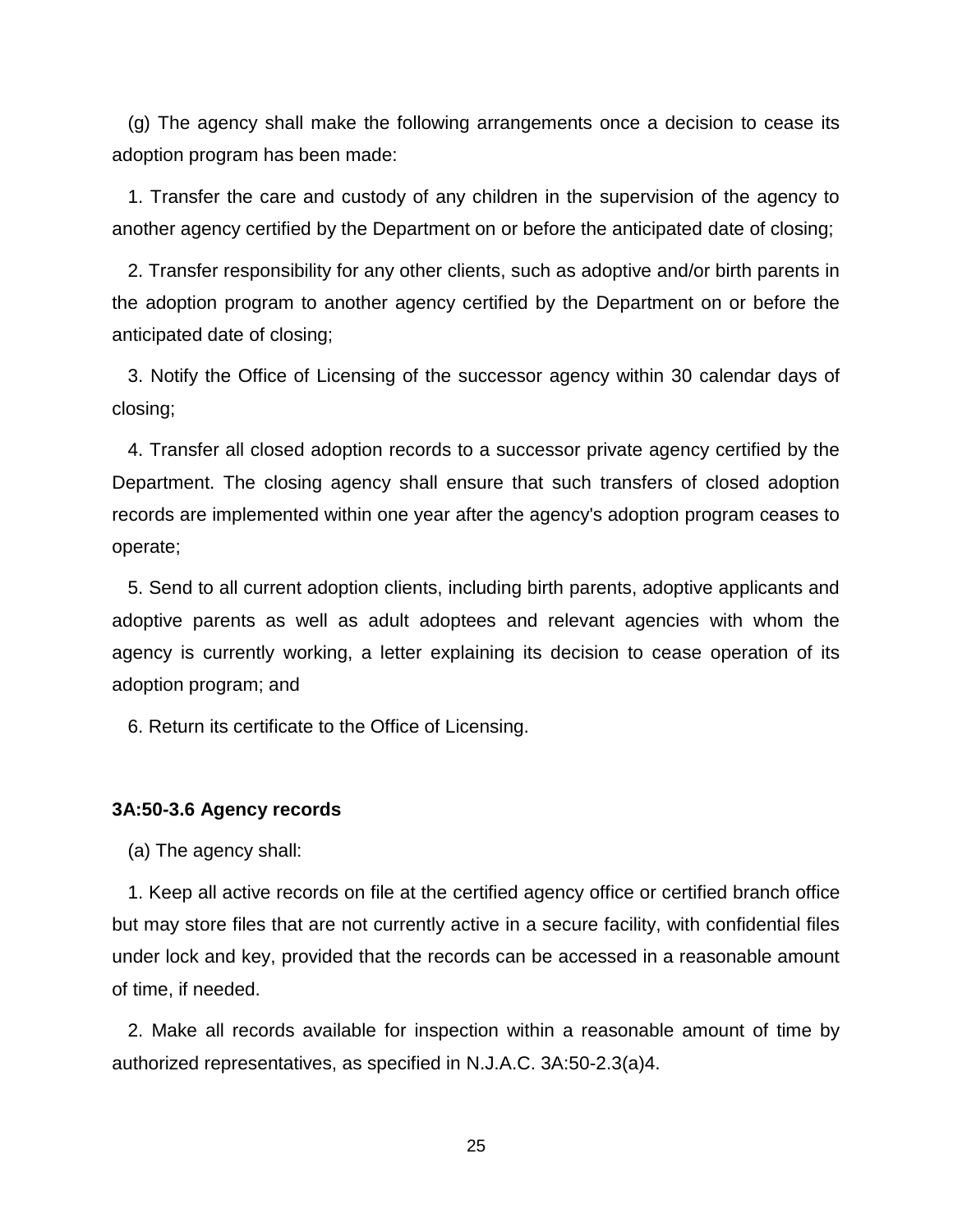3. Ensure that all entries in the child, adoptive family, birth family, and personnel records indicate the name of the individual making the entry, the date of the entry, and that all entries are signed by that individual.

 4. Maintain the confidentiality of all information in all client case records, including those of the child, birth parents, foster parents, adoptive parents, adult adoptees, and all other persons residing in the adoptive parents' home, except by court order, as specified in this chapter or by written consent of the specific party.

 i. Staff members or persons associated with or working in cooperation with the agency shall not disclose or knowingly permit the disclosure of any identifying information concerning the child, birth parents, foster parents, adoptive parents or adult adoptees to any unauthorized person(s). Authorized persons are:

 (1) Department representatives involved in child abuse and/or neglect investigations, or as otherwise authorized by statute;

 (2) Office of Licensing representatives or designees engaged in review activities related to certifications;

(3) Staff members of other agencies acting within the scope of their employment;

 (4) Representatives of adoption agencies or the social welfare or law enforcement agencies exchanging information regarding individuals in the care or legal custody of one of the agencies; and

(5) Persons named in court orders for this purpose.

 ii. The agency may disclose identifying information to bona fide researchers who have received permission from the Commissioner or his or her designee, subject to any restrictions and/or limitations set by the Commissioner or designee, and who agree to maintain the confidentiality of the child, birth parents, foster parents, adoptive parents and/or adult adoptees.

 iii. The agency shall disclose or permit the disclosure of non-identifying information to the child, adult adoptee, birth parents, foster parents and adoptive parents after verifying the identity of the person making the request.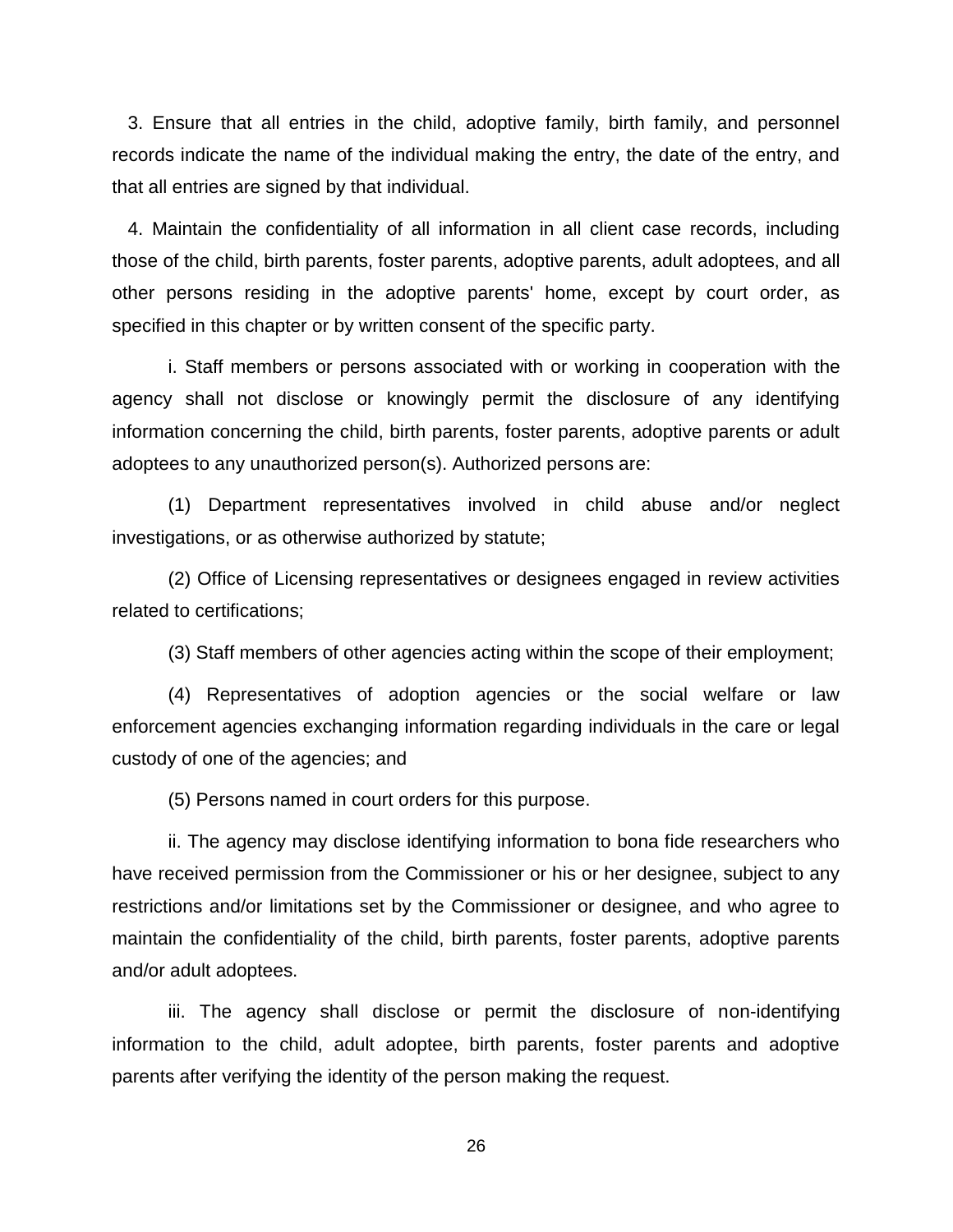iv. An agency shall supply full information as permitted by these rules to any party involved in an adoption upon request.

 v. The agency shall not verify or give to the adoptive parents the names of the birth parents without the written permission of the birth parents, even though the adoptive parents may have learned of the identity of the birth parents before or after the plan for adoption was made.

 (b) The agency shall develop, maintain and make available to clients and to the public, upon their request, a written description of its policies and procedures for the following:

1. Eligibility for and provision of services;

2. Contents and maintenance of case records, including confidentiality and access;

3. Client grievances;

 4. Rights and responsibilities of the agency and of clients for providing information, access to records, providing services, and payment of fees;

 5. Relationship(s) with the courts pertaining to termination of parental rights, custody and guardianship; and

6. Relationship(s) with referring agencies.

 (c) The agency shall establish and maintain statistical information on adoption services.

 (d) An agency shall maintain case records for each child served and for his or her birth family for 99 years. Certified agencies that work with referring agencies or intermediaries shall make efforts to obtain background information for birth family and child records. These records shall include:

 1. Identifying information on the child, including: name according to birth certificate, aliases if any, birthdate, birthplace, sex, race, social security number, national origin, religion, height, weight, color of hair and eyes, identifying marks or any other significant physical characteristics;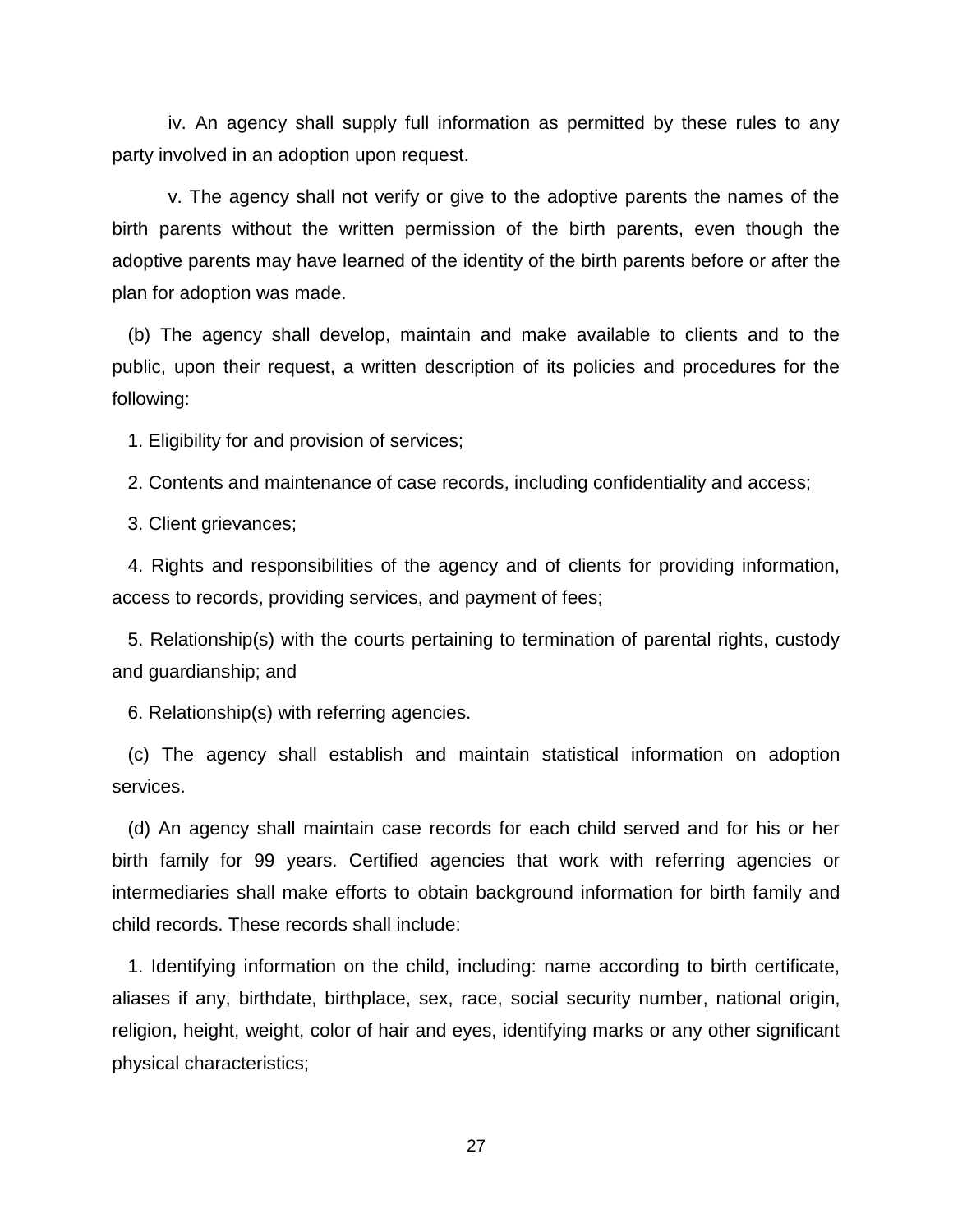2. The name, address, telephone number, birthdate, birthplace, social security number, marital status, race, national origin, religion, and any social, psychological, educational or vocational background information on the birth parent(s), including the putative father or legal guardian(s), if relevant;

 3. Name, address, telephone number of a birth family member, or relative to contact in case of emergency;

 4. Summary of how the child and adoptive applicant match was made and date of placement and finalization of the adoption;

 5. The names, birthdates, and locations of the child's siblings, if any. If the child has siblings, the record shall also include the reason(s) that the sibling(s) were not placed in the same adoptive home;

 6. Social, psychological, developmental and educational circumstances including school reports and medical history of the child and copies of any professional recommendations, evaluations or treatment, including the Adoption Medical Information Form pursuant to N.J.S.A. 9:3-41.1(b), or any other required form issued by the Office of Licensing, and a complete medical history of the birth family;

 7. Legal documents pertinent to legal custody and guardianship, including birth records, court reports, proof of voluntary relinquishment or termination of parental rights or their equivalent, documentation of custody or guardianship transferred from one certified agency to another or from an official of the United States or any foreign country with authority to place such child for adoption;

 8. All written agreements with parents, guardians, legal custodians, or cooperating agencies including but not limited to consent for foster placement and authorization for necessary medical or surgical care and service and financial agreements;

 9. Summary reports of social services provided or offered for the child and birth family, including possible alternatives to adoption, pre- and/or post-natal care for the birth mother, temporary care for the birth mother and/or child, reasons for adoption as the plan of choice and birth parent preferences, if any, regarding characteristics of the adoptive family;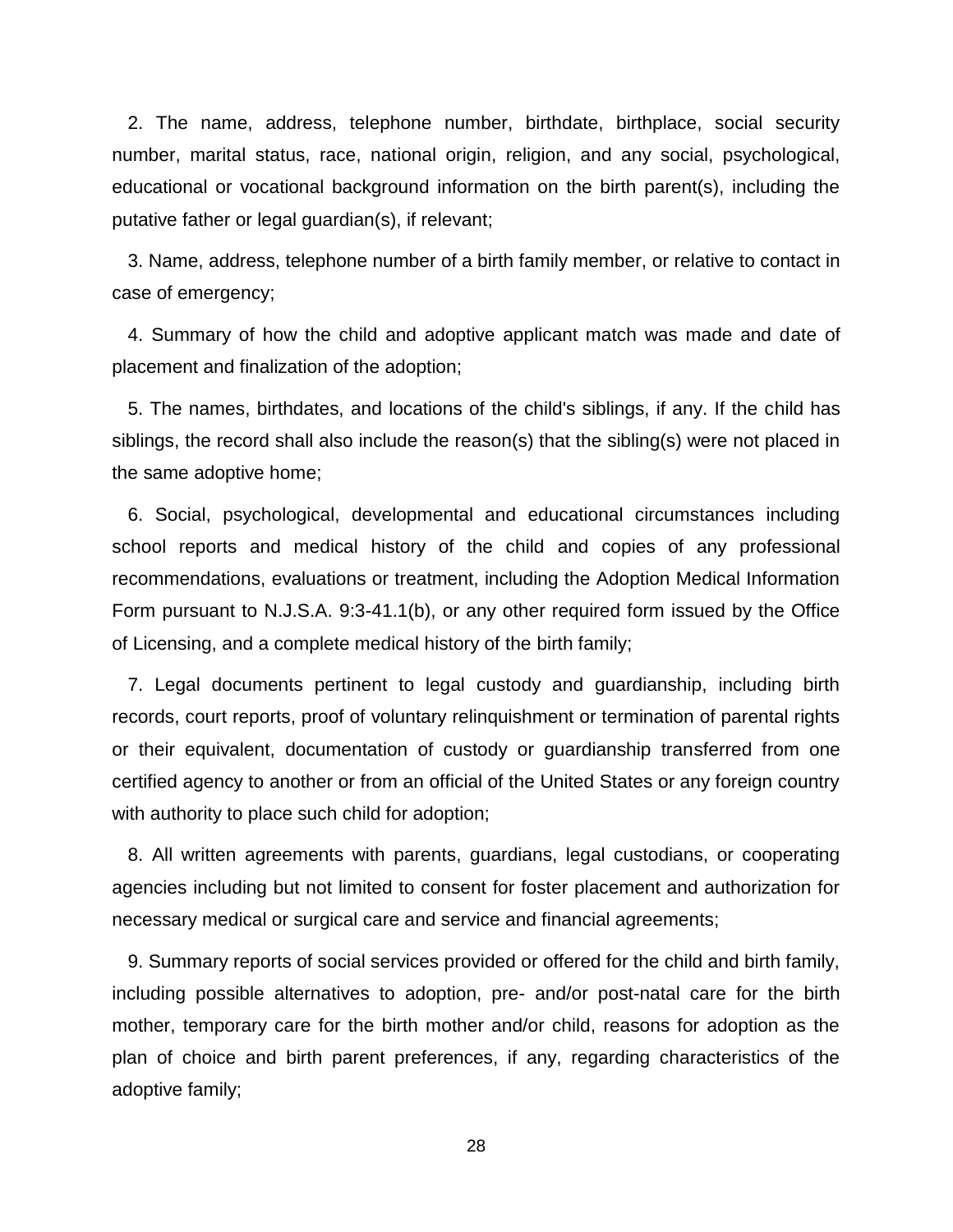10. Summary of how any child placed for adoption has been prepared for the adoption, including, for children 10 years of age or older, a full description of the child's involvement in the process of adoption planning, and preference regarding characteristics of the adoptive family or documentation of the reason(s) for not consulting the child;

 11. Record of the birth family's contact with the agency after adoptive placement, including updated addresses and telephone numbers;

12. The specific plan for transporting the child to the adoptive home, if appropriate;

 13. All records or documentation pertaining to contacts between the agency and the birth parent, birth family or their legal representative, as specified in N.J.A.C. 3A:50- 5.4(a);

 14. A signed agreement by the adoptive applicant(s) to notify the agency at the time the family is matched with a birth mother for possible placement of her child or when a child is received in the home for adoption through a source other than a certified agency, so that the supervision of the child can begin. This supervision shall be done by the same agency that conducted the home study. However, at the request of the adoptive applicant(s), the case may be transferred to another certified agency, provided both agencies agree to the transfer; and

 15. A signed agreement by the adoptive applicant(s) to provide the agency with an itemized statement of all costs paid and unpaid, and copies of receipts for all costs paid by the adoptive applicant(s) in connection with the adoption, including any adoptionrelated expenses paid prior to agency involvement.

 (e) The agency shall maintain records of home studies of adoptive applicants, who have had a child placed for adoption, for 99 years. These records shall include:

 1. Information about the prospective adoptive parent(s) and family, including: name, address, sex, race, birthdate, religion, nationality and citizenship, social security number, educational background, occupation and income, marital status and year of marriage and divorce, if applicable;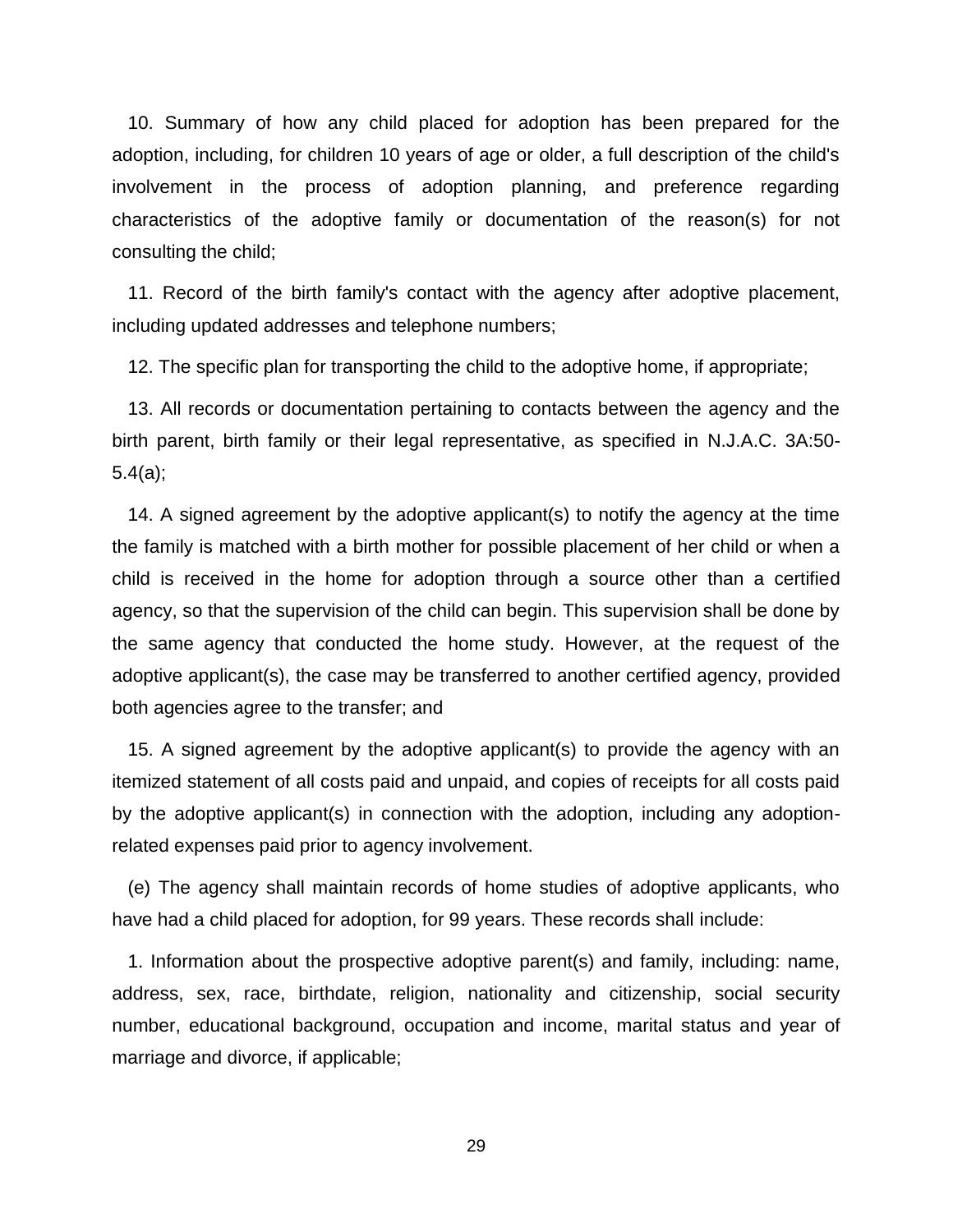2. Information on other members of the immediate family, their names, sex, birthdates, relationship, and addresses, if different from above;

3. Copies of signed service plans and financial agreements;

 4. Characteristics of the child, including: age range, sex, social, psychological, physical, developmental and educational circumstances acceptable to the family, including any specific limits to the extent of special conditions acceptable to the adoptive family;

 5. Summary documents of the adoption home study of the family which shall be signed and dated by both the social worker who conducted the study and social work supervisor, including any autobiographical or other self-assessment material provided by the family, the basis for the decision to accept or reject the family or to impose any qualifying conditions, an indication that the decision was made jointly by the social worker and social work supervisor, and a record that the family was informed in writing of the decision within 30 calendar days of the last contact with the family;

 6. All records or documentation pertaining to contacts between the agency and the adoptive parent(s) or their legal representative, as specified in N.J.A.C. 3A:50-5.6(a);

 7. All references, medical reports, and any background checks, including police and fingerprinting checks, and any other verifications or correspondence used by the agency for the study and evaluation of the adoptive family; and

 8. A record of each child being placed in the adoptive home, including the full name, summary of how the child was matched with the adoptive family, date of placement, supervisory reports covering the child's and family's adjustment, summary report of placement and recommendation, date and place of finalization, and a record of any contact with the agency after finalization, including updated addresses and telephone numbers.

 (f) The agency shall maintain on file records, as specified in N.J.A.C. 3A:50-5.5(b), for each foster family used by the agency in support of the agency's adoption service.

1. These records shall be maintained for the following:

i. Placements that were made before termination of the legal parents' rights; and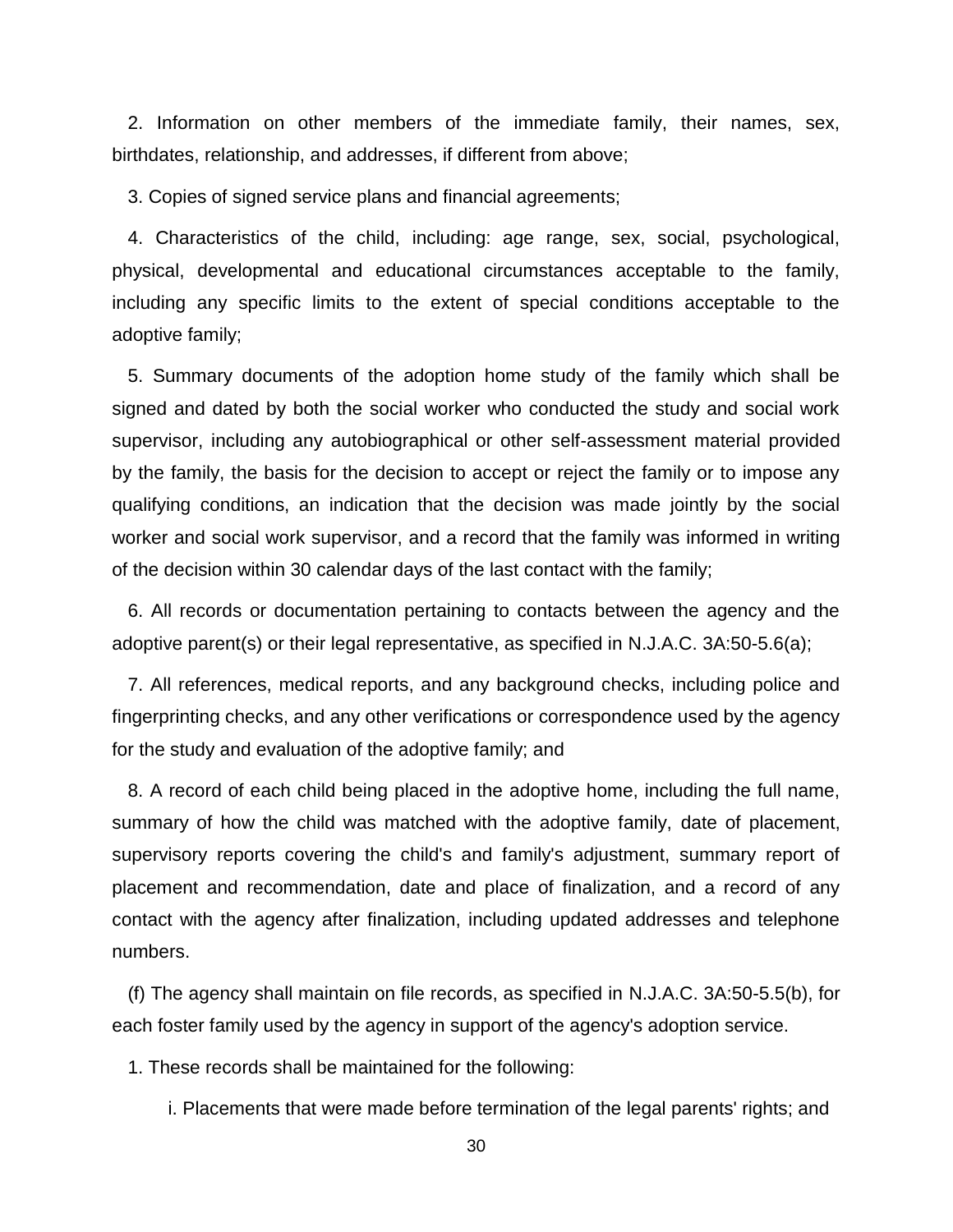ii. Temporary care between intended permanent adoptive placements.

 2. Such records shall include documentation that the requirements specified in N.J.A.C. 3A:50-5.5(b) and (c) were met. When a foster family is also the adoptive family, the adoptive family records shall include the content specified in N.J.A.C. 3A:50- 5.5(b).

(g) The agency shall maintain the following administrative records in its files:

 1. Current copies of all written materials required for certification, as specified in N.J.A.C. 3A:50-2.1(c) and (d). When there are changes or modifications in the agency's policies and procedures, the written materials shall reflect such changes;

2. A current copy of the Manual of Requirements for Adoption Agencies;

 3. Copies of other licenses, certificates, accreditations or evaluations of agency operations, program, and facilities;

4. Copies of board meeting minutes; and

5. Copies of general and comprehensive insurance coverage.

(h) An agency shall maintain the following financial records:

 1. An annual budget indicating projected revenues and expenses for its adoption program;

 2. Policies and procedures governing fees for service, along with fee ranges, if any; and

 3. Actual fees paid by clients to or through the agency in connection with adoption services.

 (i) The agency shall maintain personnel records on all agency personnel, including paid staff members employed by the agency, paid consultants who provide contracted services, and volunteers and students who have direct contact with clients.

1. The personnel record shall include the following information for each staff member:

i. Name, address, and telephone number;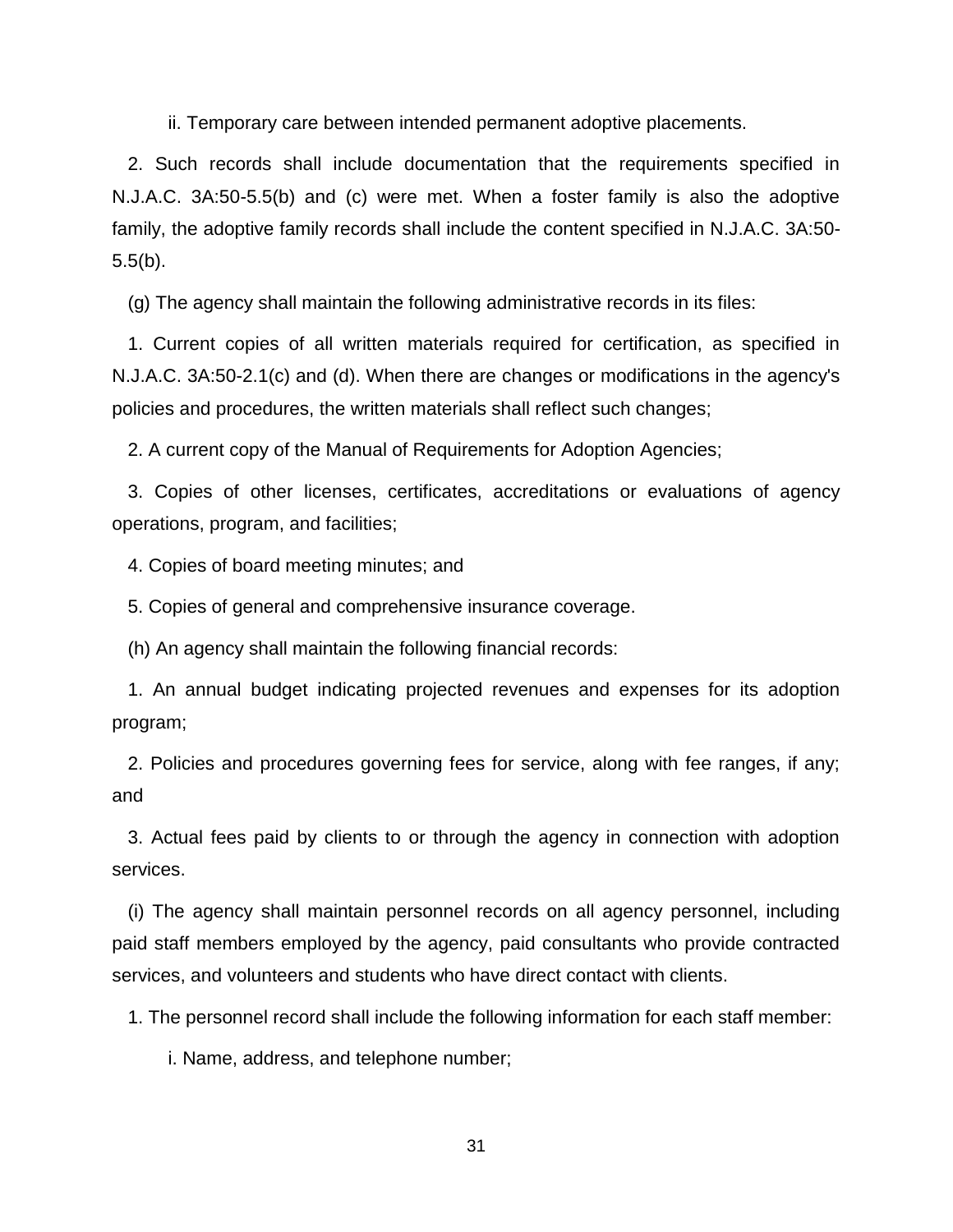ii. Resume, or application form, including qualifications, work experience and at least two references;

iii. A listing of any criminal convictions, excluding minor traffic violations;

iv. Annual evaluations of job performance;

v. A description of any adoption-related training and development received;

vi. Dates of employment and separation and reason(s) for leaving; and

vii. Description or statement of amount of time the employee works.

 2. The agency shall maintain a personnel record for at least three years following the staff member's separation from the agency.

 3. State-operated agencies shall follow policies and guidelines established by the Department for personnel information and information regarding paid consultants in lieu of the information specified in (i)1 and 2 above.

#### **3A:50-3.7 Office facilities**

 (a) The agency shall provide space that affords privacy for conducting interviews at its office facilities.

 (b) An agency that operates in a private home shall provide documentation that the local municipality permits such business use in the home.

#### **SUBCHAPTER 4. PERSONNEL**

#### **3A:50-4.1 General requirements**

 (a) An agency shall have one social worker for every 35 children under its care or supervision.

 (b) An agency shall have at least three full-time staff members or their equivalents in part-time staff members, as specified in N.J.A.C. 3A:50-4.4(a) through (c). Staff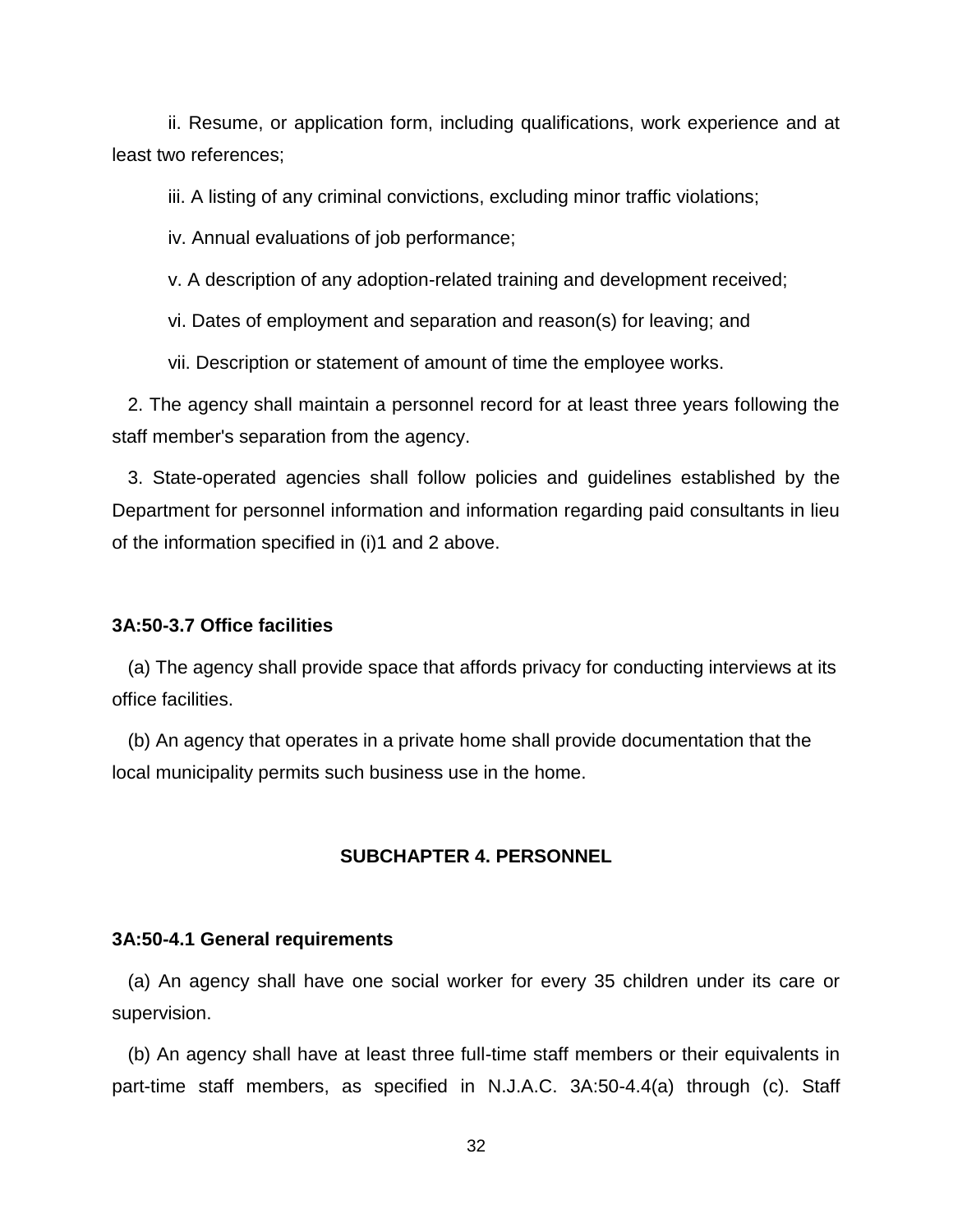members as specified at N.J.A.C. 3A:50-4.4(a) and (b) shall be available at the agency during regular business hours.

1. An agency shall have one executive director or administrator.

 2. The executive director or administrator shall not serve as the social work supervisor.

(c) The executive director or administrator and every staff member shall:

 1. Be of good character, as evidenced by the agency's application for certification, in accordance with N.J.A.C. 3A:50-2.1(c), and personnel records, as specified in N.J.A.C. 3A:50-3.6(i);

 2. Be in sufficient physical, mental and emotional health to perform his or her job duties satisfactorily;

 3. Possess skills, attributes and characteristics conducive to and suitable for operating an agency and dealing with children, birth parents and adoptive applicants; and

4. Not engage in or permit any conduct inappropriate to the purposes of the agency.

 (d) Upon receipt of an allegation that the executive director, administrator or a staff member may be in violation of any provision in (c) above, the Office of Licensing shall conduct a complaint investigation and provide written notification of the results to the agency, as specified in N.J.A.C. 3A:50-2.6.

#### **3A:50-4.2 Personnel policies**

 (a) The agency shall develop and maintain on file current written personnel policies and make them available to all staff members. The personnel policies shall be reviewed annually and updated every three years by the agency. The personnel policies shall include:

 1. Criteria and procedures for the assignment, supervision, annual performance evaluation, promotion, suspension or dismissal of a staff member;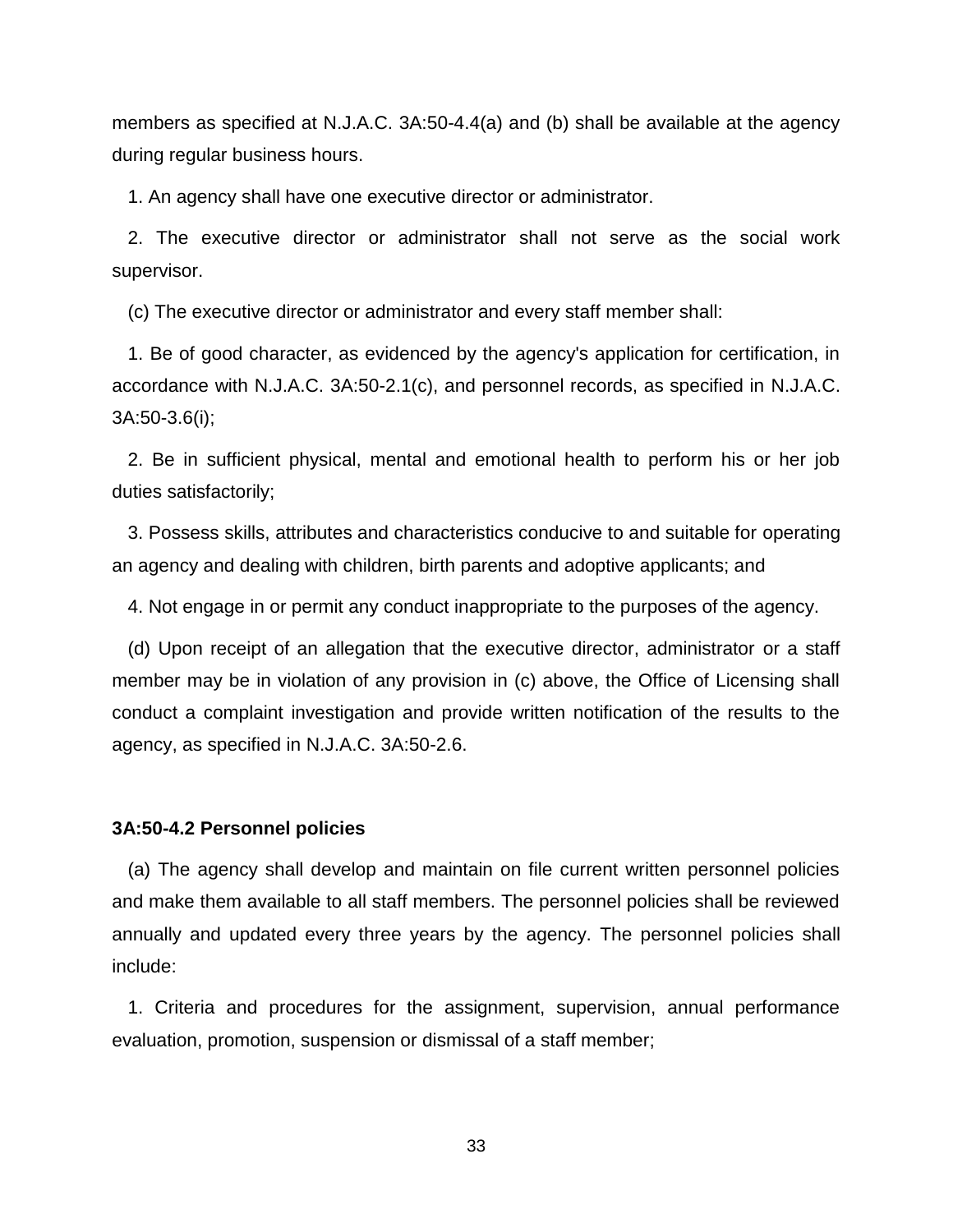2. Job specifications outlining the qualifications, duties and accountability for every category of staff member;

3. Procedures for handling staff member complaints or grievances;

 4. Provisions for responding to any staff member misconduct that constitutes criminal, unethical, or unprofessional behavior, including sanctions that may be taken by the agency when a staff member fails to notify the agency of a criminal conviction or engages in conduct inappropriate to the purposes of the agency; and

5. A conflict of interest statement indicating the agency shall not use any business that is owned or operated by an employee or in which an employee has a financial interest and shall not use the services of an employee unless the agency can document that the goods or services were obtained at a competitive price.

 (b) The agency shall ensure that any staff member or consultant that utilizes the title or designation of social worker, licensed clinical social worker, licensed social worker, certified social worker, medical social worker, social work technician, or any other title or designation that includes the words social worker or social work, or any abbreviations such as SW, LCSW, LSW, CSW, or SWT is certified or licensed pursuant to N.J.S.A. 45:15BB-1 et seq. unless the individual is exempt from certification or licensure as specified in N.J.S.A. 45:15BB-5, or is employed by an out-of-State agency and not providing social work services in New Jersey or to clients in New Jersey.

(c) All out-of-State agencies shall ensure that:

 1. Social work staff and social work supervisors are certified or licensed pursuant to that state's laws or requirements, if applicable; and

 2. Social work staff and social work supervisors who provide social work services in New Jersey are certified or licensed pursuant to (c) above.

# **3A:50-4.3 Staff development**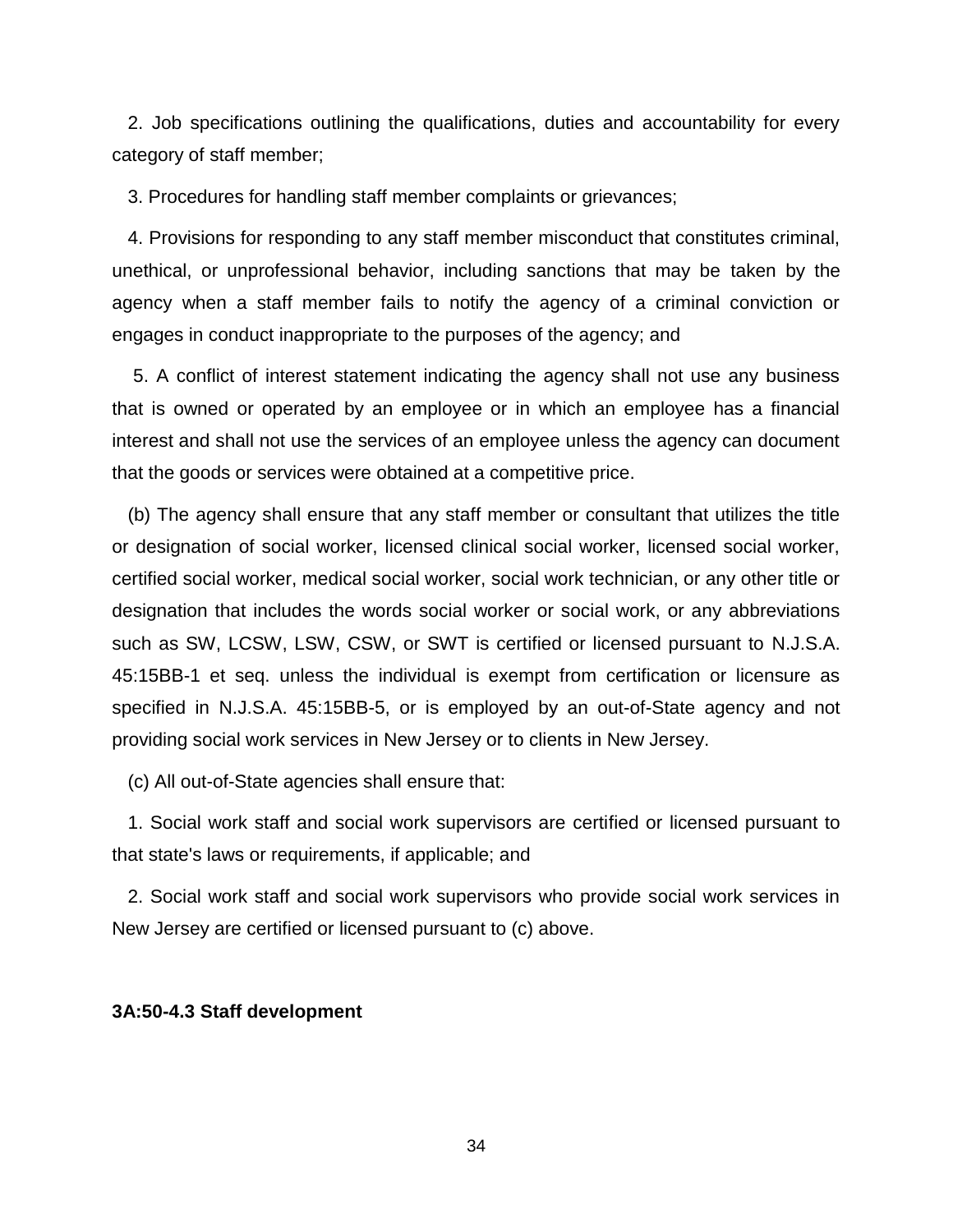(a) The agency shall provide orientation for all new staff members regarding the general administrative, personnel, fiscal and program policies, procedures, and practices of the agency.

 (b) The agency shall prepare and maintain on file a written staff development program plan. The plan shall specify major content areas to be covered and agency policy regarding requirements for staff development.

 1. The agency shall provide at least eight hours of adoption-related training per year to each professional staff member.

 2. The agency shall make staff members aware of specific requirements of this chapter that affect the performance of their duties.

 3. The agency shall make staff members aware of the state's child abuse and neglect laws and shall provide for the training of its staff members in reporting procedures under this law.

 4. The agency shall provide training to staff members and ensure they are aware of recognizing and preventing child sex and labor trafficking.

# **3A:50-4.4 Staff qualifications and duties**

 (a) The executive director or administrator shall work for the agency on a full-time basis (at least 30 hours per week) and have the qualifications and responsibilities as specified below.

1. The executive director or administrator of the agency shall:

 i. Have a bachelor's degree from an accredited college or university and three years of professional experience in the human services field, two years of which shall have been in a supervisory or administrative position; or

 ii. Have a master's or doctorate degree from an accredited graduate school in business or public administration or in one of the areas of study in the human services field and two years of professional experience in the human services field; or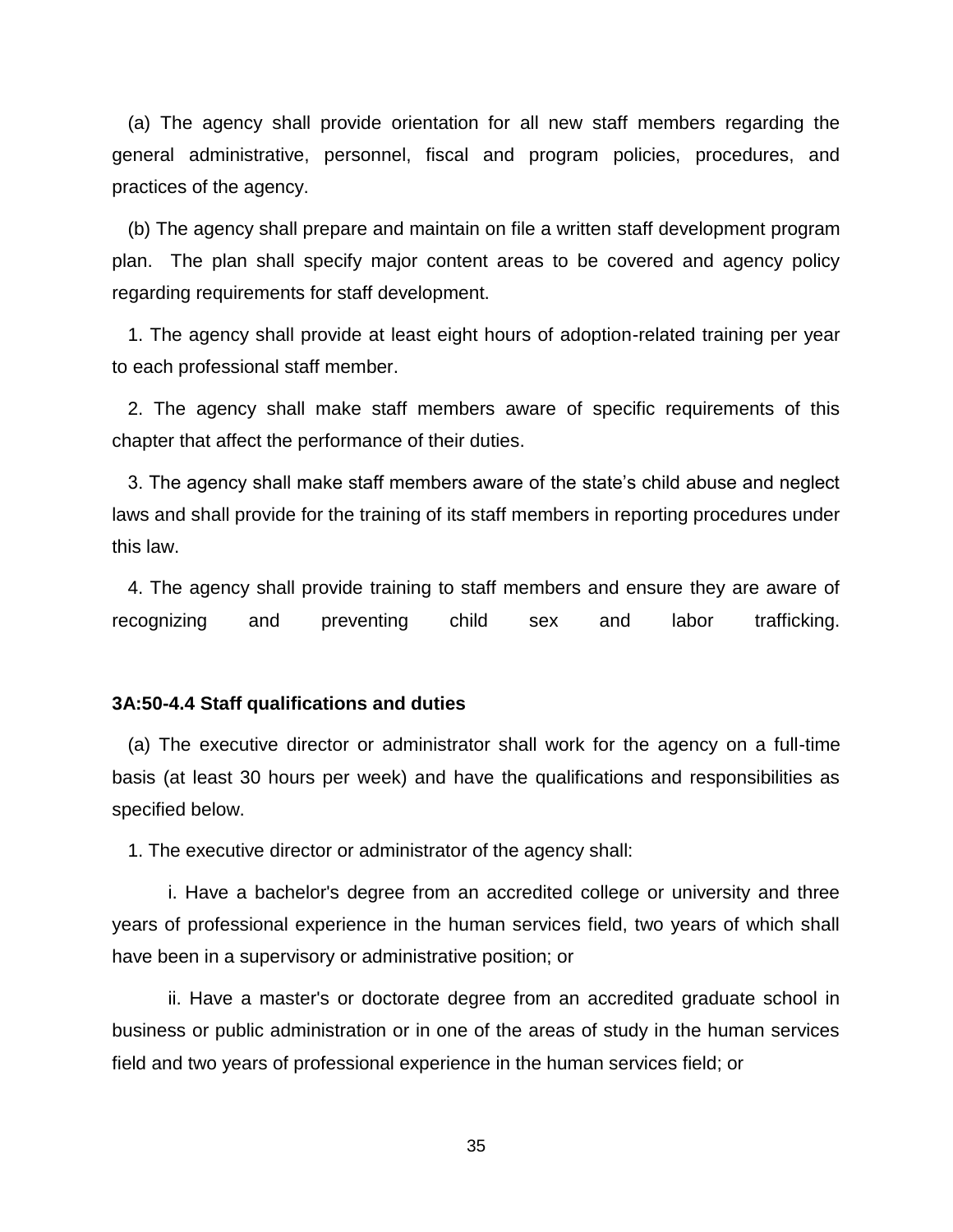iii. For public agencies, meet the New Jersey Civil Service Commission requirements for the title used for the function of executive director or administrator of the agency.

2. The executive director or administrator shall be responsible for:

 i. Developing, implementing and maintaining policy and procedures for program and fiscal operation;

 ii. Ensuring that the agency achieves and maintains compliance with the requirements of this chapter;

 iii. Employing, evaluating and discharging staff members, in accordance with the agency's established personnel policies as specified in N.J.A.C. 3A:50-4.2;

 iv. Establishing and supervising working relationships with other social service agencies within the community; and

 v. Maintaining current social services records and statistics, as specified in N.J.A.C. 3A:50-3.6(c).

 (b) The social work supervisor shall work for the agency on a full-time basis (at least 30 hours per week) and have the qualifications and responsibilities as specified below.

1. A social work supervisor shall:

 i. Meet the requirements for a licensed clinical social worker or a licensed social worker as specified in N.J.A.C. 13:44G-4.1 and 4.2 and have a minimum of two years of professional experience in services to children and families, one year of which shall be in adoption services; or

 ii. Meet the requirements for a certified social worker as specified in N.J.A.C. 13:44G-4.3, and have a minimum of four years of professional experience in services to children and families, two years of which shall be in adoption services. Under this provision, the social work supervisor shall not supervise licensed clinical social workers or licensed social workers; or

 iii. For public agencies, meet the New Jersey Civil Service Commission requirements for the title.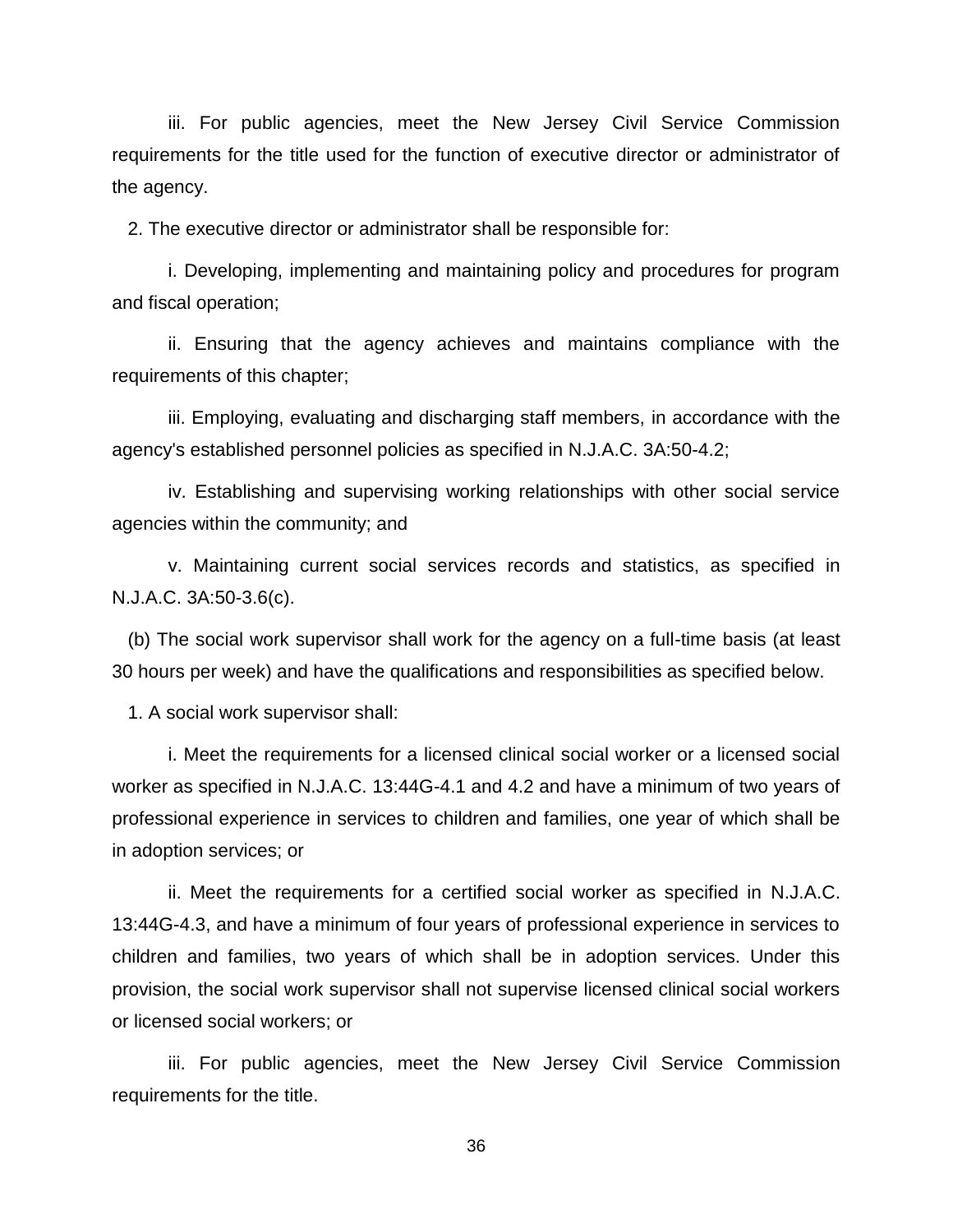2. The social work supervisor shall be responsible for:

 i. The supervision, management, training, and evaluation of all social work staff members, students, and consultants;

ii. The supervision of volunteers whose work involves direct contact with clients;

 iii. The approval of all decisions regarding family and child eligibility for service, maternity and child care, transportation and placement arrangements, finalization, and any other changes in the child's legal status; and

 iv. The implementation of the agency's adoption program(s) and services, and recommendations regarding changes to the program**.**

3. The social work supervisor shall not act as a caseload carrying social worker.

 (c) A social worker and/or a staff member who provides social work services shall work for the agency on a full-time basis (at least 30 hours per week) and have the qualifications and responsibilities as specified below. The agency may choose to utilize part-time staff members in lieu of one full-time staff member, provided that these staff members have the qualifications and responsibilities as specified in (c)1 and 2 below.

 1. Each social worker and each staff member who provides social work services shall either:

 i. Meet the requirements for a licensed clinical social worker, a licensed social worker or a certified social worker as specified in N.J.A.C. 13:44G-4.1, 4.2 and 4.3 and have a minimum of one year of professional experience in the human services field;

 ii. Meet the criteria for exemption from social worker certification or licensure as specified in N.J.S.A. 45:15BB-5:

 iii. For public agencies, meet the New Jersey Civil Service Commission requirements for the title.

 2. A social worker and/or a staff member who provides social work services shall be responsible for:

i. The maintenance of up-to-date case records;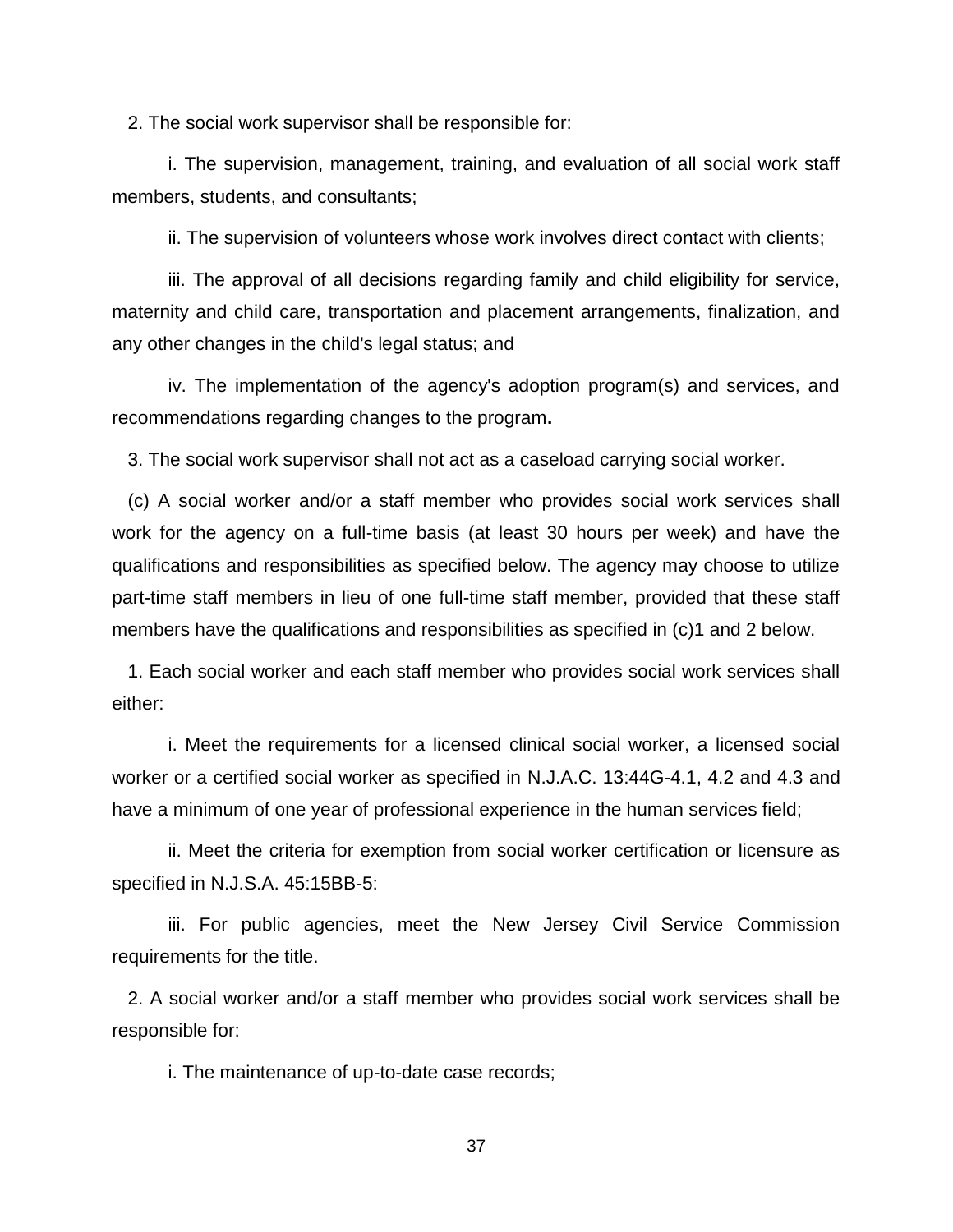ii. The preparation of home studies for adoptive applicants;

 iii. The preparation of other case reports as required by the courts, cooperating agencies, or this chapter; and

 iv. Direct service provision of any pre-placement, placement, post-placement, or post-adoption services, delivered to children, birth parents, foster parents, adult adoptees, or related parties within the scope of the agency's approved program.

 (d) An agency shall arrange for staff members and/or consultants to provide medical, legal, psychiatric, psychological or other professional services to birth parents, children and adoptive parents whose home studies have been approved by the agency.

 1. All staff members and/or consultants shall meet the licensing, certification, or practice requirements established for their respective professions in the states and/or country in which they practice.

 2. The agency shall not require clients to use medical, legal, psychological, psychiatric or other consultants used by the agency. The agency may use consultants and/or persons selected by agency clients.

 (e) Agencies that utilize students for field placements shall have a written plan for using their services.

 1. This plan shall describe what services the student is responsible for and what arrangement the agency has for supervising the students.

 2. The agency shall give a copy of this plan to each student and his or her school and to the supervising staff members.

(f) An agency may utilize the services of volunteers provided that the agency:

 1. Ensures that any volunteer who has direct contact with clients works under the supervision of a professional staff member and does not provide counseling services or make social work decisions unless the volunteer has the qualifications of a social worker, as specified in (c) above.

 2. Prepares and maintains on file a written plan and job description for each category of volunteer who has direct contact with clients; and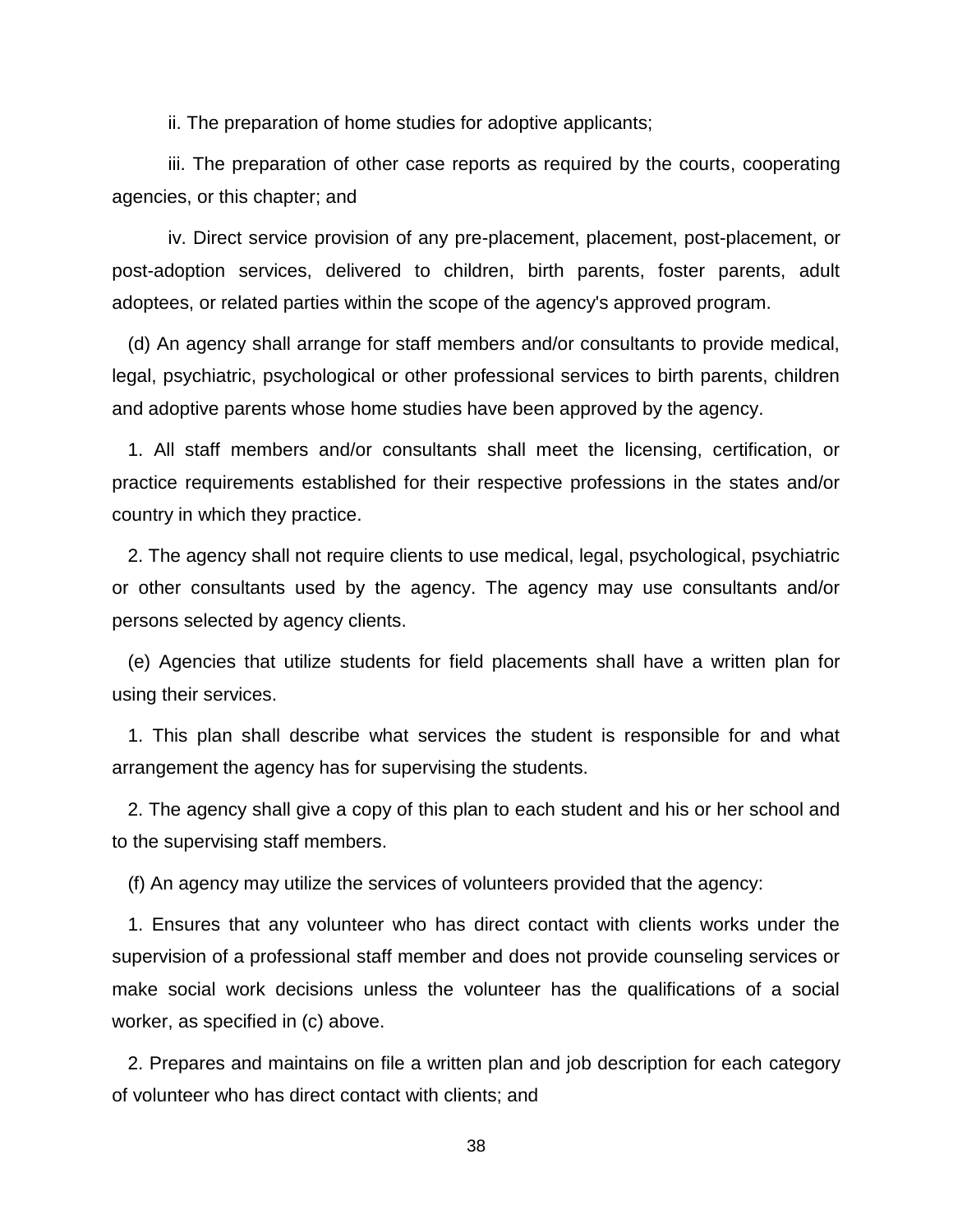3. Provides orientation and training to volunteers, as specified in N.J.A.C. 3A:50- 4.3(a).

#### **3A:50-4.5 Criminal History Record Information (CHRI) background checks**

 (a) As a condition of securing and maintaining a certificate, the agency shall ensure that a State and Federal CHRI fingerprint background check, in keeping with N.J.S.A. 9:3-37 et seq., is completed for the executive director and each staff member.

 1. If the executive director refuses to consent to or cooperate in a CHRI background check, the Department shall deny, suspend, revoke, or refuse to renew the certificate, as applicable. The agency may appeal the denial, suspension, revocation, or refusal to renew, as specified in N.J.A.C. 3A:50-2.4.

 2. If a staff member refuses to consent to or cooperate in a CHRI background check, the agency shall immediately terminate the staff member's employment at the agency.

(b) If any person identified in (a) above has a record of criminal conviction, the Department or its designee shall review the record with respect to the type and date of the criminal offense and make a determination as to the suitability of the person to administer or work at the agency.

 (c) A person shall be disqualified from administering or working at the agency, if that person ever committed a crime that resulted in a conviction for:

 1. A crime against a child, including endangering the welfare of a child and child pornography pursuant to N.J.S.A. 2C:24-4;

2. Abuse, abandonment or neglect of a child pursuant to N.J.S.A. 9:6-3;

3. Endangering the welfare of an incompetent person pursuant to N.J.S.A. 2C:24-7;

 4. Sexual assault, criminal sexual contact or lewdness pursuant to N.J.S.A. 2C:14-2 through 4;

 5. Murder pursuant to N.J.S.A. 2C:11-3 or manslaughter pursuant to N.J.S.A. 2C:11- 4;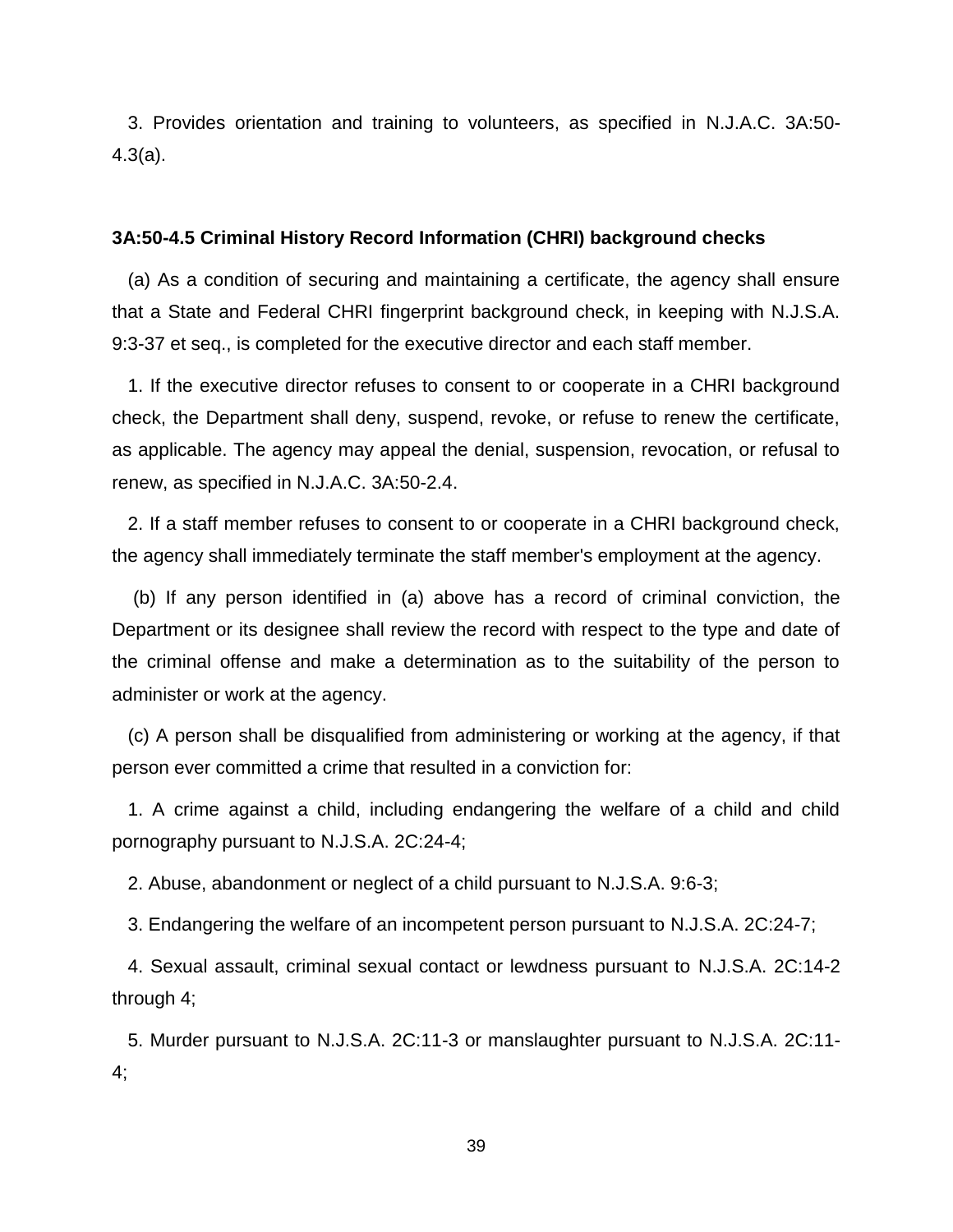6. Stalking pursuant to N.J.S.A. 2C:12-10;

 7. Kidnapping and related offenses including criminal restraint, false imprisonment, interference with custody, criminal coercion, or enticing a child into a motor vehicle, structure, or isolated area pursuant to N.J.S.A. 2C:13-1 through 5 and N.J.S.A. 2C:13-6;

 8. Arson pursuant to N.J.S.A. 2C:17-1, or causing or risking widespread injury or damage, which would constitute a crime of the second degree pursuant to N.J.S.A. 2C:17-2;

 9. Aggravated assault, which would constitute a crime of the second or third degree pursuant to N.J.S.A. 2C:12-1b;

 10. Robbery, which would constitute a crime of the first degree pursuant to N.J.S.A. 2C:15-1;

 11. Burglary, which would constitute a crime of the second degree pursuant to N.J.S.A. 2C:18-2;

12. Domestic violence pursuant to N.J.S.A. 2C:25-17 et seq.;

13. Terroristic threats pursuant to N.J.S.A. 2C:12-3;

 14. An attempt or conspiracy to commit any of the crimes or offenses listed in (c)1 through 13 above; or

 15. In any other state or jurisdiction, conduct which, if committed in New Jersey, would constitute any of the crimes or offenses described in (c)1 through 14 above.

 (d) As an exception to (c) above, the Department may approve the employment at, or administration of, an agency by an individual convicted of a crime specified in (c) above, if all of the following conditions are met:

 1. The Department determines that the crime does not relate adversely to the position the individual is employed in pursuant to N.J.S.A. 2A:168A-1 et seq.;

2. The conviction is not related to a crime committed against a child;

 3. The agency documents that the individual's employment or administration of the agency does not create a risk to the safety or well-being of children due to the nature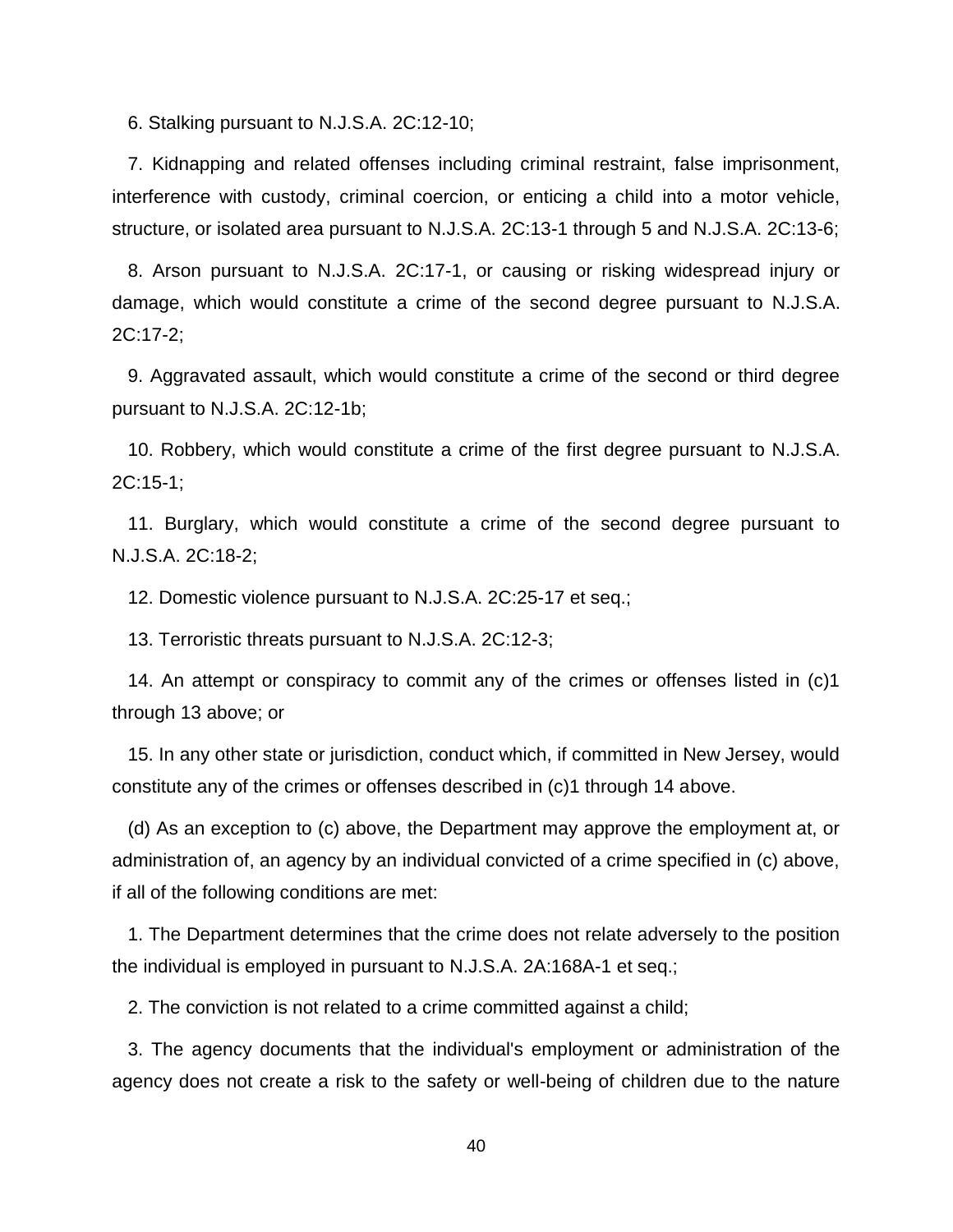and requirements of the position. As necessary, the agency shall identify restrictions regarding the individual's contact with, care or supervision of children;

 4. The agency documents that the individual is uniquely qualified for the position due to specific skills, qualifications, characteristics or prior employment experiences; and

 5. The Department determines that the individual has affirmatively demonstrated rehabilitation, pursuant to the factors specified in (e) below.

 (e) An individual may be eligible to administer or work at the agency if the individual has affirmatively demonstrated to the Department clear and convincing evidence of rehabilitation.

 1. In determining whether an individual has affirmatively demonstrated rehabilitation, the following factors shall be considered:

i. The nature and responsibility of the position at the agency that the convicted individual would hold, has held or currently holds, as the case may be;

ii. The nature and seriousness of the offense;

iii. The circumstances under which the offense occurred;

iv. The date of the offense;

v. The age of the individual when the offense was committed;

vi. Whether the offense was an isolated or repeated incident;

vii. Any social conditions that may have contributed to the offense; and

viii. Any evidence of rehabilitation, including good conduct in prison or in the community, counseling or psychiatric treatment received, acquisition of additional academic or vocational schooling, successful participation in correctional work-release programs or the recommendation of those who have had the individual under their supervision.

 2. Upon receipt of documentation submitted by the agency, indicating why the individual at issue should not be precluded from administering or working at the agency, the Department, after assessing the facts on a case-by-case basis, shall make the final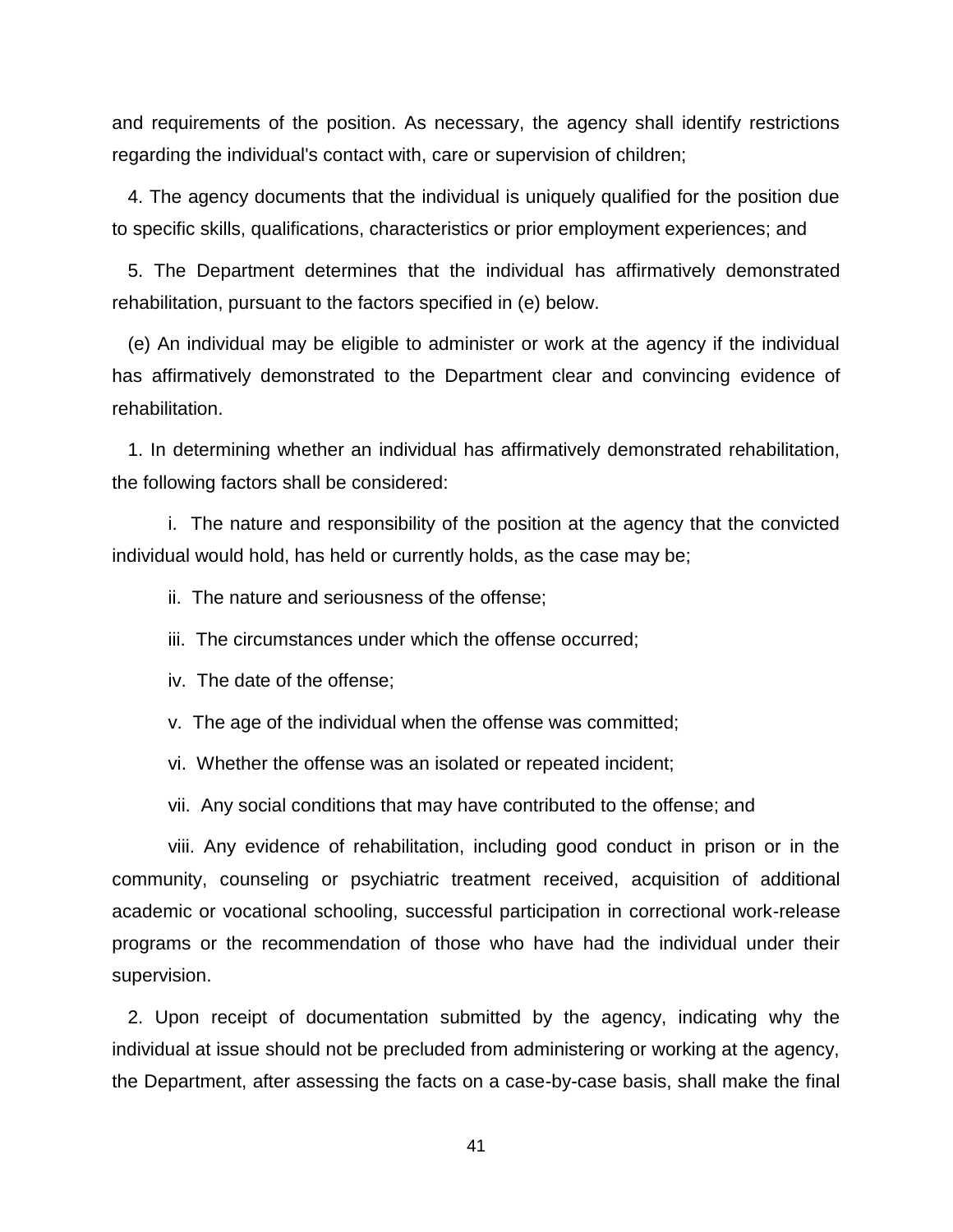determination regarding the individual's rehabilitation, in keeping with the provisions of the State Rehabilitated Convicted Offenders Act, N.J.S.A. 2A:168A-1 et seq.

 3. The Department shall make the final determination regarding the suitability of the executive director of an agency with a criminal conviction other than those cited in (c) above.

 4. For a current or prospective staff member with a criminal conviction other than those cited in (c) above, the executive director of the agency or the agency's board of directors shall make a determination regarding the individual's suitability upon the Department's determination that the individual has affirmatively demonstrated rehabilitation.

 (f) If the executive director of an agency or member of the governing board has knowledge that any individual specified in (a) above has criminal charges pending against the individual, the executive director or board member shall promptly notify the Department to determine whether or not any action concerning the individual is necessary in order to ensure the safety of the children.

 (g) If the Department is notified that any individual specified in (a) above is convicted of a crime or offense after the CHRI has been completed, the Department shall make a determination whether to suspend or revoke the certificate or require the agency to terminate the individual's employment or service, as applicable.

 (h) Upon completion of the CHRI for an individual specified in (a) above, the Department and/or its designee shall notify the individual, and the agency as applicable, in writing, of the individual's qualification or disqualification for employment or service under section 4 or 5 of P.L. 2008, c. 114 (N.J.S.A. 9:3-40.5 and 9:3-40.6).

 1. If the individual is disqualified, the convictions that constitute the basis for the disqualification shall be identified in the written notice to the individual.

 2. The individual shall have 14 days from the date of the written notice of disqualification to challenge the accuracy of the CHRI.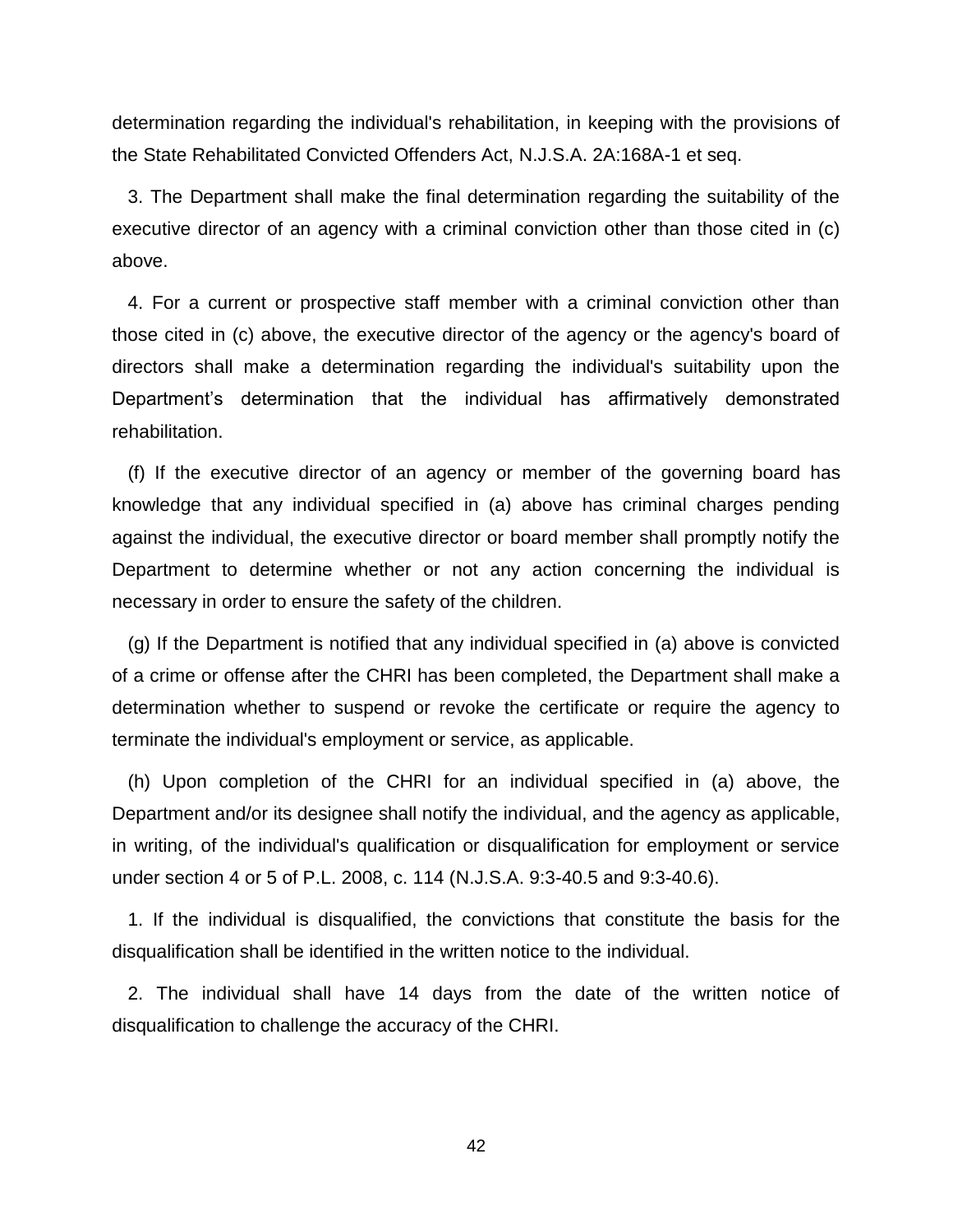3. If no challenge is filed or if the determination of the accuracy of the CHRI upholds the disqualification, the Department shall notify the agency that the individual has been disqualified.

 4. The agency shall immediately terminate the disqualified individual's employment at the agency.

 5. If the disqualified individual is an agency executive director, the Department shall deny, suspend, revoke, or refuse to renew the certificate, as applicable.

 (i) An agency that has received an employment application from an individual, or currently employs an executive director or staff member, shall be immune from liability for acting upon or disclosing information about the disqualification or termination of that individual to another agency seeking to employ that individual, if the agency has:

 1. Received notice from the Department, its designee, or the agency's board of directors, as applicable, that the applicant, executive director, or staff member has been determined by the Department or the board of directors to be disqualified from employment or service at an agency pursuant to P.L. 1968, c. 282 (N.J.S.A. 2A:168A-1 et seq.); or

 2. Terminated the employment of a staff member because the individual was disqualified from employment or service at the agency on the basis of a conviction of a crime pursuant to P.L. 1968, c. 282 (N.J.S.A. 2A:168A-1 et seq.) after commencing employment or service at the agency.

 (j) An agency that acts upon or discloses information pursuant to (i) above shall be presumed to be acting in good faith unless it is shown by clear and convincing evidence that the agency acted with actual malice toward the individual who is the subject of the information.

 (k) Upon termination or separation of an executive director or staff member, the agency shall immediately notify the Office of Licensing.

### **3A:50-4.6 Child Abuse Record Information (CARI) background checks**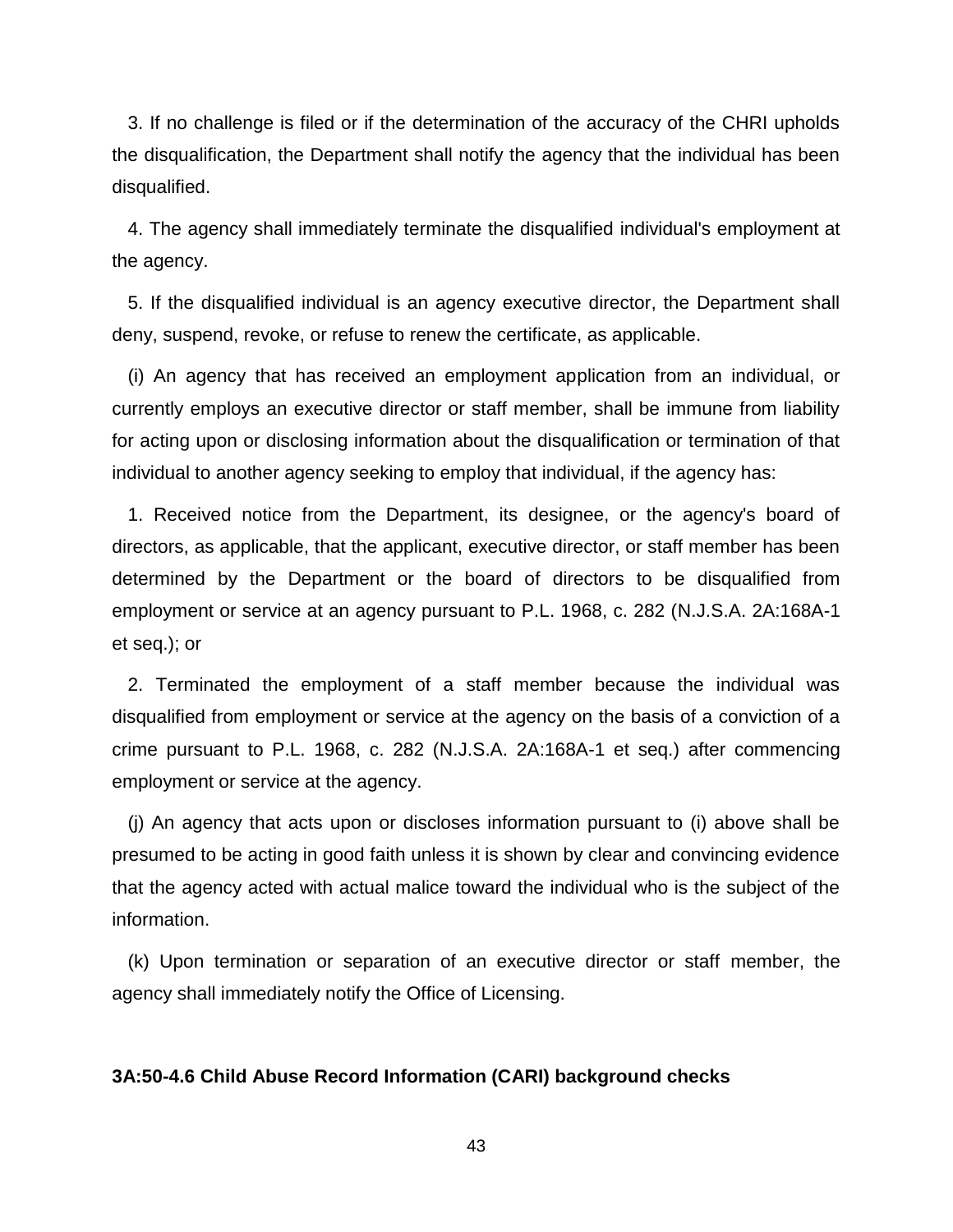(a) As a condition of securing and maintaining a certificate, the agency shall provide written consent to the Department from the executive director and each staff member for a CARI background check to be conducted.

 1. If an executive director refuses to consent to or cooperate in a CARI background check, the Department shall deny, suspend, revoke, or refuse to renew the certificate, as applicable. The agency may appeal the denial, suspension, revocation, or refusal to renew, as specified in N.J.A.C. 3A:50-2.4.

 2. If a staff member refuses to consent to or cooperate in a CARI background check, the agency shall immediately terminate the staff member's employment at the agency.

 (b) Upon receipt of written consent from an individual specified in (a) above, the Department shall conduct a search of its records to determine if an allegation of child abuse or neglect has been substantiated against the individual, pursuant to N.J.S.A. 9:6-8.11.

 1. The Department shall consider incidents of child abuse and neglect that were substantiated on or after June 29, 1995, to ensure that the perpetrator has had an opportunity to appeal a substantiated finding of child abuse or neglect.

 2. The Department may consider incidents substantiated prior to June 29, 1995, if the Department, in its judgment, determines that the perpetrator poses a risk of harm to children. In cases involving incidents substantiated prior to June 29, 1995, in which the Department determines that the individual is disqualified, the Department shall offer the perpetrator an opportunity for a hearing to contest the substantiation if a hearing was not previously offered.

 (c) If the Department determines that an allegation of child abuse or neglect has been substantiated against an individual specified in (a) above, the agency shall immediately terminate the individual's employment at the agency. If the individual requests an appeal of the substantiated finding, the agency may continue the employment of the individual should the appeal be granted; however, the individual shall not be left alone with a child while the appeal is pending.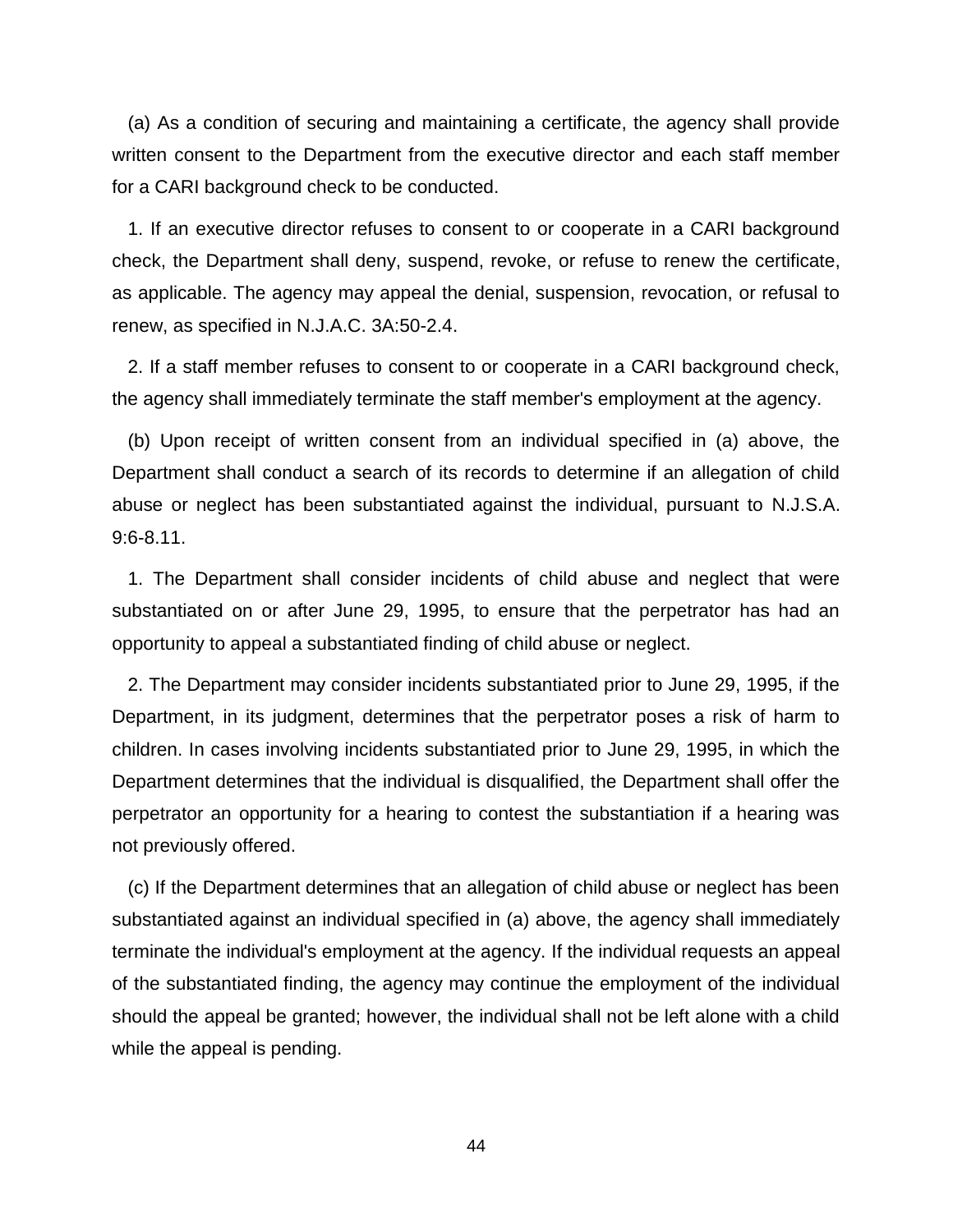(d) If the Department determines that an allegation of child abuse or neglect has been substantiated against an executive director, the Department shall also deny, suspend, revoke, or refuse to renew the certificate of approval, as applicable.

 1. The agency may appeal the denial, suspension, revocation or refusal to renew, as specified in N.J.A.C. 3A:50-2.3.

 2. If the incident was substantiated prior to June 29, 1995, the Department shall notify the individual in writing that the individual may request a hearing to contest the substantiation.

 (e) If the Department determines that an allegation of child abuse or neglect has been substantiated against a staff member, the agency shall notify the staff member in writing that the termination of employment is based on a substantiated allegation of child abuse or neglect. If the incident was substantiated prior to June 29, 1995, the Department shall notify the staff member of the substantiation in writing and advise that the staff member may request a hearing to contest the substantiation.

### **3A:50-4.7 Background check procedures for New Jersey agencies**

 (a) Prior to the opening of a new agency located in New Jersey, the agency shall ensure that a request for a Criminal History Record Information (CHRI) background check, as specified in N.J.A.C. 3A:50-4.5, and a Child Abuse Record Information (CARI) background check, as specified in N.J.A.C. 3A:50-4.6, is submitted for each person identified in N.J.A.C. 3A:50-4.5(a) and 4.6(a).

 (b) At least 45 days before but no more than 90 days prior to each renewal of a certificate for an existing agency located in New Jersey, the agency shall ensure that a new request for a CARI background check, as specified in N.J.A.C. 3A:50-4.6, is submitted for the executive director and each staff member.

 (c) Within two weeks after a new staff member begins employment at an agency located in New Jersey, the agency shall ensure that a request for a CHRI background check, as specified in N.J.A.C. 3A:50-4.5, and a CARI background check, as specified in N.J.A.C. 3A:50-4.6, is submitted for the individual.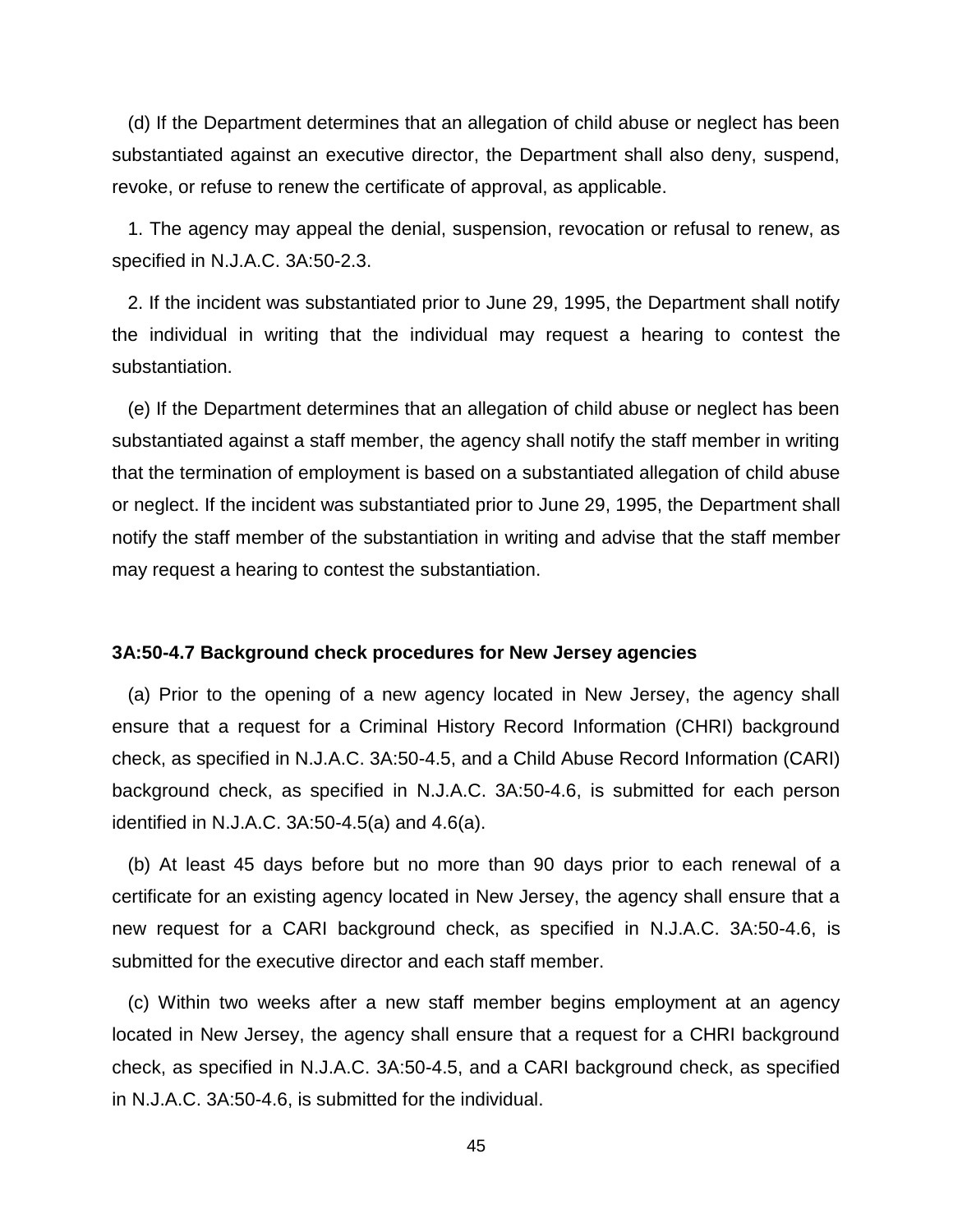(d) An individual shall not be left alone as the only adult accompanying or caring for a child until documentation from the Department showing compliance with a CHRI check and CARI check for the individual has been received by the agency.

#### **3A:50-4.8 Background check procedures for out-of-State agencies**

 (a) For an agency located outside New Jersey, the agency shall ensure that the executive director and each applicant or staff member meet all applicable laws and regulations in that state governing criminal history record information background checks and child abuse record information checks that may be required as a condition of employment. The agency shall have the results of each criminal history record information background check conducted available for review by the Department.

 (b) In the event that criminal history record information background checks and child abuse record information checks are not mandated in that state or country, the agency shall require that the executive director and each applicant and staff member make a disclosure of any criminal conviction. The results of the disclosure shall be made available to the Department, so that the Department can determine the suitability of the individual for employment or service at the agency.

 (c) For an agency located outside of New Jersey that hires or contracts with persons providing adoption services in New Jersey, the agency shall meet the CHRI background check requirements specified at N.J.A.C. 3A:50-4.5 and CARI background check requirements specified at N.J.A.C. 3A:50-4.6.

# **SUBCHAPTER 5. SERVICES**

### **3A:50-5.1 Scope of service**

(a) An agency shall provide any or all of the following phases of adoption service:

- 1. Pre-placement services;
- 2. Home study services;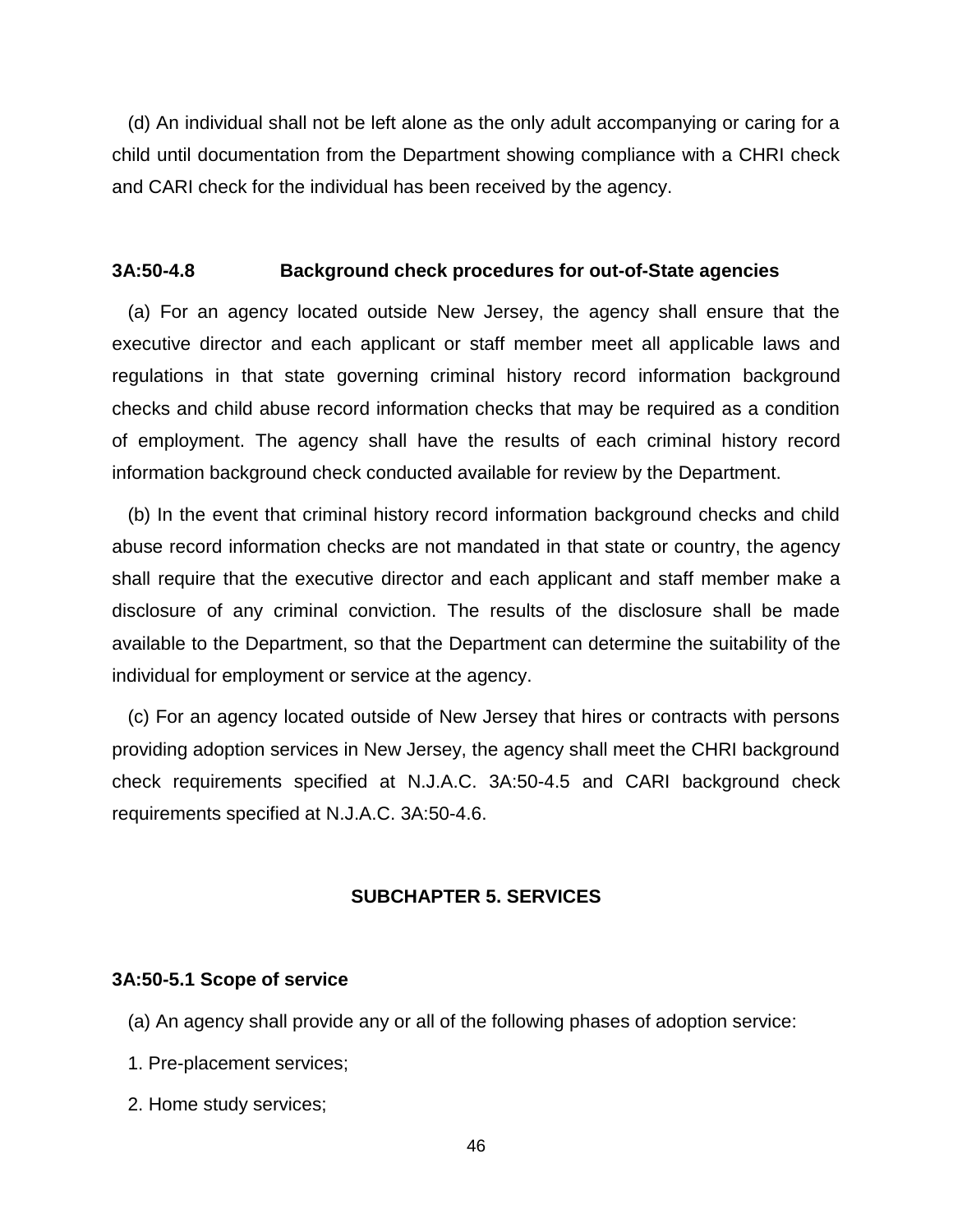3. Placement services;

4. Post-placement services; or

5. Post-adoption services.

 (b) An agency that provides a limited range of adoption services shall arrange for other services upon request of the clients.

 (c) An agency shall comply with those sections of this subchapter that apply to the phases of adoption service that the agency has chosen to provide.

### **3A:50-5.2 General requirements**

 (a) An agency shall maintain on file and make available to its clients information on known resources in the community which may be of use to adoptive parents, birth parents, children and adult adoptees.

 (b) An agency shall notify adoptive applicants in writing within five working days when the agency receives information that a country is suspending adoption services and shall not accept any additional clients for assignment of children from that country until such time that adoption services have been re-established.

 (c) Before services are provided, an agency shall provide to its adult clients the following:

 1. A written description of its current adoption program, including information on the agency's services, the adoption process, including the availability of subsidy for special needs children, and other major referring agencies with whom the agency works; and

 2. A verbal explanation of and a written agreement with the agency, describing specific services to be provided, fees to be charged, and rights and responsibilities of both parties.

 (d) An agency that plans to place a child with an out-of-State family or to receive a child from out-of-State for placement within the State of New Jersey shall notify the Office of Interstate Services of the Department and shall comply with the laws governing child placement in the other state, where applicable.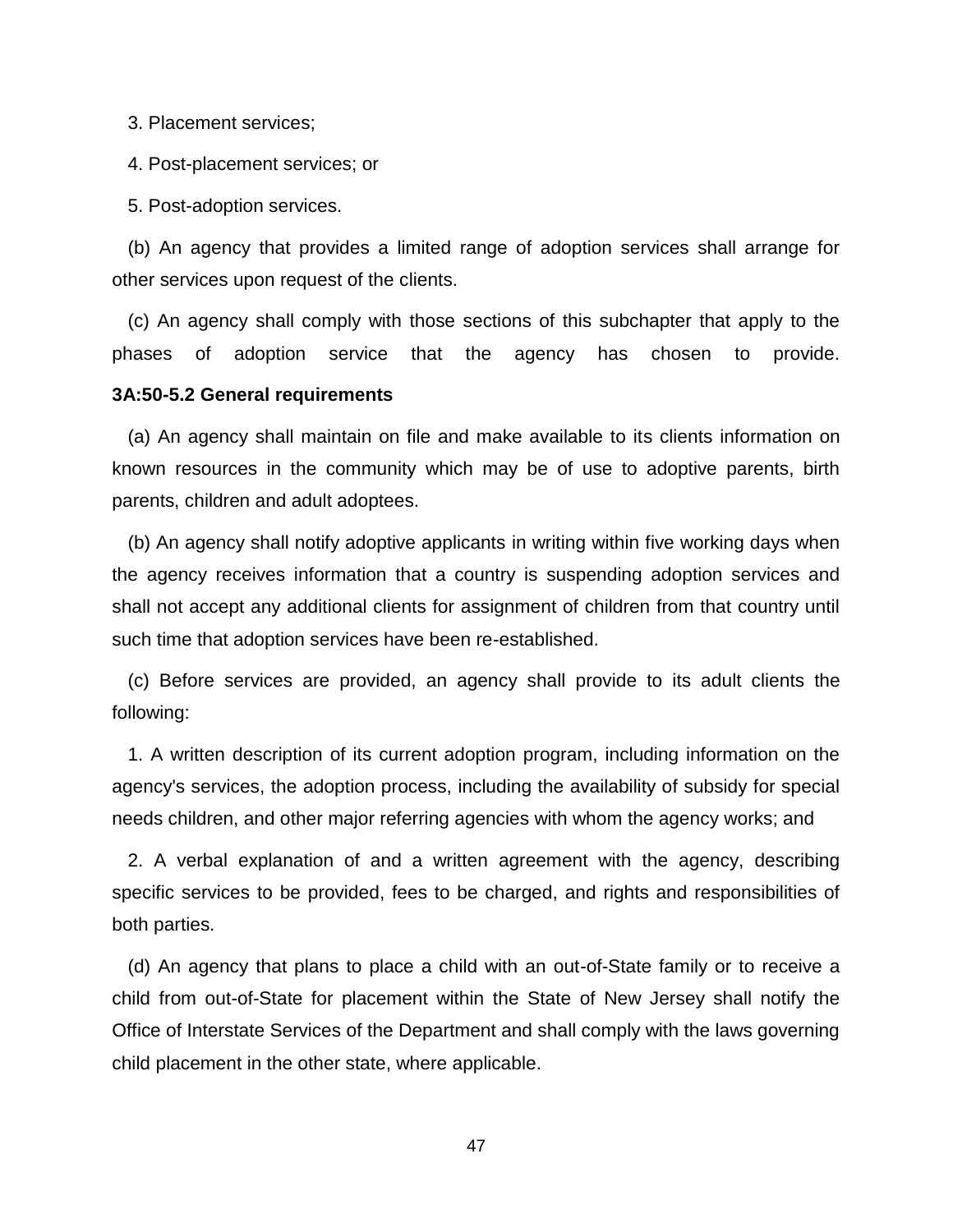(e) An agency shall comply with the requirements of the Federal Indian Child Welfare Act (P.L. 95-608) for placement of Native American children.

 (f) An agency that is unable to locate an appropriate adoptive family within 60 calendar days of the date the child was legally freed for adoption shall:

 1. Refer the child to the New Jersey Adoption Resource Exchange, or any successor Statewide exchange; and

2. Refer the child to an interstate or national adoption exchange.

 (g) An agency may refer a child to any adoption exchange(s) earlier than is required under (f) above.

 (h) An agency that has a special needs child in its care for whom the plan is adoption shall document in the child's record its efforts to develop an adoptive placement.

 (i) An agency shall ensure access to its services by persons who are physically disabled or handicapped.

#### **3A:50-5.3 Fees and fiscal practices**

 (a) The agency shall not consider the clients' willingness to donate money, goods or services or to participate in agency fund-raising efforts in determining their eligibility for services.

 (b) The agency shall provide equal access to services to all eligible clients without regard to actual or potential donations of money, goods, time or efforts.

(c) The agency shall prepare and maintain on file a written schedule of all fees charged and provide a copy of the schedule to an agency client before service delivery begins. The written schedule shall include indication that comparative fee information can be found on the Office of Licensing's website at http://www.nj.gov/dcf/about/divisions/ol.

 (d) The agency shall provide, as specified in N.J.A.C. 3A:50-5.2(b), information to all adoptive applicants on the agency's policies and procedures for the setting, collecting,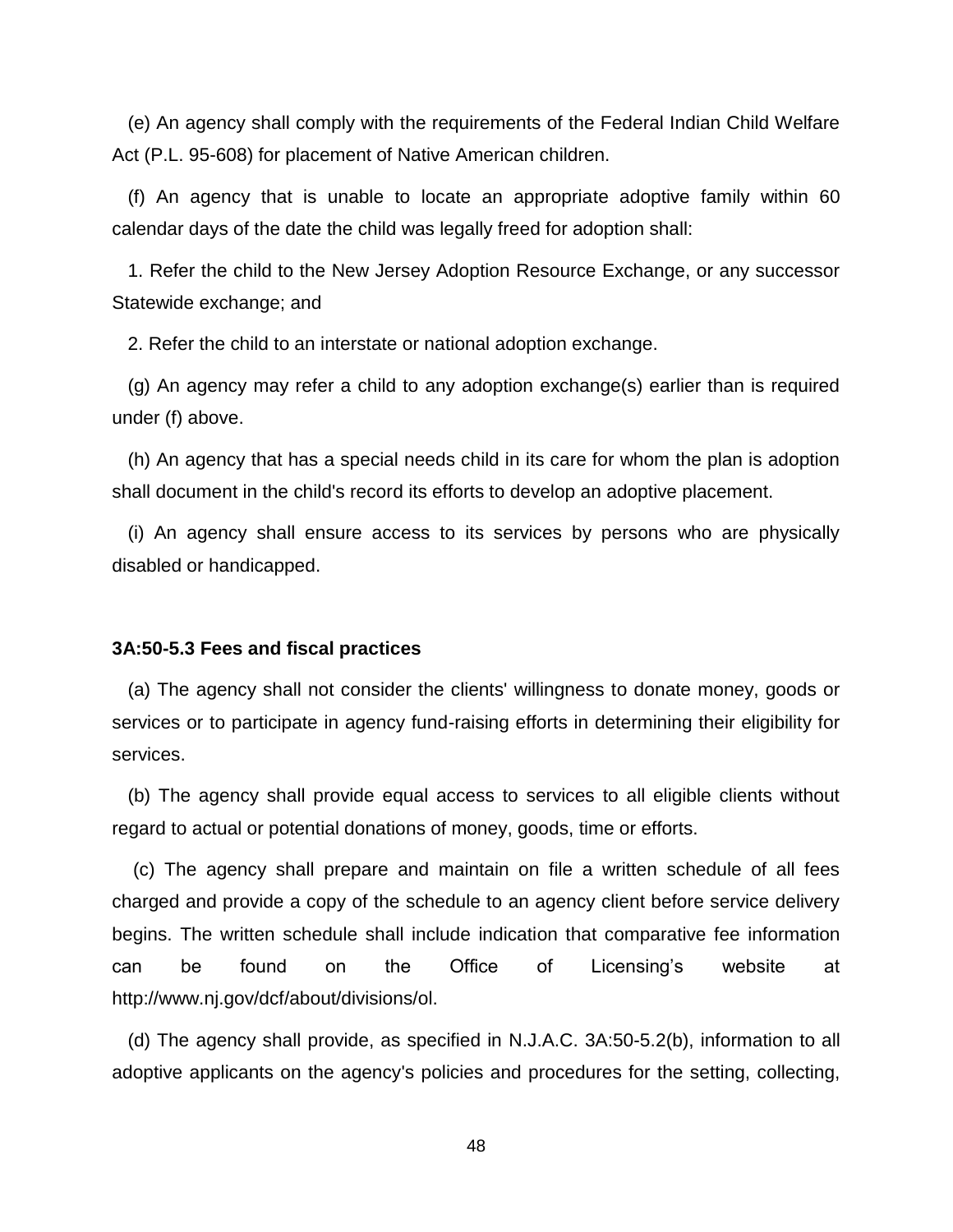waiving, and payment of fees. This shall include its policies on refunding money/fees paid by the adoptive applicant(s) to the agency when:

1. An identified service is not rendered;

2. There is a disruption of services;

3. The child identified for adoption is no longer available for adoption;

 4. There is a problem with the adoptive applicant(s), such as an illness, a divorce, a loss of job, or other circumstance which would affect the outcome of the adoption; or

5. The agency decides the adoptive applicant(s) is not suitable for adoption.

#### **3A:50-5.4 Services to birth parents**

 (a) The agency shall document in the case record all contacts with the birth parents, birth family members, or their legal representative that directly pertain to the adoption. All entries shall be signed by the individual making the entry and include the date of the entry.

(b) The agency shall:

 1. Be prohibited from requiring the prospective birth parent(s) to sign a statement committing them to any definite plan for the unborn child in order to obtain services;

 2. Be prohibited from requiring the birth parent(s) to surrender a child for adoption in order to receive medical services, maternity or residential care, or any other agency service;

 3. Ensure that residential facility care, foster home care and/or maternity services that it provides to clients meets applicable state licensing, certification or approval requirements;

 4. Encourage the birth mother to reveal the identity and whereabouts of the birth father;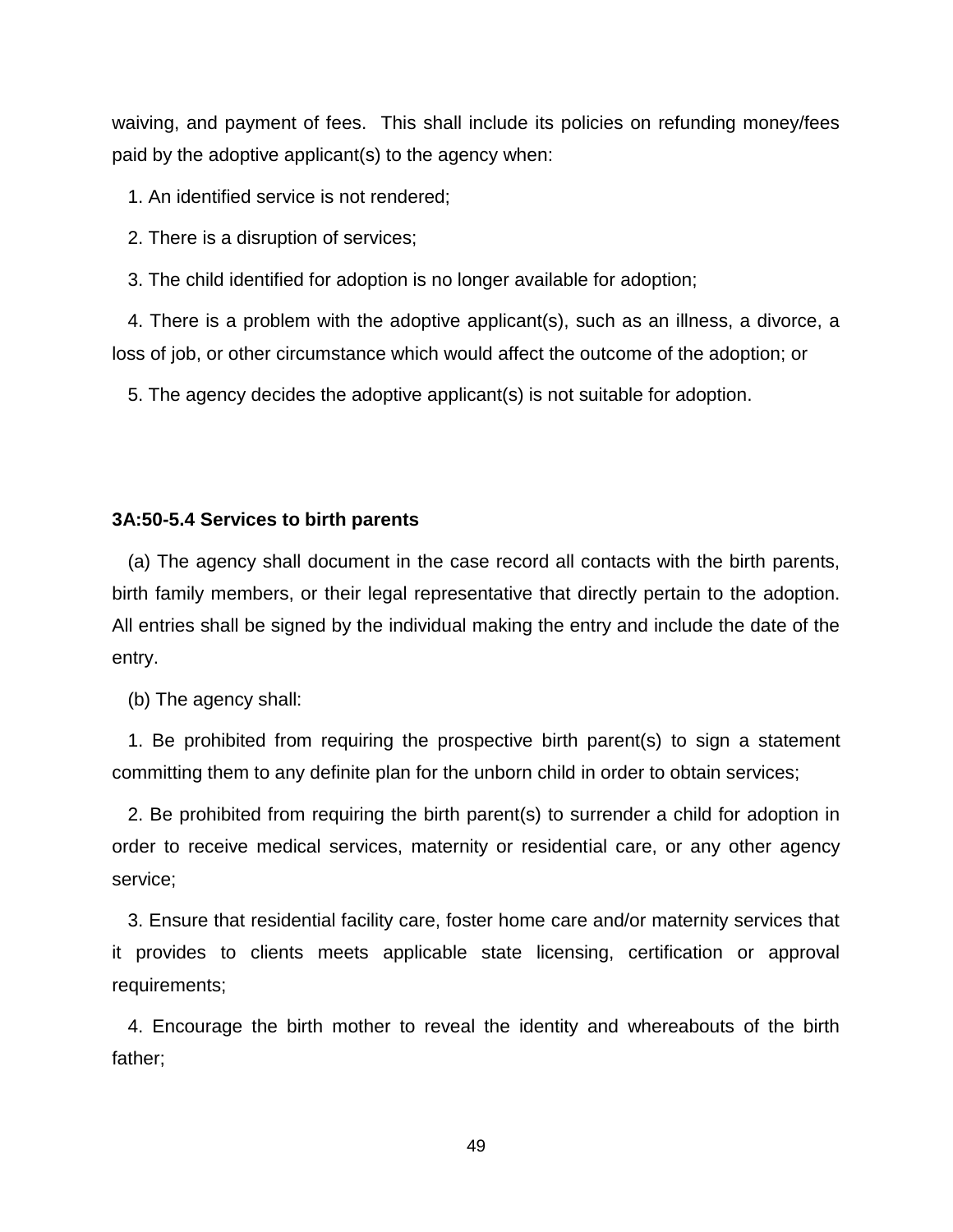5. Conduct a reasonable search for the birth father, if the name of the birth father is identified and his location is not known. The agency shall take steps including, but not limited to:

 i. Sending notice via regular and certified mail to the last known address of the birth father;

ii. Inquiring discreetly among any known relatives, friends, or employers of the birth father;

 iii. Making direct inquiry to public agencies that are believed to have information on the whereabouts of the birth father; and

iv. Utilizing available internet resources;

 6. Provide the birth father with the opportunity to sign a surrender, a denial of paternity or otherwise exercise parental rights to the child pursuant to N.J.S.A. 9:3-45;

 7. At least 20 calendar days before the child's adoption, provide written notification of the impending adoption to:

 i. The guardian of a child to be adopted, who has not executed a surrender pursuant to N.J.S.A. 9:3-41;

 ii. Any other person who has provided care and supervision in his or her home for the child for a period of six months or half of the life of the child, whichever is less, in the two years prior to the date the complaint was filed in the court by the prospective adoptive parent(s); and

 iii. The birth father of the child to be adopted, unless the birth father is not identified or cannot be located after a reasonable search;

 8. Inform those persons specified in (b)7 above that they have the opportunity to object to the adoption within 20 days after notice of the adoption is given in accordance with the Rules of Court; and

 9. Provide documentation of the agency's compliance with (b)4 through 8 above in the case record.

(c) Before taking a surrender, the agency shall document that the birth parents were: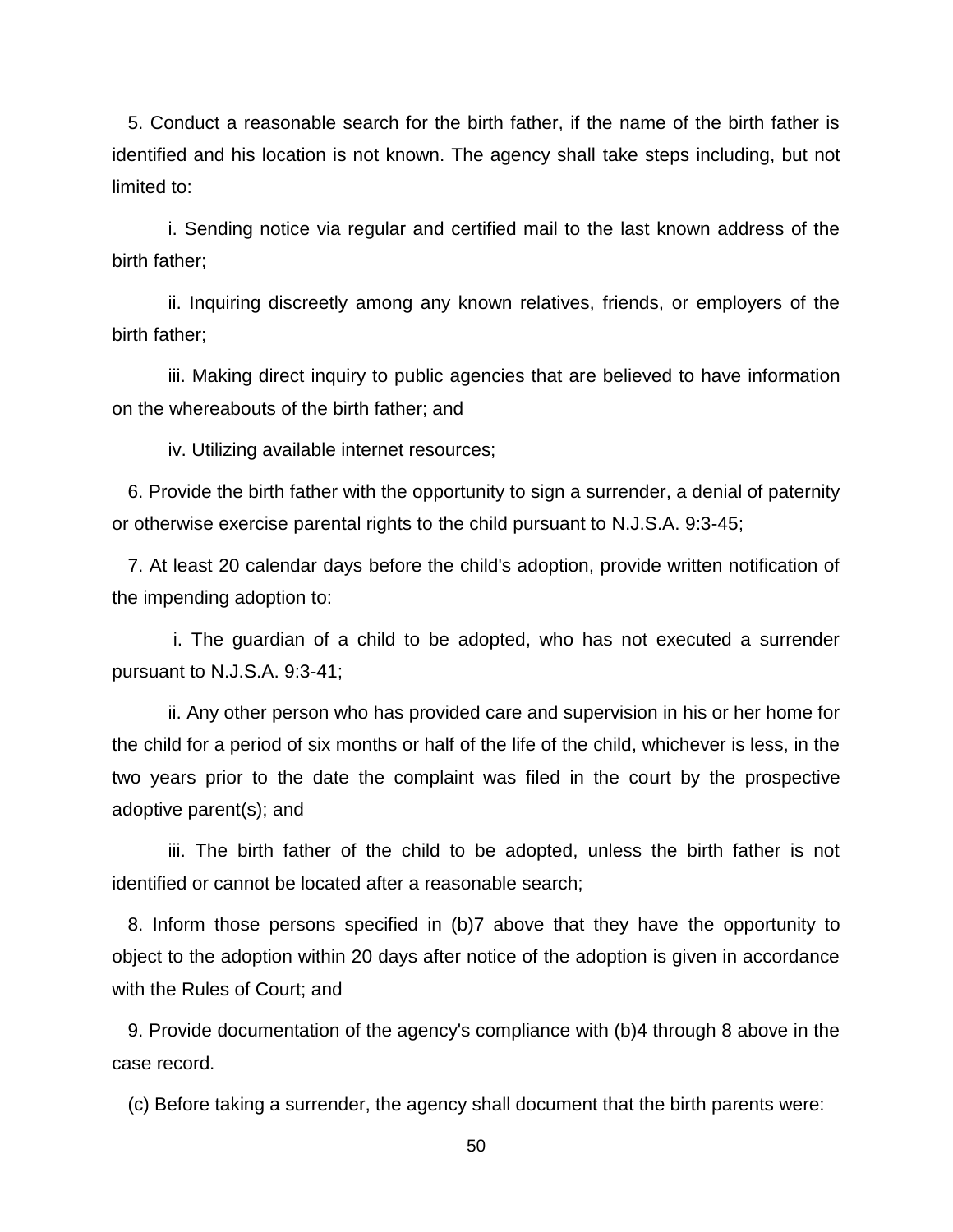1. Provided at least three face-to-face counseling sessions conducted in a private and professional setting as specified in N.J.A.C. 3A:50-3.7(a), or at the birth parents' home, by qualified social work staff on separate days and that the birth parents were:

i. Offered counseling that fully:

(1) Explores alternatives to adoption;

(2) Addresses any presented emotional problems;

 (3) Includes referrals to mental health agencies when such emotional problems interfere with the birth parents' decision-making regarding adoption; and

 (4) Explores alternative plans for the child, including, but not limited to, temporary foster care, day care and care by relatives;

 ii. Informed that only legal parents or legal guardians have the right to custody and control of their child and to surrender their child for adoption;

iii. Prepared, along with the child, for surrender and separation;

 iv. Referred to other community resources when the agency cannot provide needed services;

 v. Informed that the agency may contact them in the future if the adult adoptee or adoptive family or emancipated minor requests information or wishes to meet the birth parents;

 vi. Advised that they may sign a written agreement at any time indicating their willingness to be contacted and/or to provide information if requested by the adoptee or adoptive family;

 vii. Asked to update and submit to the agency their address(es) and/or any significant medical information required on the Medical Information Form, so that the medical information could be shared with the adoptive family and/or the adult adoptee; and

 viii. Requested to provide an itemized statement for all adoption-related costs, if any, paid by the prospective adoptive parents prior to agency involvement in the adoption or an affidavit that no money was expended;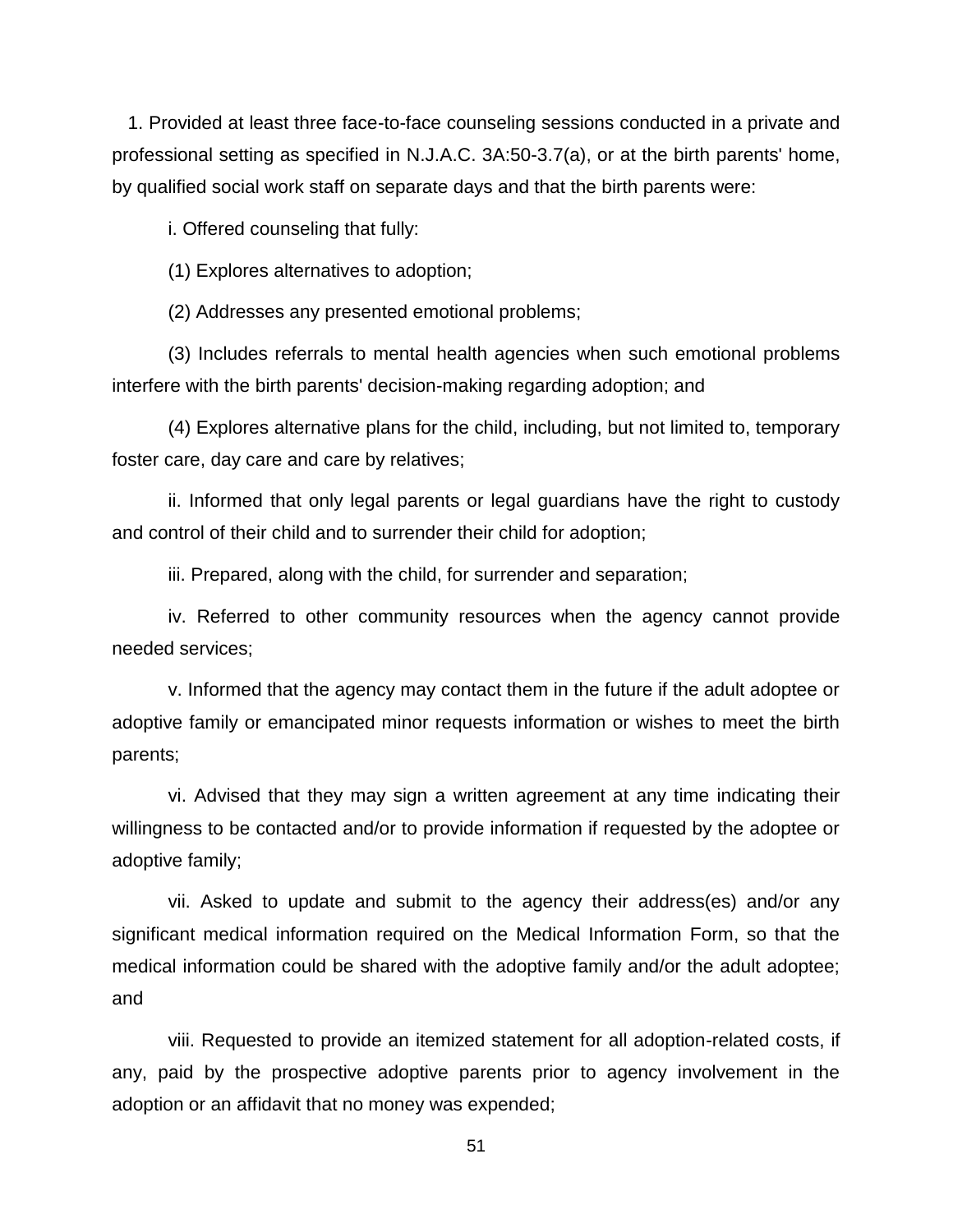2. Requested to sign a statement that indicates either:

i. The agency explained the information in (c)1 above to them; or

ii. They refuse to participate in the counseling sessions; and

 3. Asked to sign a statement that indicates the agency explained the provisions of N.J.S.A. 26:8-40.33 and 40.34, which:

i. Allow each adoptee and other approved individuals access to original birth certificates;

ii. Allow each birth parent to submit a document of contact preference to the State Registrar; and

iii. Require each birth parent who submits a document of contact preference to submit a family history form; and

4. Advised how to obtain additional information from the Department of Health.

 (d) The agency shall ensure that the birth parents understand the terms of the surrender and realize that the agency will assume custody and will have the right to consent to adoption of the child, pursuant to N.J.S.A. 9:3-41 and 30:4C-23.

 1. The agency shall ensure that the full terms of this understanding are delineated in writing, signed and dated by the birth parent(s) and agency and maintained on file.

 2. The agency shall ensure that the surrendering parent(s) is given the opportunity to state any preferences that he and/or she may have affecting the selection of adoptive parent(s), including specifying the adoptive parent(s) in a conditional surrender.

 3. If the agency accepts a conditional surrender, the agency shall not permit any preferences stated by the surrendering parent(s) to interfere with the agency's authority and responsibility to act in the best interests of the child in selecting adoptive parents and the agency's obligation not to discriminate in the selection of adoptive parents, as specified in N.J.A.C. 3A:50-1.7(b) and (c). If the agency determines that the adoptive parent(s) specified by the surrendering parent(s) cannot be approved, the agency shall either:

i. Return the child to the surrendering parent(s);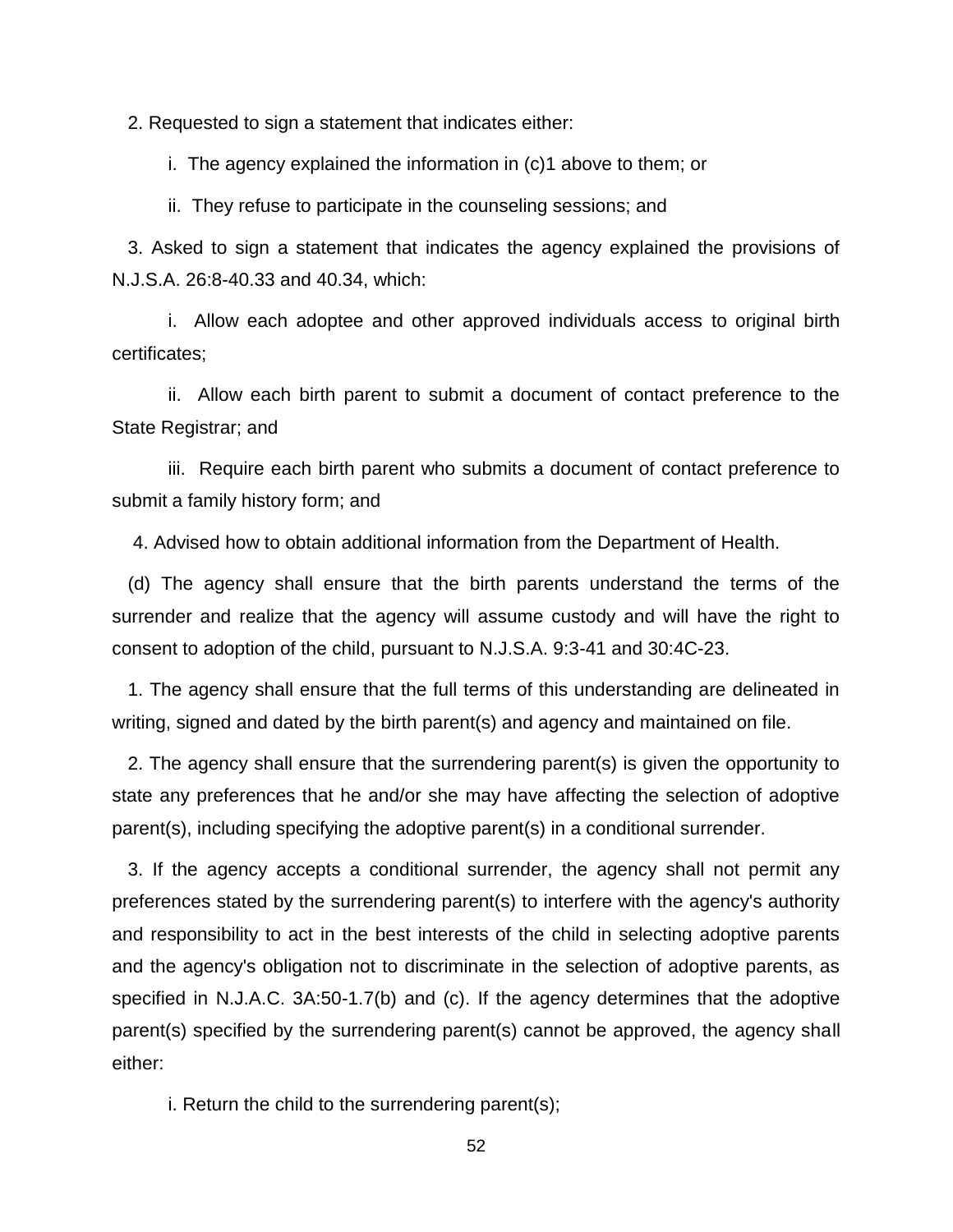ii. Discuss with the surrendering parent(s) an alternate choice of adoptive parent(s) and if they reach an agreement, place the child with the alternate adoptive parent(s); or

 iii. If the agency cannot meet the provisions specified in (d)3i or ii above, initiate appropriate action through the court to determine the legal status of the child.

4. The agency shall not take a surrender before the child is 72 hours old.

 5. Each surrender shall be acknowledged by an agency representative and shall be notarized. The agency representative and the notary shall not be the same person; however, the notary may be a staff member from the agency.

6. The agency shall document the following:

i. The names of the persons who were present at the time of the surrender;

ii. Where the surrender was taken; and

 iii. The agency representative's observation of the birth parents' demeanor and competence during the discussion of the surrender and a statement that the birth parents were not coerced.

 7. A valid surrender executed in another state or foreign country by a resident of that state or country shall be deemed a valid surrender for finalization in this State, if taken more than 72 hours after the birth of the child.

 8. The agency shall document that birth parents who cannot read English fully understood the meaning of surrender.

 9. The agency shall not delay returning a child to a birth parent(s) who decided not to surrender solely because the parent(s) is unable to pay medical and/or other fees.

 (e) The agency shall request the court to terminate parental rights where state law provides grounds for termination of parental rights and there is reason to believe that termination of parental rights is necessary for the protection of the child.

 (f) The agency shall provide at least one in-person contact with birth parents who request counseling after the child is freed for adoption.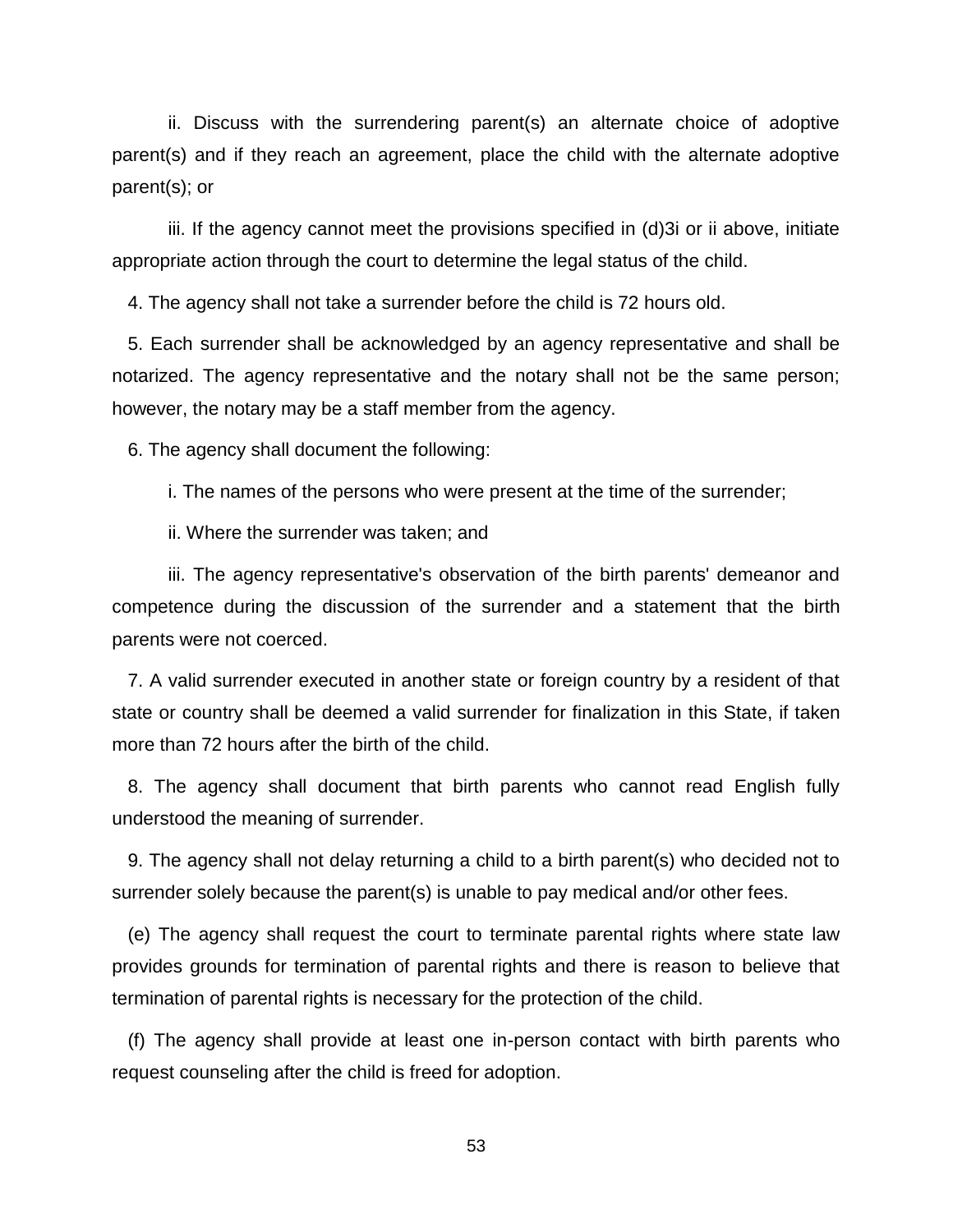(g) An agency that arranges for, provides directly, finances, or subsidizes the costs of adoption expenses, as specified in N.J.A.C. 3A:50-5.8(*l*)1viii, of a birth mother shall comply with all of the following:

 1. The agency shall maintain on file a written policy that governs payments made on behalf of birth mothers.

 i. A copy of this policy shall be given to each birth mother and prospective adoptive parent at the time of initial inquiry or application; and

 ii. The birth mother shall be advised in writing, that any services or payments that she may be granted will be made to her without regard to her present or future decision to surrender her child(ren) for adoption and that the agency will not require or request reimbursement from her for such services and/or payments.

 2. Unless the birth mother terminates her relationship with the agency, the agency shall notify the birth mother in writing at least 30 calendar days prior to the date of its last services or payments for adoption-related services, that services and/or payments will be terminated by the 30th calendar day following the birth of the child or after the 30th calendar day following the signed release for termination of parental rights for whom adoption services were sought. The agency shall also notify the birth mother in writing within 30 days when the agency documents that the need for such services or payments no longer exists.

 3. The agency shall maintain in its case files any receipts, cancelled checks and/or invoices or photocopies of such receipts, cancelled checks and/or invoices as a record of all cash payments that were made on behalf of the birth mother. The agency may utilize a case ledger to record this information provided that copies or actual receipts, cancelled checks and/or invoices are made available to the Office of Licensing upon request.

# **3A:50-5.5 Pre-placement services to the child**

 (a) The agency shall complete a comprehensive study for each child evaluated for adoption. The study shall include: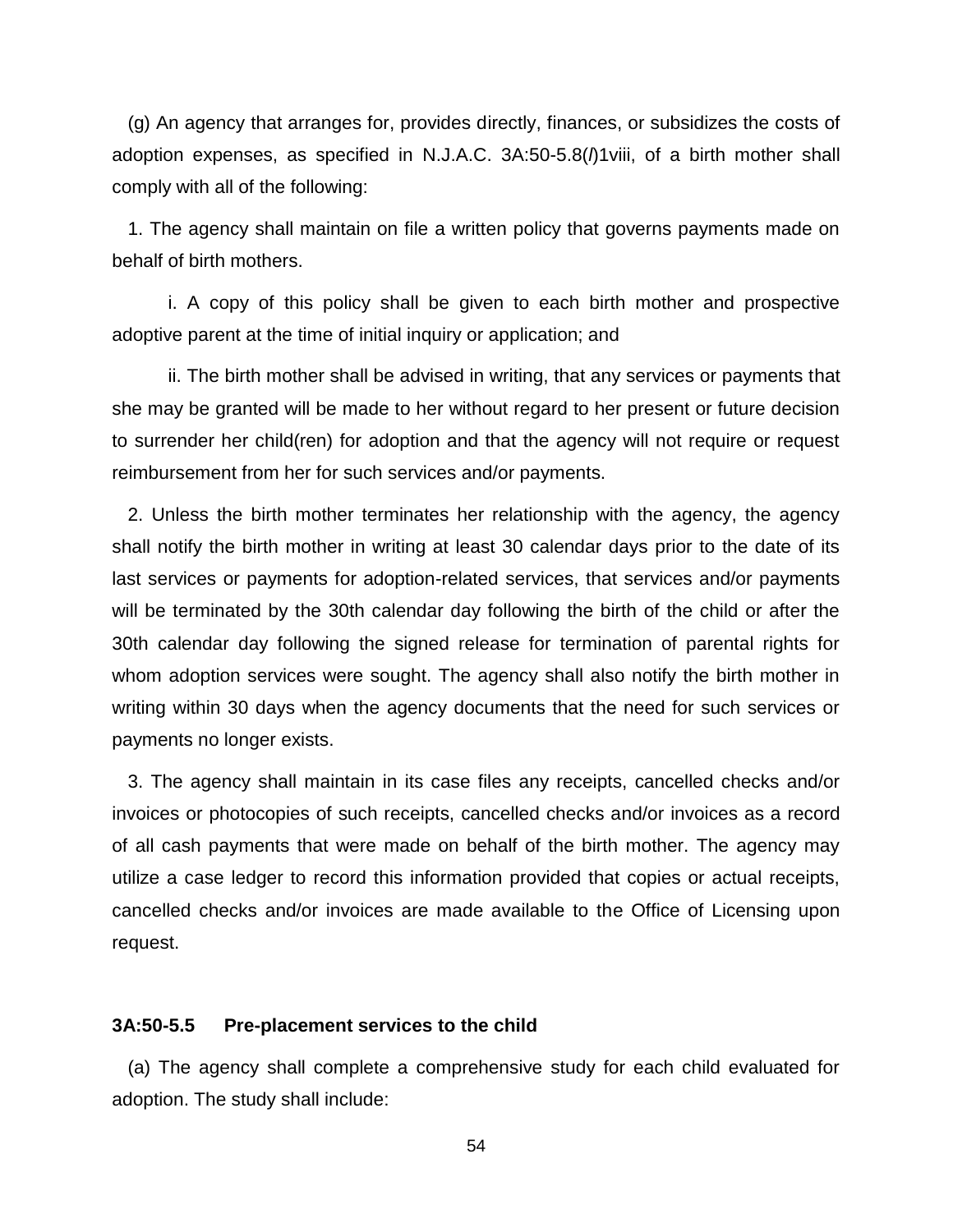1. A medical examination of the child at birth or at the time when the agency assumed custody and again within 30 calendar days before placement in an adoptive home to determine the child's health and any factors that may interfere with normal development;

 2. In addition to (a)1 above, for a child under two years of age, the agency shall provide the adoptive applicant(s) with information regarding medical examinations, medical testing, medical/surgical treatment and immunizations, if any, within 30 calendar days before placement in an adoptive home.

 3. Information to the extent available about the child's birth family to determine hereditary factors or pathology that may affect the child's normal development and potentialities as required on forms developed by the Commissioner of the Department of Children and Families, pursuant to N.J.S.A. 9:3-41.1(b);

4. Information on previous placements, if applicable;

 5. Any specialized evaluations for a physically and/or mentally disabled child to help better understand the child's strengths and limitations;

 6. The child's involvement in the adoption or documentation of the reason(s) for not involving the child; and

 7. A careful evaluation of the advisability, in terms of best interest, and feasibility of placing the child together with full or half-siblings whose permanency goal is also adoption or who may have been placed for adoption previously. The agency shall document, in the case record of the child for whom adoption is currently being planned, any contraindicators and/or barriers to the co-placement of siblings, regardless of when they became legally free for adoption.

 (b) The agency shall provide foster care services, as necessary, to ensure the health and safety of children who are waiting for legal clearance and/or adoptive placement.

 1. The agency shall establish written criteria by which foster parent applicants are eligible to apply to the agency to provide foster care for a child.

i. The agency shall ensure that the criteria apply equally to all applicants.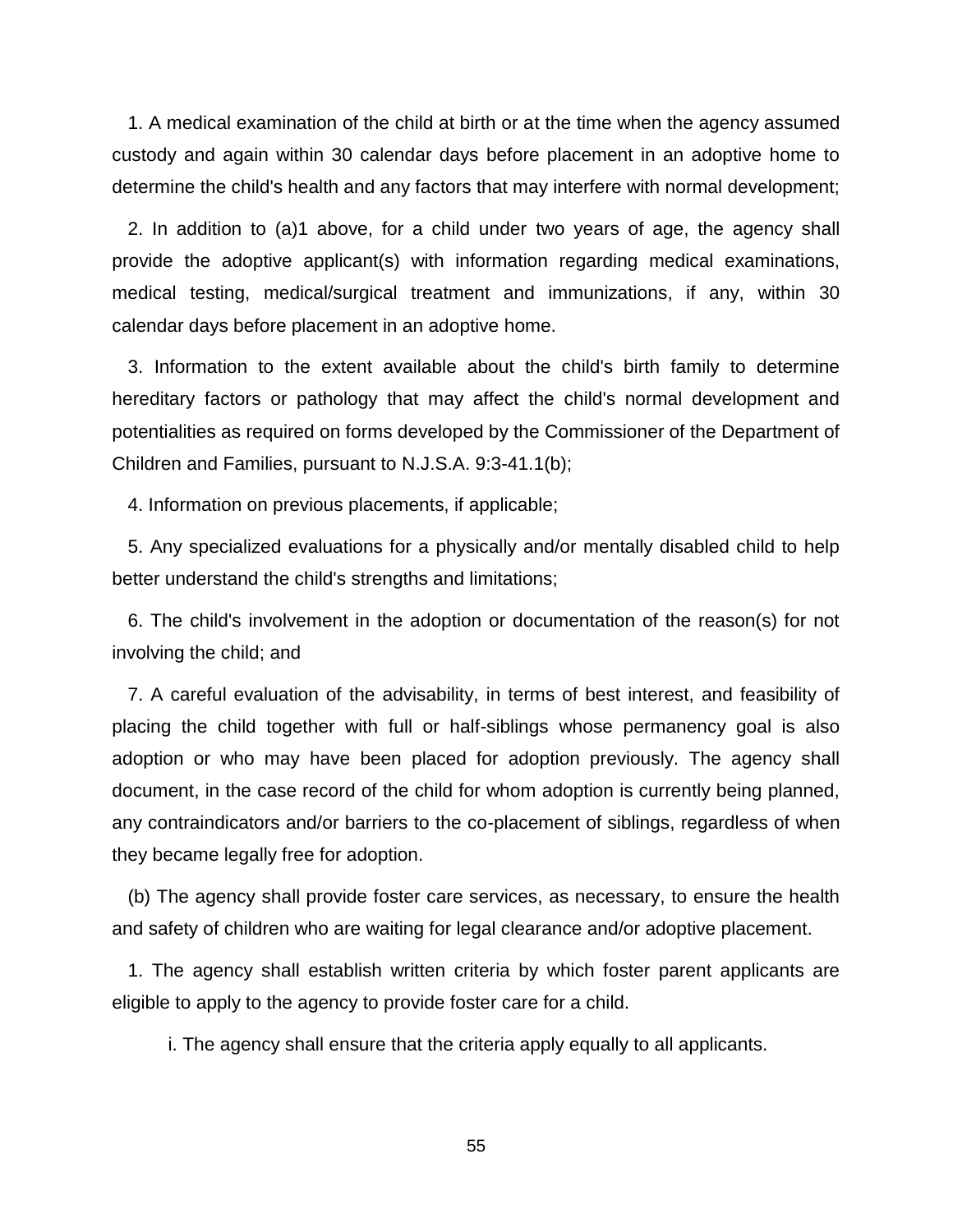ii. The agency shall make the criteria available to the Office of Licensing, to all prospective foster parent applicants and, upon request, to any person.

 2. Before approving foster parents, the agency shall conduct a home visit and prepare a comprehensive written assessment, including, but not limited to:

 i. The name, address, age, occupation, race and ethnic background, education, and religion (if any) of all household members;

 ii. Written reports of medical examinations conducted within the past calendar year for all household members. These reports shall indicate that all household members are free of communicable diseases, including results of laboratory tests or Xrays if ordered by the physician, or other medical impediments to the placement of foster children in the home;

 iii. A physician's written statement attesting that the foster parents' health status is such that they are physically capable of providing foster care services;

iv. Three written references that shall be stored in the foster family's record;

 v. A written assessment of the family's philosophies on child rearing, discipline, parental roles, and experience with children;

 vi. A statement of the agency's assessment of the results of State and Federal Criminal History Record Information (CHRI) fingerprint background checks, as specified in N.J.A.C. 3A:50-4.5;

 vii. A statement of the agency's assessment of the results of the Department's Child Abuse Record Information (CARI) background checks, as specified in N.J.A.C. 3A:50-4.6; and

 viii. Location and description of physical environment of the residence and neighborhood.

3. When the results of a CHRI reveal a criminal conviction, the agency shall:

 i. Disclose the results of the CHRI only to the specific individual on whom the CHRI was conducted; and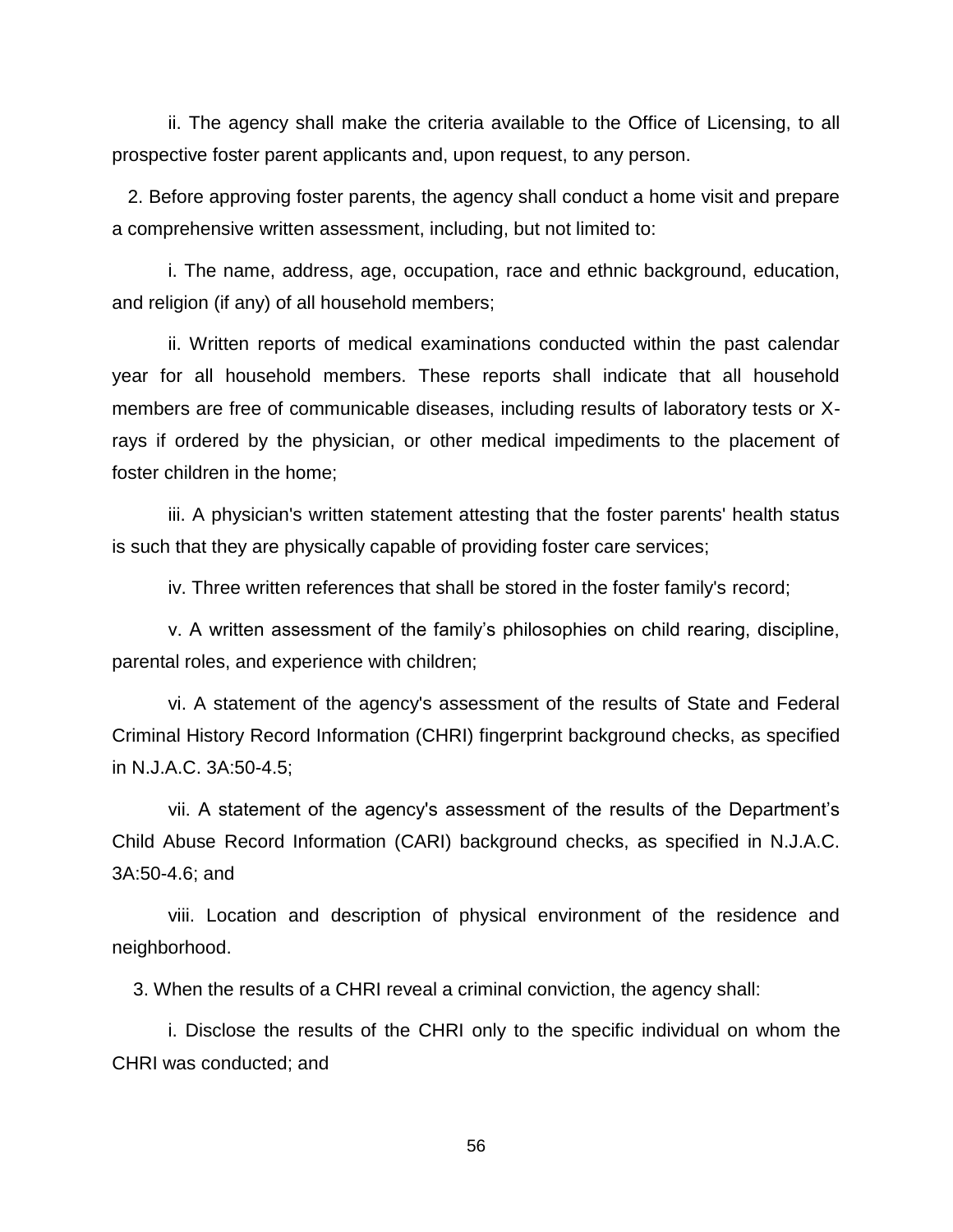ii. Disclose to the foster home applicant(s) the name of the adult residing in the applicant's home who has a criminal conviction, but not disclose to the applicant(s) any other information about the conviction.

4. When the results of a CARI background check reveal a substantiated incident(s) of child abuse or neglect, the agency shall:

 i. Disclose the results of the CARI background check only to the individual identified by the Department as the perpetrator of the child abuse or neglect incident(s); and

 ii. Disclose to the foster home applicant(s) the name of the perpetrator, if other than the applicant(s), but not disclose to the applicant(s) any other information concerning the incident.

 5. Before a child is placed in an approved foster home, the agency shall ensure that the foster parent(s) signed an agreement that specifies the terms and conditions of service and financial remuneration.

 6. If a foster home has not been used for a year, the agency shall update the evaluation of the home before placing a child.

 (c) An agency that provides foster care services in homes located in New Jersey for children under the auspices of the Department who are waiting for legal clearance and/or adoptive placement shall ensure that such homes comply with the provisions of N.J.S.A. 30:4C-27.3, the Resource Family Parent Licensing Act.

 (d) The agency shall give foster parents a telephone number to contact in case of emergency.

 (e) The pre-placement services shall be recorded in the child's record, as specified in N.J.A.C. 3A:50-3.6(d).

# **3A:50-5.6 Home study services**

 (a) The agency shall document in the case record all contacts with the adoptive applicant(s) or their legal representative, regardless of method of contact, that directly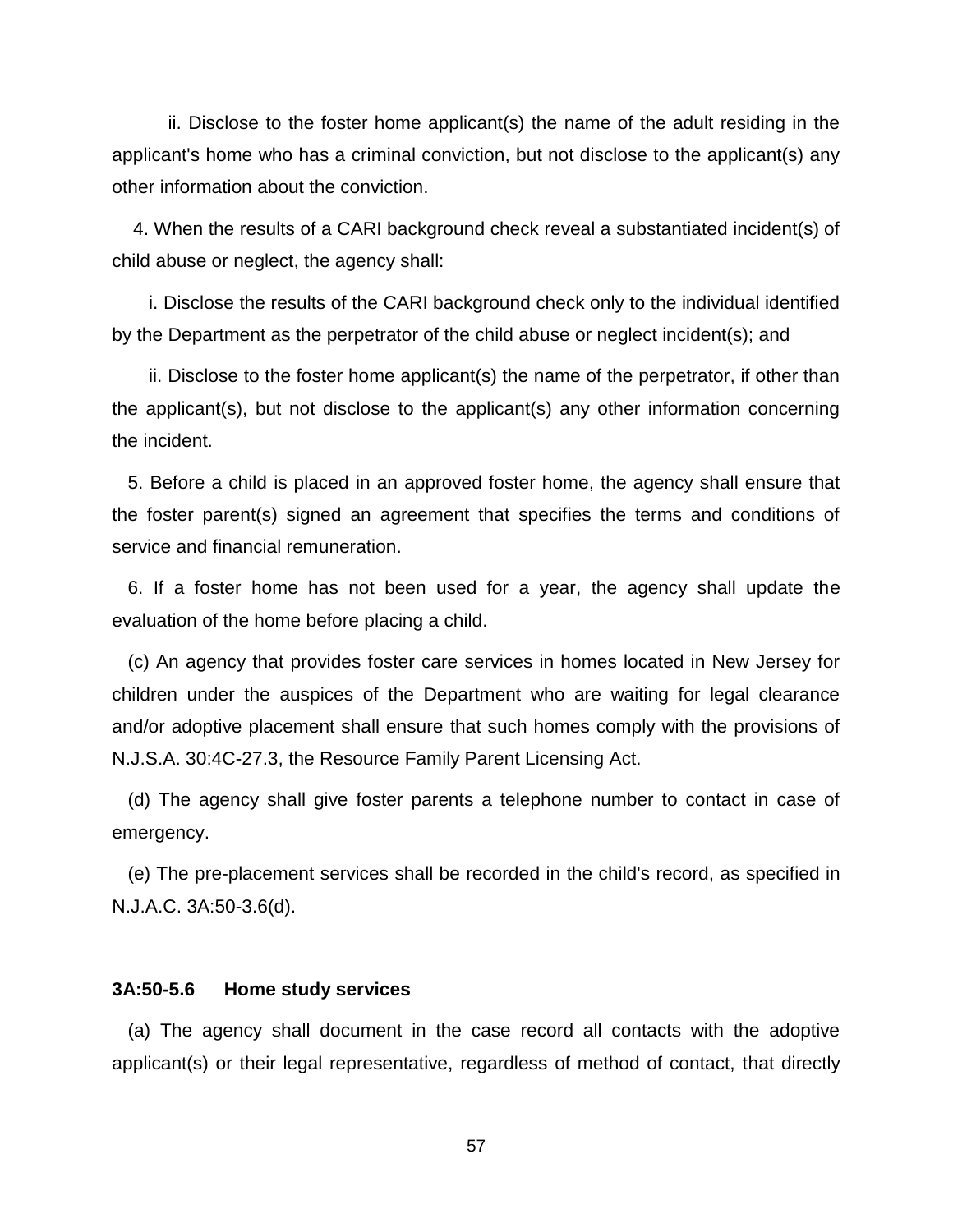pertain to the adoption. All entries shall be signed by the individual making the entry and include the date of the entry.

(b) The agency shall:

 1. Provide social work services throughout the home study to help adoptive applicants decide if adoption is the best plan for them;

 2. Establish and maintain on file written criteria by which adoptive applicants are eligible to apply to adopt a child;

 3. Ensure that the criteria specified in (b)2 above apply equally to all adoptive applicants; and

 4. Make the criteria specified in (b)2 above available to the Office of Licensing, to all prospective adoptive applicants and, upon request, to any person.

(c) The agency shall ensure that each adoptive applicant:

 1. Has attained the age of 18 years and is at least 10 years older than the child being adopted. If the adoptive applicant is not 10 years older than the child to be adopted, the agency may petition the court to waive the requirement; and

2. Has the capacity to meet the child's physical and emotional needs.

 (d) The agency shall also ask adoptive applicants to disclose any history of child abuse or neglect or any criminal record, excluding minor traffic violations.

 (e) The agency shall advise the adoptive applicants of the home study process, including the length of time involved. The home study process shall include the following:

 1. The agency shall hold at least three in-person contacts on separate days. The agency shall conduct joint and individual interviews with married adoptive applicants. The agency may conduct a joint interview and an individual interview with each spouse on the same day. The agency may count joint interviews with spouses as separate inperson contacts for each spouse. The agency shall conduct no more than one individual interview with an adoptive applicant in a single day. The agency may use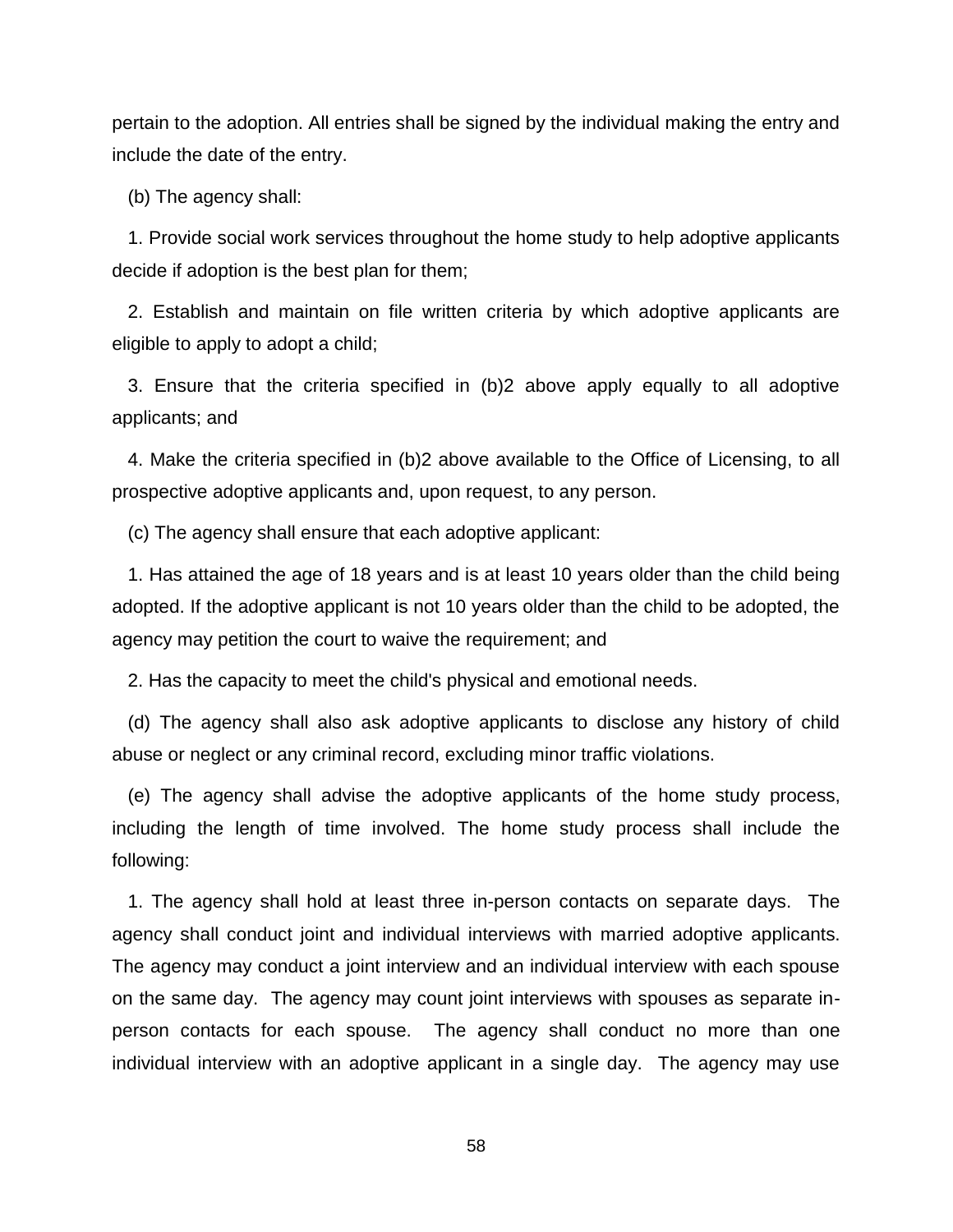home study groups and count each group meeting as separate in-person contacts with married adoptive applicants provided that:

i. No more than 10 adoptive applicants per each group facilitator are in the group;

 ii. The person facilitating the group meets the education and experience requirements for the social worker as specified in N.J.A.C. 3A:50-4.4(c); and

 iii. The person facilitating the group maintains a record/notes of the discussions that occurred during group;

 2. At least one in-person contact to conduct joint and individual interviews with all members of the adoptive applicant's household. These contacts may be held on the same day as the contacts for the married adoptive applicants;

3. At least one visit to the residence of the adoptive applicant(s);

4. A review of the adoptive applicant's current job reference(s).

 i. If the adoptive applicant states that a request for a current job reference will jeopardize the adoptive applicant's employment status, the agency shall obtain a reference from a previous employer.

 ii. If a previous employer is not available, the agency shall obtain a reference from an appropriate alternative, such as a former teacher or the adoptive applicant's supervisor of a volunteer activity; and

 5. A review of three personal references from persons unrelated to the adoptive applicant(s):

 i. The agency shall obtain at least one reference who has known the adoptive applicant for five years.

 ii. The agency shall obtain at least one reference from a neighbor of the adoptive applicant(s). However, if such a reference cannot be obtained, a second reference as specified in (e)5i above may be substituted.

 iii. Adoptive applicants from the same household may obtain the same personal reference, provided that the personal reference source has knowledge of each adoptive applicant.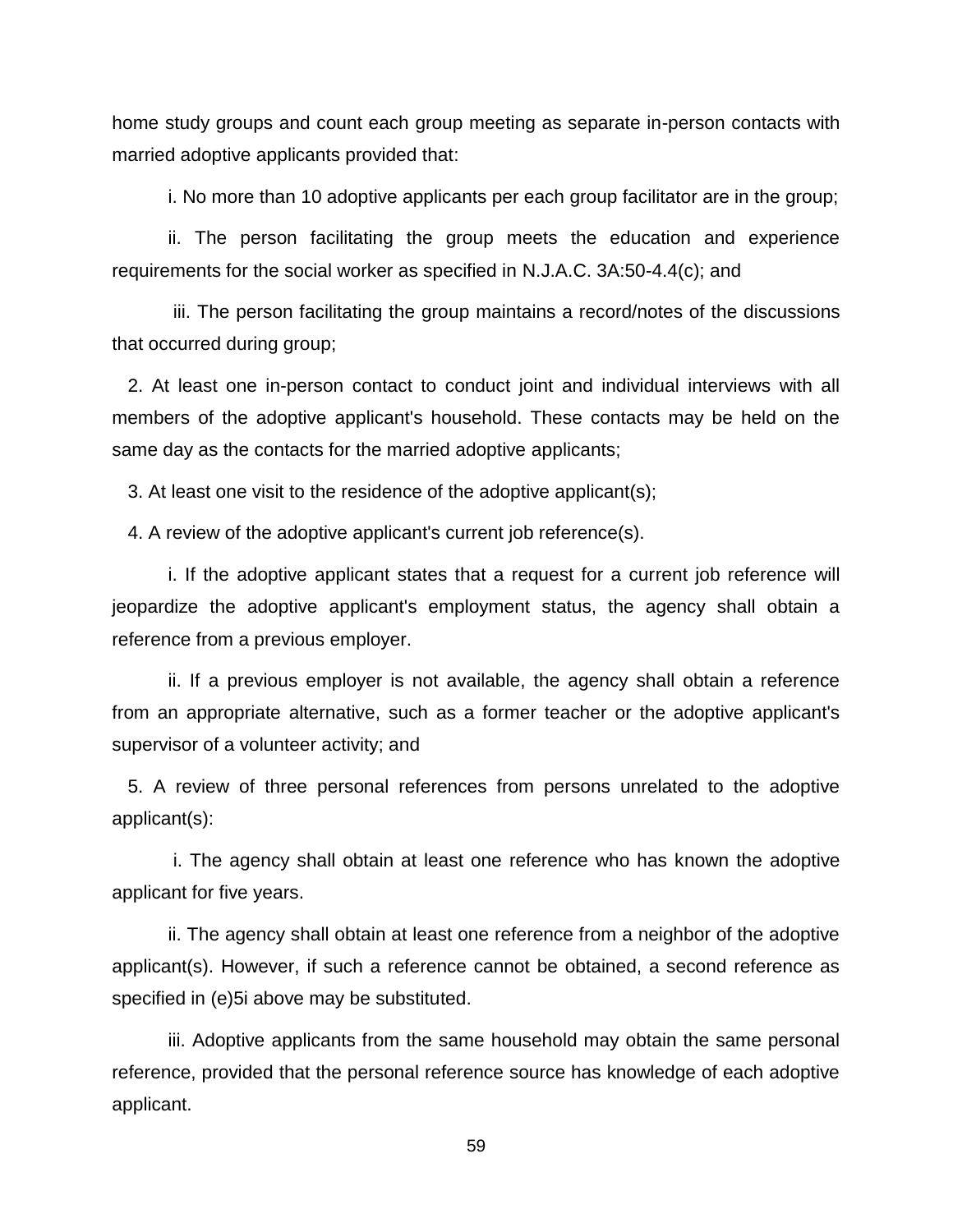(f) The agency shall obtain information on the adoptive applicants. Such information shall include, but not be limited to:

 1. Identifying information such as: name, address, age, occupation, citizenship, race and ethnic background, education, social security number, religion (if any), and children in the home;

 2. A description of each adoptive applicant's awareness and sensitivity to special issues that adopted children need to resolve, including the child's identity, attitudes toward birth parents and circumstances of the child's availability for adoption;

 3. The family's recognition of the importance of and the family's plans for helping the child accept being adopted;

 4. Adoptive applicants' interests, hobbies, child caring skills, strengths and weaknesses, and how they see themselves and each other;

5. Philosophies on child rearing, discipline, parental roles, experience with children;

 6. Emotional stability and maturity of the adoptive applicant(s), including understanding of, and ability to cope with, problems, stress, frustration, crisis, separation and loss, capacity to give and receive affection, and ability to distinguish between their needs and those of the child;

 7. State of their marital, civil union or domestic partner relationship, decision making, communication, roles in the family and how they handle differences of opinion, if relevant;

 8. The attitudes of other members of the family and of significant other persons involved with the family towards the adoption, description of them as individuals and how they interact as a family, and adjustment of other children in the family;

 9. Each adoptive applicant's family life history that includes: childhood experiences, what his or her home life was like, his or her parents' method of discipline and handling problems, his or her family ties, current family relationships, and relatives' attitudes towards adoption;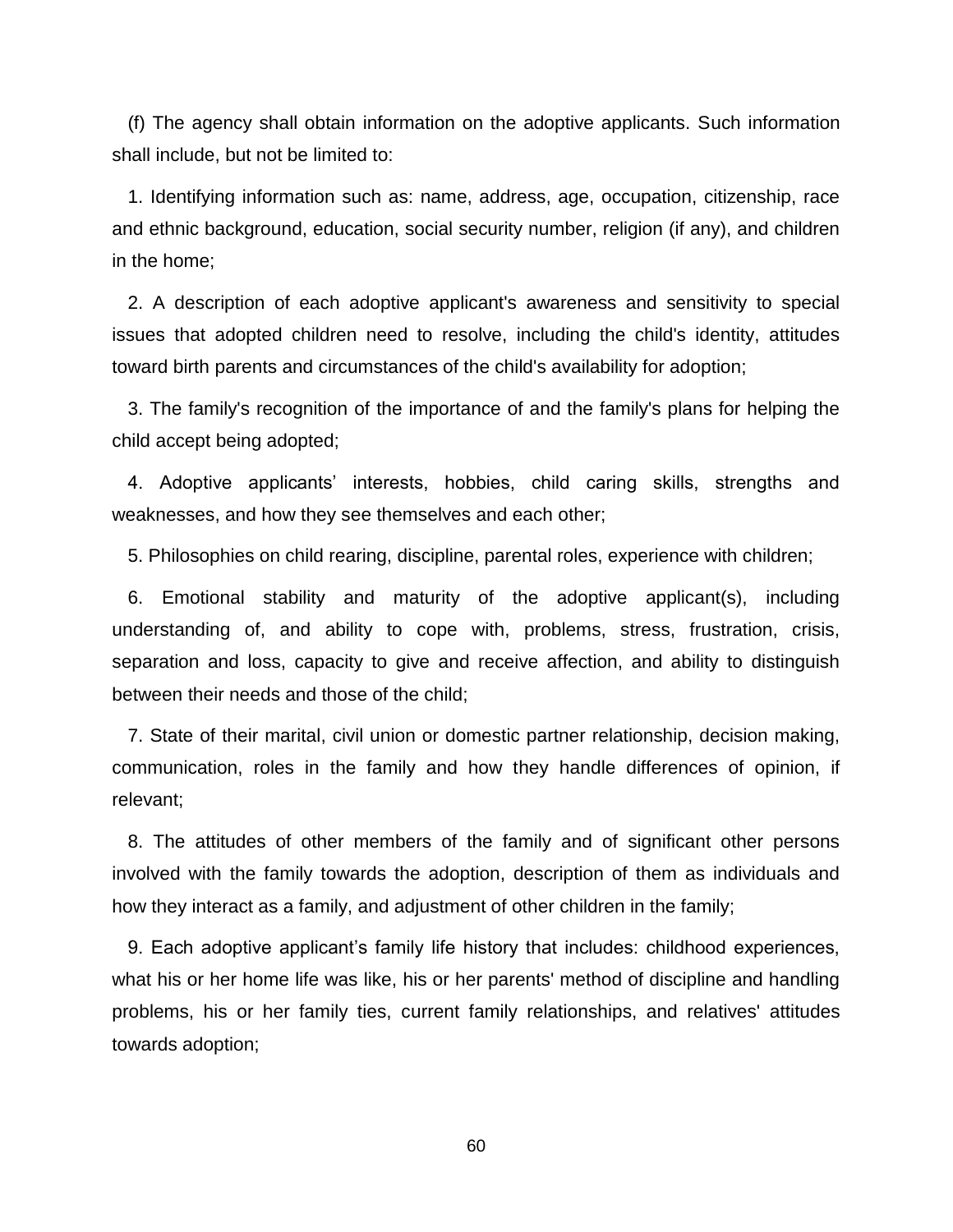10. Each parent's agreement not to use excessive corporal punishment as a means of discipline or otherwise engage in abusive or neglectful behavior pursuant to Title 9 of the New Jersey Statutes Annotated;

 11. Written medical reports on each adoptive applicant and all other persons living in the home that include health, results of laboratory tests or X-rays if ordered by the physician, and the physician's recommendation on the adoptive applicant's health status, as it relates to the adoptive applicant's capacity to be an adoptive parent;

 12. Verifications of present or previous marriage(s) and divorce(s) of each adoptive applicant, including deaths of former spouses when there was no divorce;

 13. A statement of the agency's assessment of the results of State and Federal Criminal History Record Information (CHRI) fingerprint background checks, as specified in (g) below;

 14. A statement of the agency's assessment of the results of Division of Child Protection and Permanency Child Abuse Record Information (CARI) background checks, as specified in (n) below;

 15. Location and description of physical environment of the residence and neighborhood;

 16. Statement of income and financial resources, and a description of the adoptive applicant's capacity to manage finances;

 17. A description of the type(s) of children the adoptive applicants can accept, including age range, sex, sibling groups and physical, social, emotional or developmental disabilities in the child;

 18. A description of any background problems in each of the adoptive applicant's family of origin, such as medical or hereditary problems, incest, mental illness, or drug use; and

 19. A description of the adoptive applicant's capacity to make viable child care arrangements while the adoptive applicant(s) is employed, if relevant.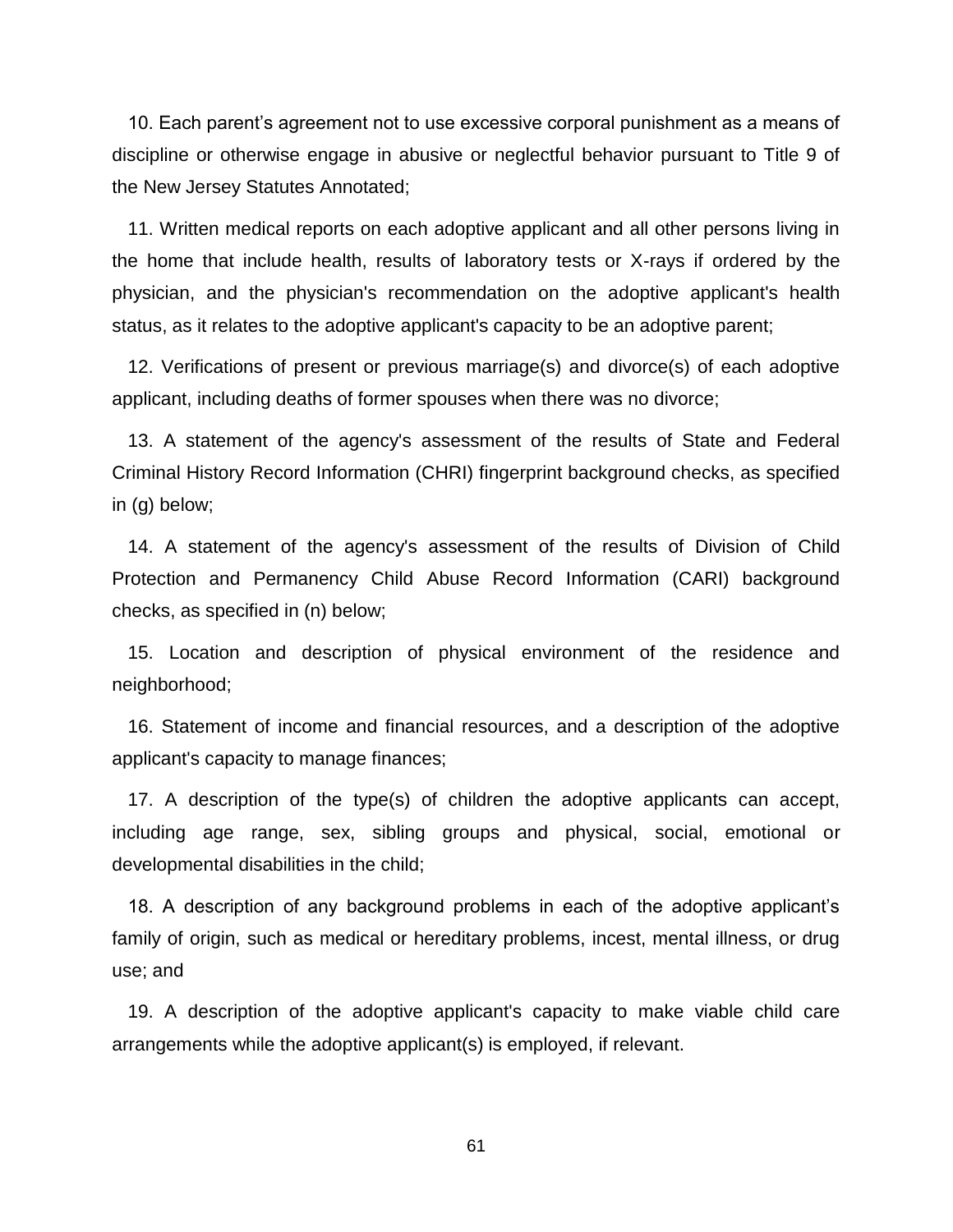(g) As part of the home study, the agency shall obtain Criminal History Record Information (CHRI) fingerprint background checks on each adoptive applicant and all persons residing in the adoptive applicant's home who are 18 years of age or older, except as specified in (v) below. For the purposes of processing requests for CHRI fingerprint background checks, the agency shall ensure that:

 1. The identity of each adoptive applicant and each adult who resides in the adoptive applicant's home is verified through a valid driver's license with photograph, a valid passport or other government-issued picture identification;

 2. Fingerprints are obtained utilizing the electronic fingerprinting process through the vendor authorized by the State to conduct CHRI background checks through the Division of State Police in the Department of Law and Public Safety and the Federal Bureau of Investigation, except as specified in (h) and (i) below;

 3. A list is maintained of all adoptive applicants and adults who reside in the adoptive applicant's home who are fingerprinted;

 4. All required fees for electronic fingerprinting are submitted by the adoptive applicants to the vendor authorized by the State to conduct CHRI background checks through the Division of State Police in the Department of Law and Public Safety and the Federal Bureau of Investigation;

 5. All correspondence involving individual fingerprints or the results of the CHRI is marked "Confidential";

 6. A record of the results of the CHRI and the date the results are received by the agency is maintained in the adoptive applicant's case record; and

7. When the results of a CHRI reveal a criminal conviction, the agency:

 i. Discloses the results of the CHRI only to the specific individual on whom the CHRI was conducted; and

 ii. Discloses to the adoptive applicant(s) the name of the adult residing in the adoptive applicant's home who has a criminal conviction, but does not disclose to the adoptive applicant(s) any other information about the conviction.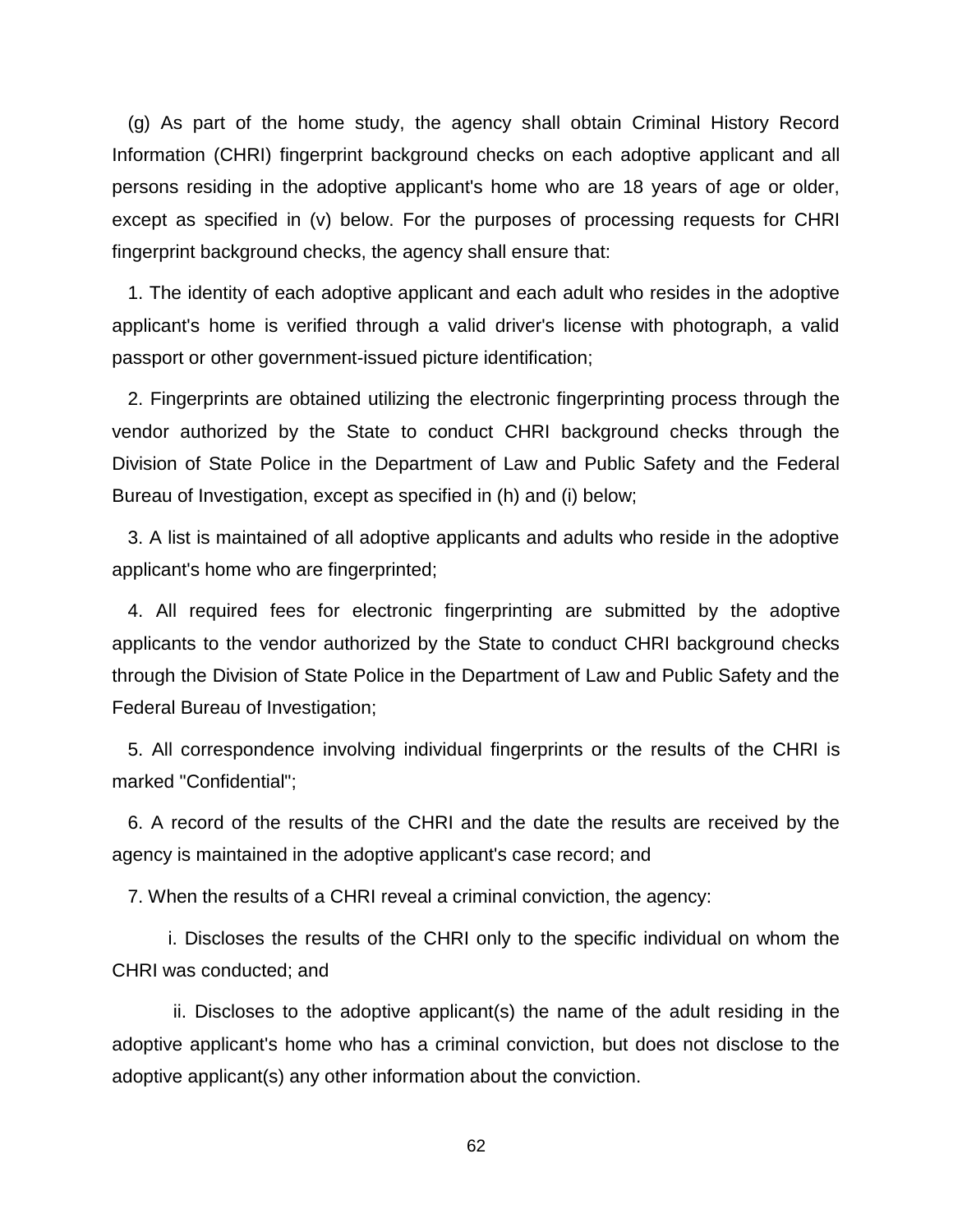(h) An agency providing services to an adoptive applicant residing in a state other than New Jersey shall obtain the CHRI background check for the adoptive applicant and adult members of the applicant's household from the state where the adoptive applicant resides, in lieu of obtaining a New Jersey State CHRI, provided that:

1. The agency obtains the Federal CHRI background check for the individual; and

2. The agency documents that the individual never resided in New Jersey.

 (i) An agency providing services to an out-of-State resident who previously resided in New Jersey, or to a New Jersey resident who is unable to access the electronic fingerprinting process due to illness or injury, shall obtain the CHRI background check using the fingerprint cards supplied by the Department of Children and Families.

1. Such fingerprints may be taken:

 i. At the adoption agency by trained agency staff or by a trained person who is hired or volunteers to take fingerprints on behalf of the agency;

ii. At the local police station; or

iii. By trained staff of another adoption agency, as part of a cooperative effort.

 2. The completed fingerprint cards and required fees shall be submitted to the Department or its designee.

 (j) A public adoption agency shall disqualify an adoptive applicant if the adoptive applicant or any adult residing in the adoptive applicant's household was convicted of one of the following crimes or offenses:

 1. A crime against a child, including endangering the welfare of a child and child pornography pursuant to N.J.S.A. 2C:24-4; or child abuse, neglect or abandonment pursuant to N.J.S.A. 9:6-3;

 2. Murder pursuant to N.J.S.A. 2C:11-3 or manslaughter pursuant to N.J.S.A. 2C:11- 4;

 3. Aggravated assault, which would constitute a crime of the second or third degree pursuant to N.J.S.A. 2C:12-1b;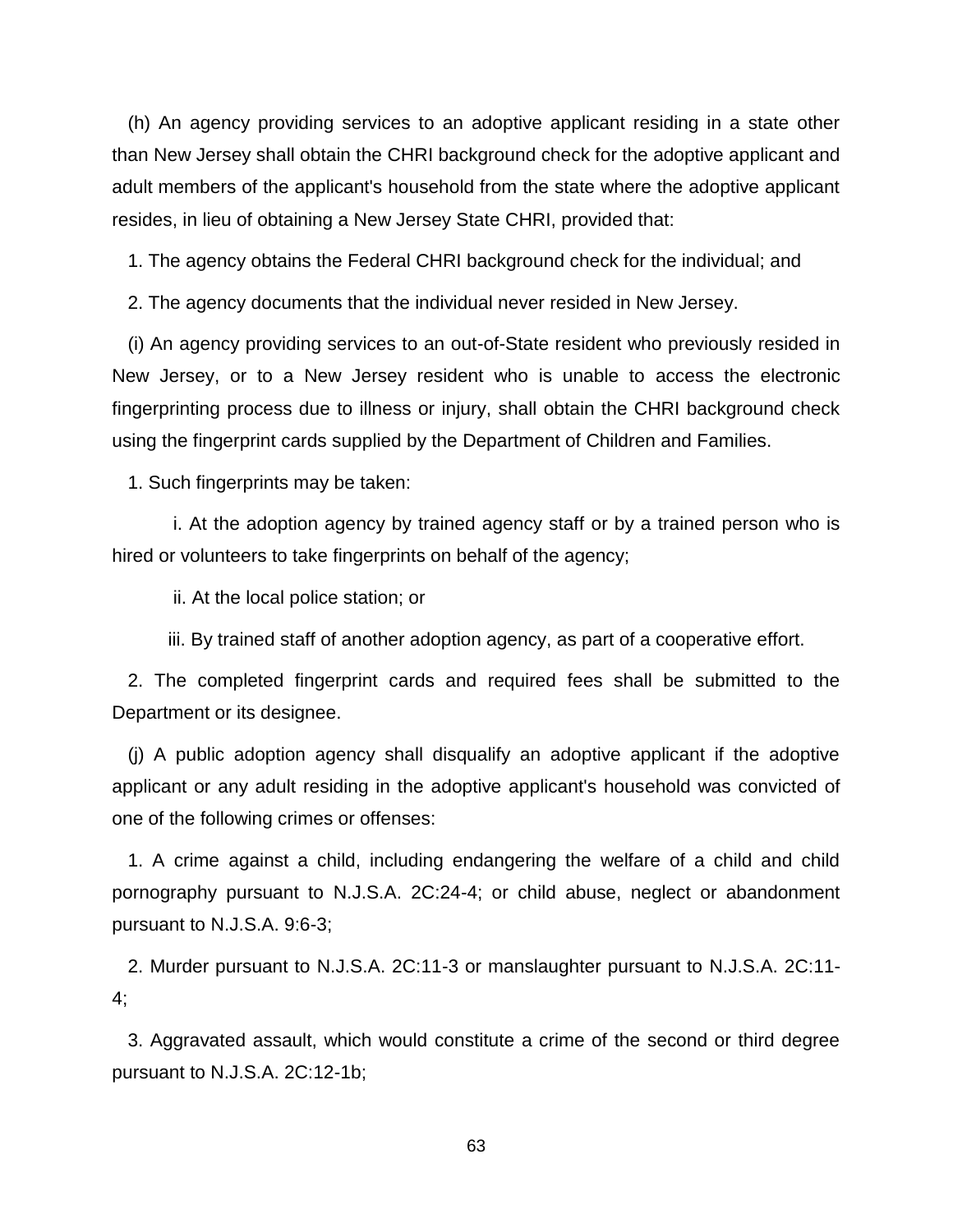4. Stalking pursuant to N.J.S.A. 2C:12-10;

 5. Kidnapping and related offenses, including criminal restraint; false imprisonment; interference with custody; criminal coercion; or enticing a child into a motor vehicle, structure or isolated area pursuant to N.J.S.A. 2C:13-1 through 6;

 6. Sexual assault, criminal sexual contact or lewdness pursuant to N.J.S.A. 2C:14-2 through 4;

 7. Robbery, which would constitute a crime of the first degree pursuant to N.J.S.A. 2C:15-1;

 8. Burglary, which would constitute a crime of the second degree pursuant to N.J.S.A. 2C:18-2;

9. Domestic violence pursuant to N.J.S.A. 2C:25-17 et seq.;

 10. Endangering the welfare of an incompetent person pursuant to N.J.S.A. 2C:24-7 or endangering the welfare of an elderly or disabled person pursuant to N.J.S.A. 2C:24- 8;

11. Terrorist threats pursuant to N.J.S.A. 2C:12-3;

 12. Arson pursuant to N.J.S.A. 2C:17-1, or causing or risking widespread injury or damage, which would constitute a crime of the second degree pursuant to N.J.S.A. 2C:17-2; or

13. An attempt or conspiracy to commit an offense specified in (j)1 through 12 above.

 (k) A public adoption agency shall disqualify an adoptive applicant if the adoptive applicant or an adult residing in the adoptive applicant's household was convicted of one of the following crimes or offenses, and the date of release from confinement (the date of termination of court-ordered supervision through probation, parole, or residence in a correctional facility, whichever date occurs last) occurred within the preceding five years:

1. Simple assault pursuant to N.J.S.A. 2C:12-1a;

 2. Aggravated assault which would constitute a crime of the fourth degree pursuant to N.J.S.A. 2C:12-1b;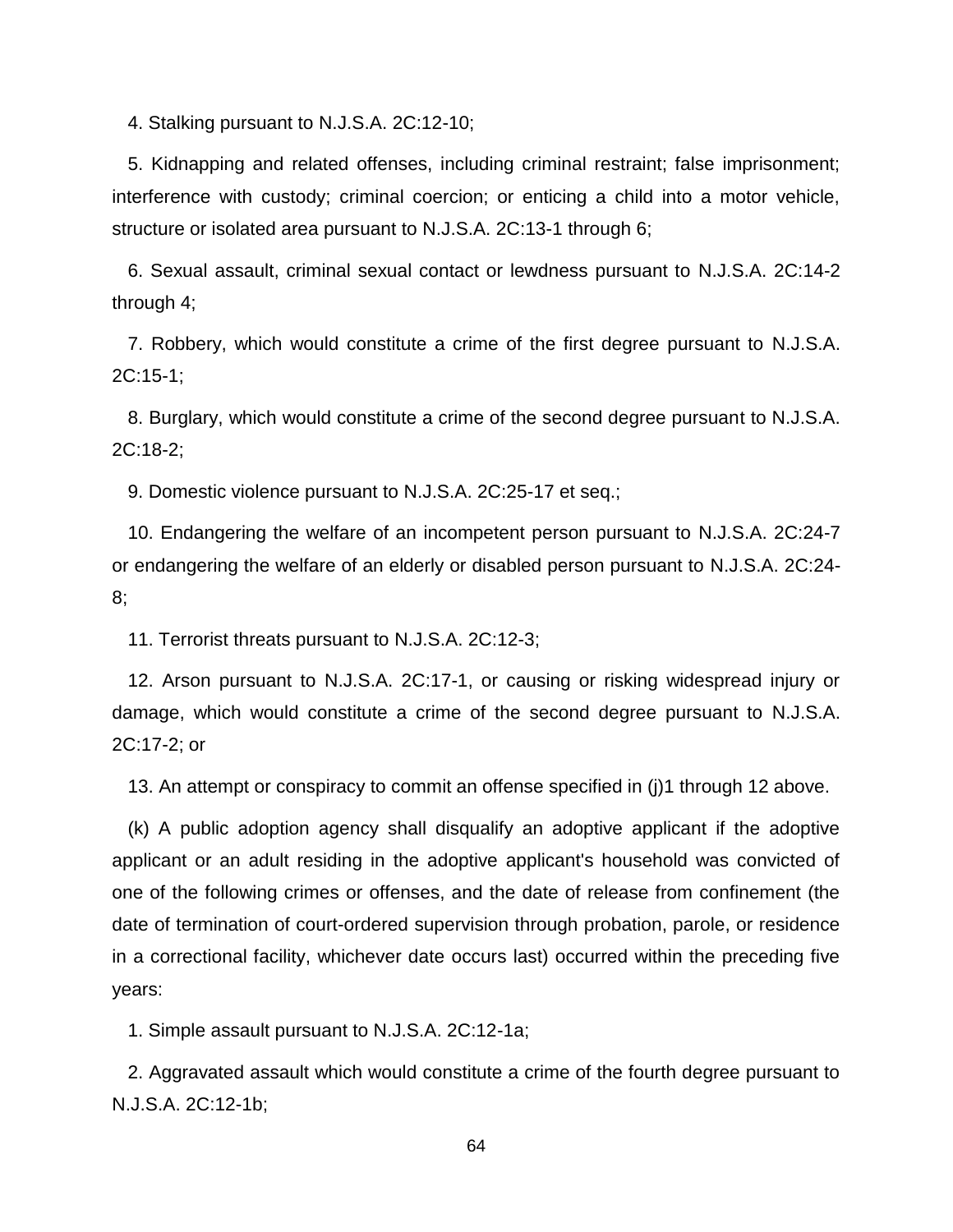3. A drug-related crime pursuant to the Comprehensive Drug Reform Act, N.J.S.A. 2C:35-1 et seq.;

 4. Robbery which would constitute a crime of the second degree pursuant to N.J.S.A. 2C:15-1;

 5. Burglary which would constitute a crime of the third degree pursuant to N.J.S.A. 2C:18-2; or

6. An attempt or conspiracy to commit an offense specified in (k)1 through 5 above.

 (*l*) For a public adoption agency when the conviction is for a crime or offense other than those specified in (j) and (k) above, and for a private adoption agency for a conviction for any crime or offense, the agency shall utilize the following criteria for assessing the suitability of the adoptive applicant when the CHRI reveals a record of criminal conviction by the adoptive applicant or an adult residing in the adoptive applicant's household. The agency shall:

 1. Examine the nature and seriousness of the crime and the date it occurred. Special attention shall be given to crimes of violence, crimes that involve the use or threat of a weapon, rape/sexual assault, crimes that result in the loss of life and crimes against children;

 2. Discuss the circumstances of the crime with the convicted individual, in a confidential manner as specified in (g)7 above;

 3. Assess whether the age of the convicted individual at the time the crime was committed is a relevant factor;

4. Take into consideration whether the crime was an isolated or repeated incident;

 5. Assess whether there were social conditions/extenuating factors involved that may have contributed to the crime or mitigated the convicted individual's culpability; and

 6. Determine whether the convicted individual completed a rehabilitation program, including a prison sentence, stays in a half-way house, treatment received in a drug treatment facility, treatment received in a psychiatric hospital or counseling received in the community. If such evidence exists, the agency shall assess whether the convicted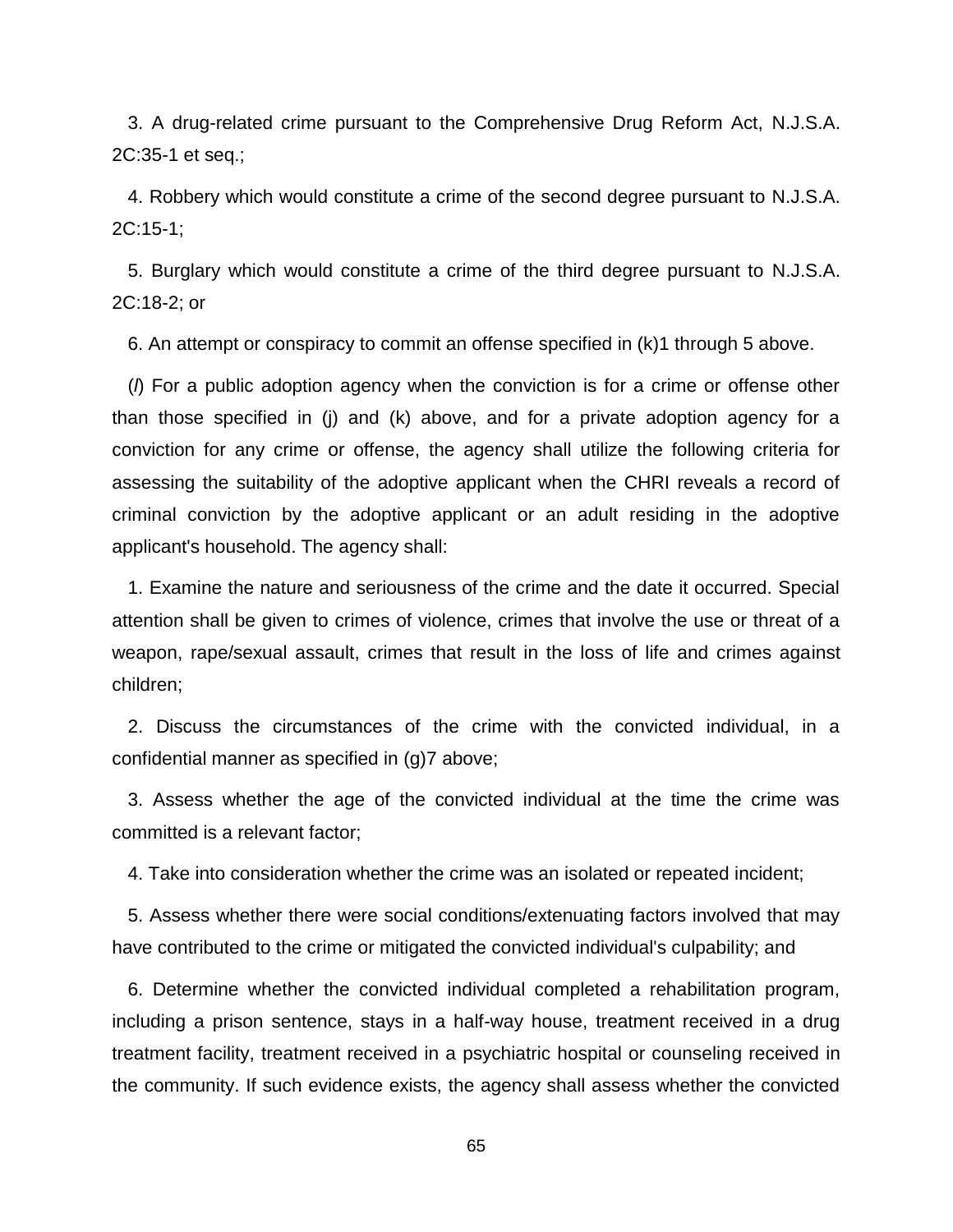individual has been rehabilitated and shall consider such rehabilitation in making a determination; and

 7. Inform the Office of Licensing of its assessment of the suitability of the adoptive applicant(s).

 (m) The CHRI background checks specified in (g) and (h) above shall be valid for 12 months from the date the results are received by the agency.

 (n) The agency shall obtain Child Abuse Record Information (CARI) background checks from the Department on each adoptive applicant and all persons residing in the adoptive applicant's home who are 18 years of age and older, except as specified in (n)5 below. The agency shall ensure that:

 1. CARI background check forms supplied by the Department are completed and signed by the adoptive applicant(s) and other adult(s) residing in the adoptive applicant's home and submitted along with a fee of \$10.00 for each CARI background check, in the form of a check or money order made payable to the "Treasurer, State of New Jersey," to the address designated by the Department;

 2. All correspondence between the agency and the Department involving CARI background check forms and related information is marked "confidential";

 3. When the results of a CARI background check reveal a substantiated incident(s) of child abuse and/or neglect, the agency:

 i. Discloses the results of the CARI background check only to the individual identified by the Department as the perpetrator of the child abuse and/or neglect incident(s); and

 ii. Discloses to the adoptive applicant(s) the name of the perpetrator, if other than the adoptive applicant(s), but does not disclose to the adoptive applicant(s) any other information concerning the incident;

 4. As part of the home study, the agency utilizes the following criteria for assessing the suitability of the adoptive applicant(s) when the CARI background check reveals that the adoptive applicant(s) or adult(s) residing in the home has a record of a substantiated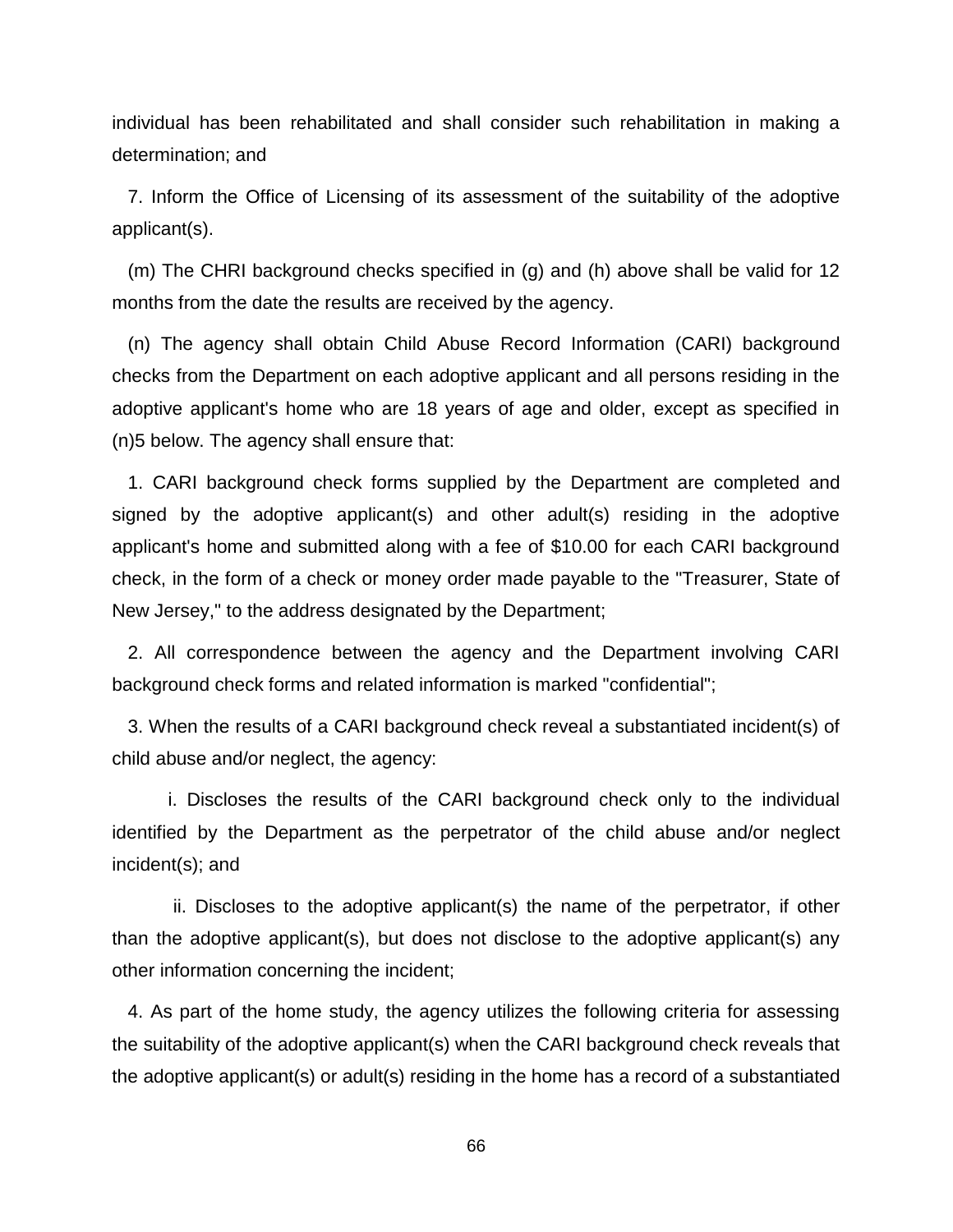incident(s) of child abuse and/or neglect. Utilizing the results of the CARI background checks and through contacts with the adoptive applicant(s), the agency shall:

 i. Examine the nature and seriousness of the abuse and/or neglect incident(s) and the date(s) it occurred, with particular concern for incidents of sexual abuse and abuse or neglect that resulted in the death or serious injury of a child;

 ii. Discuss the circumstances of the abuse and/or neglect incident(s) with the adoptive applicant(s) or adult(s) residing in the home in a confidential manner as specified in (n)3 above;

 iii. Assess whether the age of the perpetrator at the time the abuse and/or neglect incident(s) occurred is a relevant factor;

 iv. Take into consideration whether the incident(s) of abuse and/or neglect was an isolated or a repeated incident;

 v. Assess whether there were circumstances or extenuating factors involved that may have contributed to the incident(s) of abuse and/or neglect or mitigated the perpetrator's culpability; and

 vi. Determine if the perpetrator has completed a rehabilitation program or counseling program. If such evidence exists, the agency shall make an assessment whether the perpetrator has been rehabilitated and shall consider such rehabilitation in making a determination;

 5. For an adoptive applicant residing in a state other than New Jersey, the agency obtains a child abuse background check for the adoptive applicant and adult members of the adoptive applicant's household from the state where the adoptive applicant resides, in lieu of obtaining a New Jersey CARI check, provided that the agency documents that the individual never resided in New Jersey. For individuals who previously resided in New Jersey, the agency shall obtain both a New Jersey CARI check and a child abuse background check from the state where the adoptive applicant resides. For individuals who previously resided in a state other than New Jersey and currently reside in New Jersey, the agency shall obtain both a New Jersey CARI check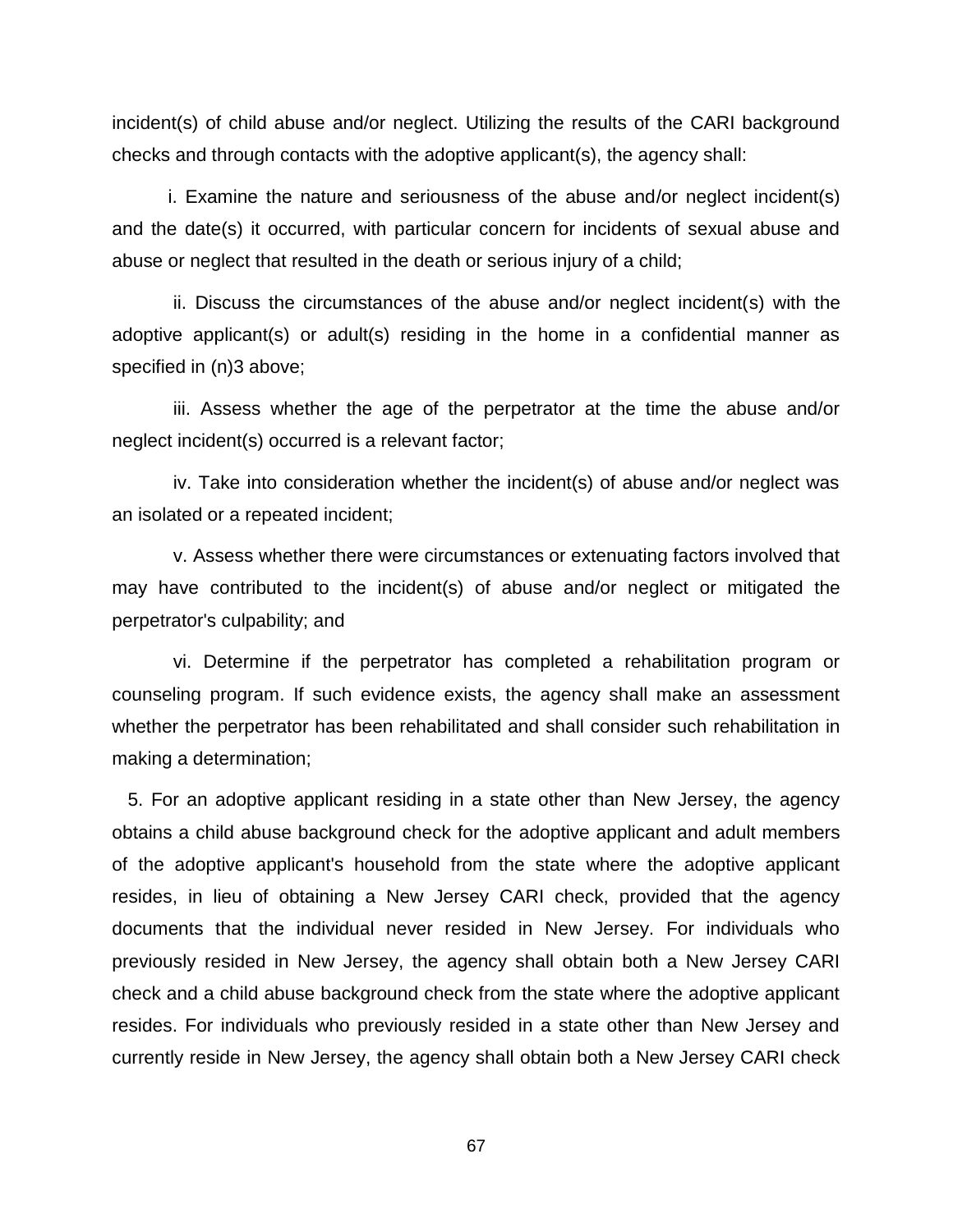and a child abuse background check from the state where the adoptive applicant previously resided; and

 6. The agency maintains the results of the CARI background check and/or child abuse background check from another state in the adoptive applicant's file.

 (*o*) The CARI background checks specified in (n) above shall be valid for 12 months from the date the results are received by the agency.

 1. If a child is not placed in the adoptive applicant's home within 12 months, the agency shall obtain an additional CARI background check as specified in (n)2 above, for each adoptive applicant and all persons residing in the adoptive applicant's home who are 18 years of age and older, prior to placement of a child in the adoptive applicant's home.

 2. The agency shall maintain the results of the additional CARI background checks in the adoptive applicant's file.

 (p) The home study shall not be shared with any person, parent, adoptive applicant or agency until it has been completed. The home study shall be considered complete when it contains all information specified in (g) through (n) above.

 (q) When an employee or consultant is adopting a child through the agency he or she works for or provides services to, the employee or consultant shall obtain a home study from another certified agency.

 (r) The agency shall not place a child in the adoptive applicant's home for the purpose of adoption without a completed home study.

 (s) After the home study has been conducted, the social worker who conducted the study and the social work supervisor shall co-sign a letter to the adoptive applicants or otherwise indicate in writing that the approval or rejection decision was made jointly.

 1. The agency shall make the approval or rejection decision after carefully assessing all the information obtained during the home study.

 2. The agency shall inform the adoptive applicant(s) of its decision in writing within 30 calendar days after the last contact with the adoptive applicant(s).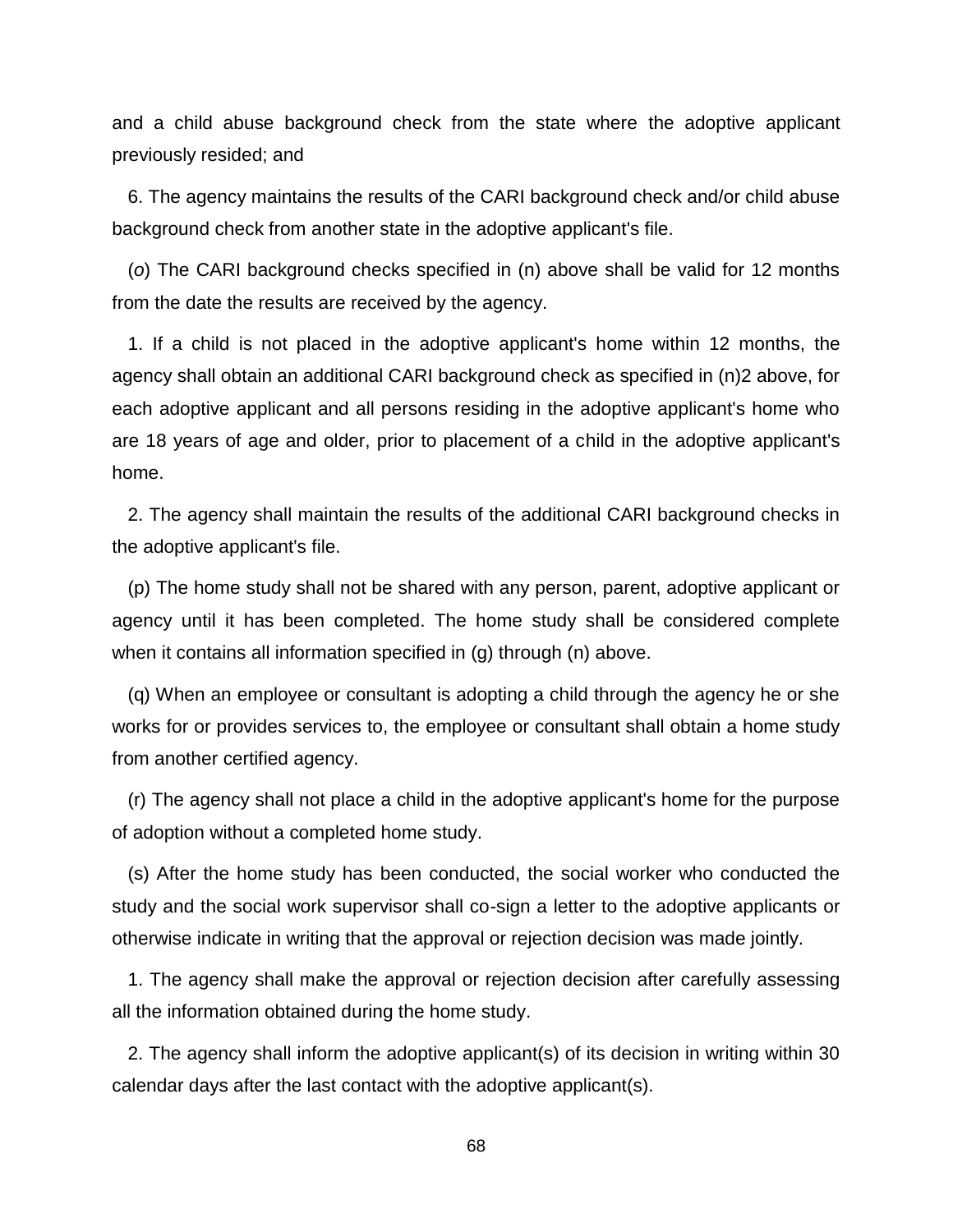i. When an adoptive applicant is approved, the agency shall recommend to the adoptive applicant the type(s) of child(ren) who can best adjust to the family and to whom the family can best adjust. When the agency's recommendation of the type(s) of child(ren) to be considered for adoption is different from the adoptive applicant's initial preference for a certain type(s) of child(ren), the agency shall document in the adoptive family record the results of the discussion between the social worker and the adoptive applicant on this point.

 ii. When the adoptive applicant pursues a child(ren) different from the type(s) of child(ren) recommended by the agency, the agency shall reevaluate the home study to determine if the adoptive applicant can be approved for the type of child he or she is seeking.

iii. When an adoptive applicant is not accepted, the agency shall:

 (1) Explain to the adoptive applicant the reason(s) that a child cannot be placed with the family;

 (2) Offer the adoptive applicant at least one in-person contact to help the adoptive applicant adjust to the agency's decision; and

 (3) Provide the adoptive applicant information, both verbally and in writing, of the agency's grievance procedure.

 (t) Upon receipt of a written request from adoptive applicants who have undergone a home study for a foreign adoption, the agency shall forward to the adoptive applicants the home study within 30 calendar days of the request.

 (u) For adoptive applicants who have been studied, approved, and placed on a waiting list for longer than 12 months from the time their home study was approved, the agency shall ensure that the home study is current within 12 months of the child's being placed into the home, except for home studies for foreign adoption, which may be current for 18 months of the child's being placed in the home. The updated home study shall include:

1. One or more interviews with all members of the adoptive applicants' household;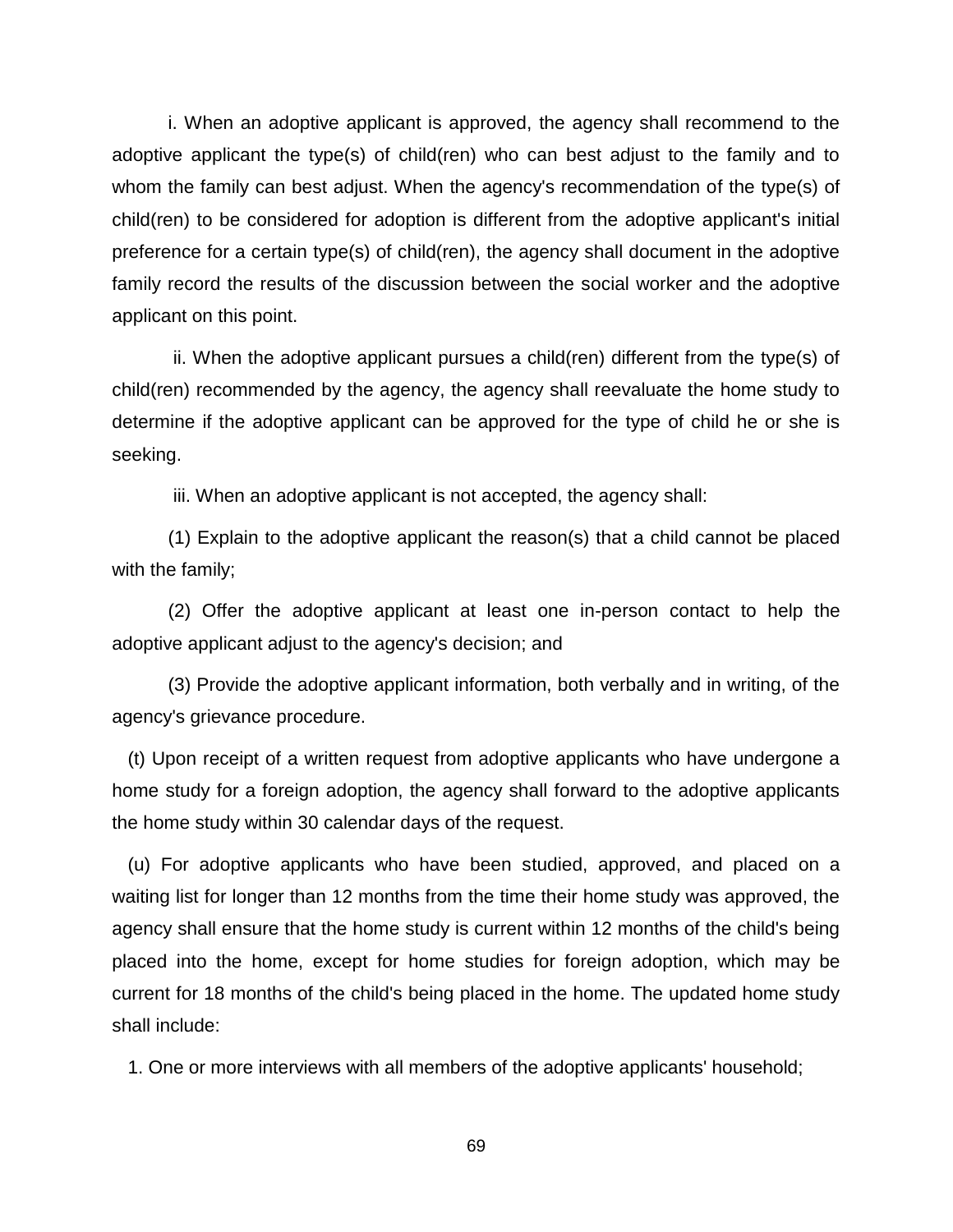2. Medical reports within the past year for all members of the adoptive applicants' household;

3. A visit to the residence of the adoptive applicant(s); and

4. Updated financial information, as specified in (f)16 above.

 (v) For adoptive applicants who are being considered for adoption of one or more additional children, the agency shall:

1. Update the home study as specified in (u) above; and

2. Evaluate the adjustment status of the previously placed child(ren) with the family.

 (w) For a stepparent adoption, a CHRI shall not be required for household members 18 years of age and older who are related to the birth parent.

 (x) The Criminal History Record Information (CHRI) fingerprint background check and the Child Abuse Record Information (CARI) background check conducted on an adoptive parent(s) whose child's adoption in a foreign country is recognized by the United States government shall be valid for such adoptive parent(s) when seeking a readoption in New Jersey.

 (y) A New Jersey State Police fingerprint background check, as specified in N.J.A.C. 3A:50-5.6(g), shall be obtained by the agency for an adoptive parent(s) seeking adoption in New Jersey for a child whose adoption in a foreign country is not recognized by the United States government. The agency shall also meet the following requirements:

 1. A home study shall be conducted, except that a Federal fingerprint background check shall not be required; and

 2. The agency shall maintain the results of the New Jersey State Police fingerprint background check in the file of the adoptive parent(s).

## **3A:50-5.7 Placement services**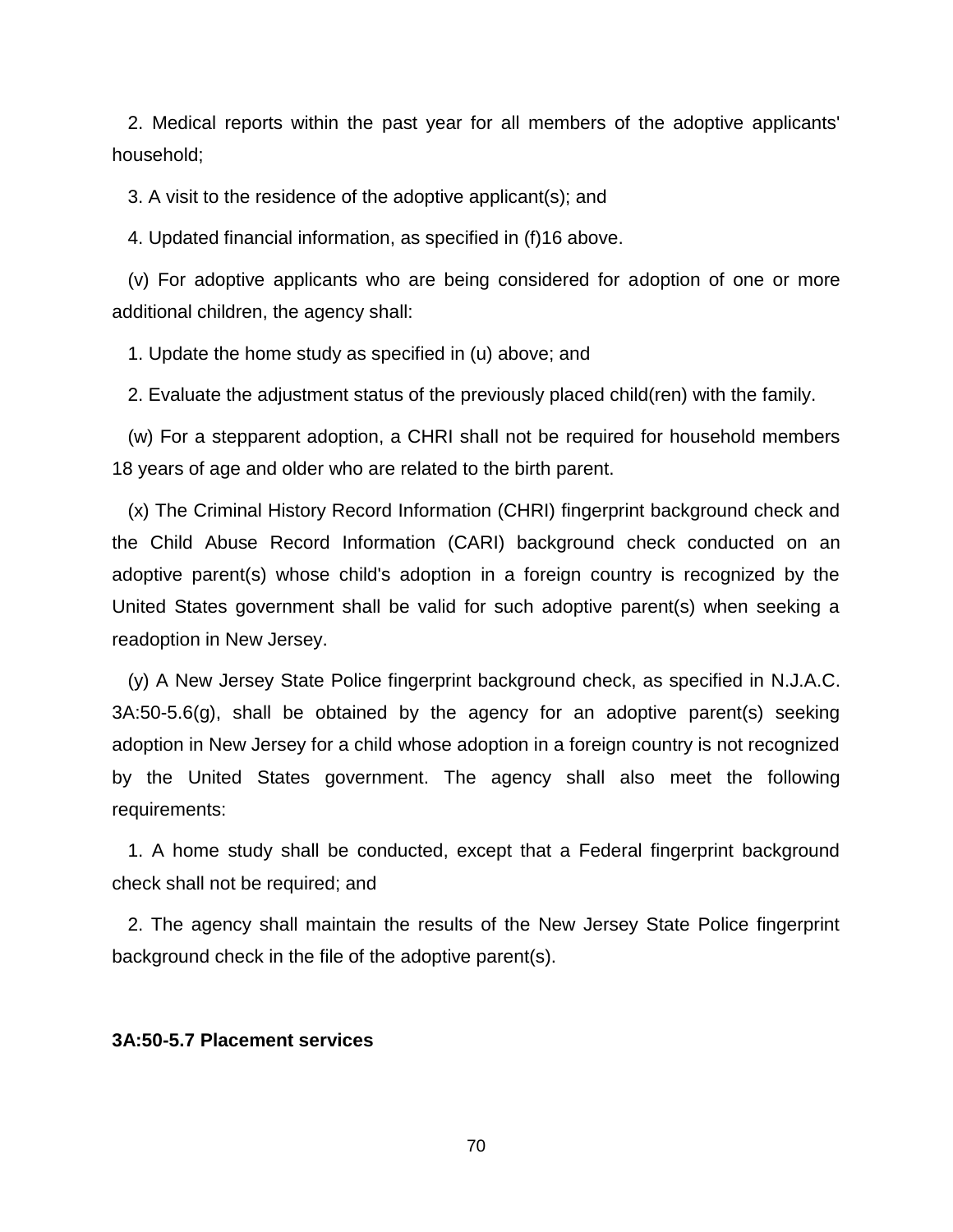(a) The agency shall have responsibility for the selection of approved adoptive parents for a child upon successful completion of a home study as specified in N.J.A.C. 3A:50- 5.6.

 1. The agency shall not place a child for adoption before documenting in the child's record the reason(s) for placing the child with the adoptive family.

 2. The agency shall document in the child's record efforts to place siblings together in the same adoptive home; if a child is not to be placed together with siblings who are also legally free or who were adopted previously, the agency shall document in the child's record at the time of placement the reasons that co-placement was not in the child's interest or the factors that made co-placement unfeasible.

 3. The agency shall give the adoptive parent(s) a written explanation of their rights and responsibilities regarding the child during the supervision period. Such information shall include, but not be limited to, areas of medical care, financial responsibilities, travel outside the state and any areas where the law requires the consent of a parent or guardian.

 4. In instances where an agency that is not certified by the Department is involved with a Department-certified agency, both agencies shall share information and reach a mutual decision on each adoptive placement.

 5. The agency shall not disqualify any adoptive parent(s) rejected for a particular child from being considered for the adoption of another child, unless basic conflicts about adoption and/or parenting style are revealed, or the adoptive parent(s) are unable to accept the children who are available for adoption through the agency.

(b) The agency shall provide the following information to adoptive parent(s):

 1. A written history of the child, including developmental and medical history and reason(s) for surrendering the child. If the child has special needs, the agency shall provide the adoptive applicant(s) with an assessment of the child's long-term needs, along with written information about the availability of subsidy and a list of community resources that provide services to address the child's needs;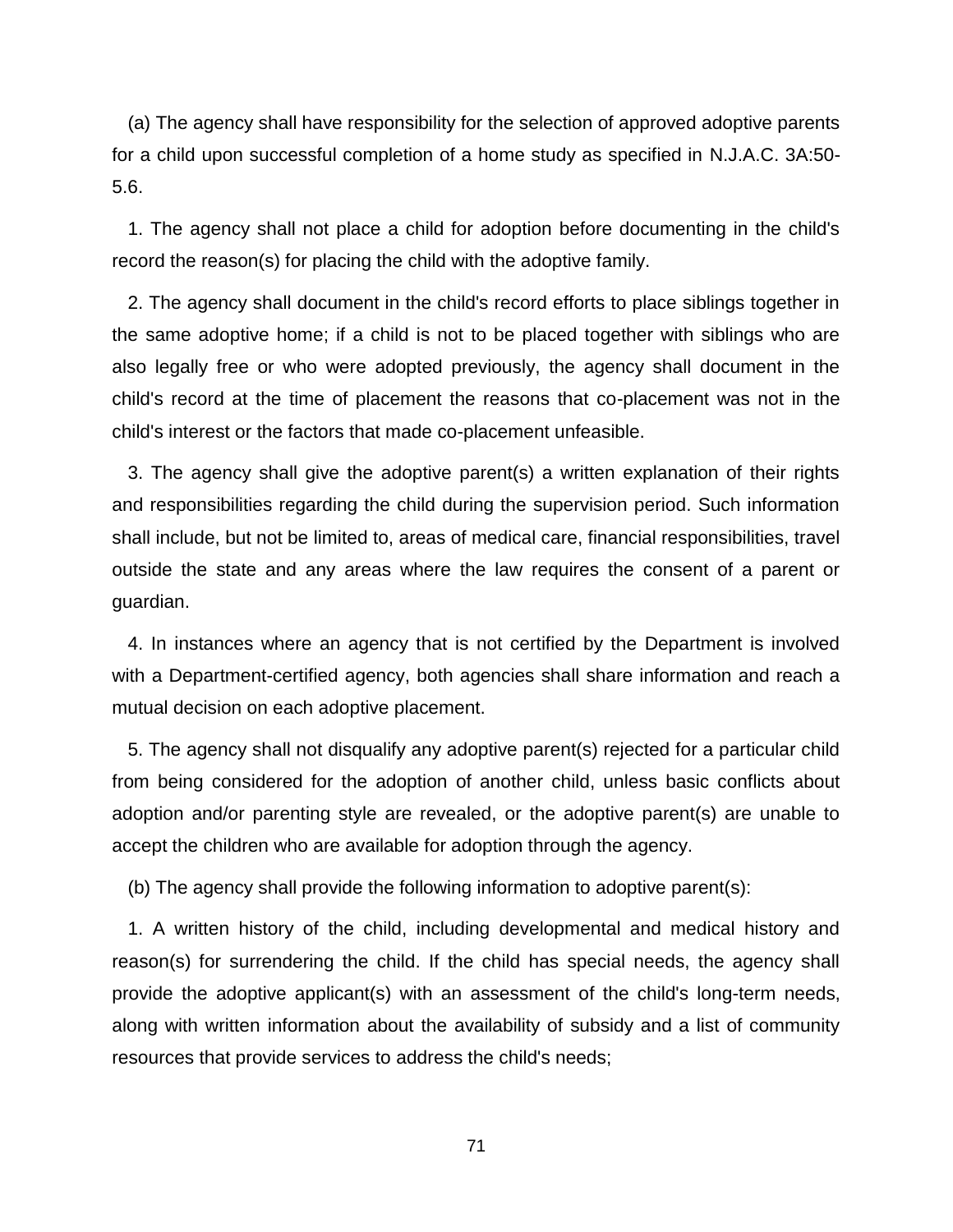2. An explanation that the adoptee may ultimately wish to seek information contained in the permanent record concerning his or her birth family and may in the future attempt to contact the birth family;

 3. An explanation that the agency may contact the adoptive parent in the future to convey updated information about the adoptee's birth family; and

 4. An explanation of N.J.S.A. 26:8-40.33, which allows adoptees and other approved individuals to have access to original birth certificates and direction on how to obtain additional information from the Department of Health.

 (c) The agency shall comply with the following escort and/or transportation requirements:

 1. An agency engaged in transporting children for adoption shall ensure that adoptive parents or other escorts who accompany children from a referring agency to their adoptive families are informed of the child's medical needs;

 2. An agency that provides or arranges for escort transportation service for children as part of its adoption program shall ensure that no child is left unattended during any portion of the trip to the adoptive family, unless the agency documents in the child's record that the child is physically and emotionally capable of traveling independently;

 3. Persons providing children's escort services for an agency shall have a written statement from the agency describing their respective authority and responsibilities and shall carry proper identification, including their name and the agency's name while performing their duties.

 i. The agency shall provide escorts with emergency information, names, telephone numbers and appropriate medical supplies and shall arrange for the safe and expeditious transfer of children to their adoptive parent(s) upon arrival.

 ii. The agency shall require proof of identification by any person accepting temporary or permanent responsibility for the child's arrival; and

 4. The agency shall document the escort and/or transportation plan in the child's record.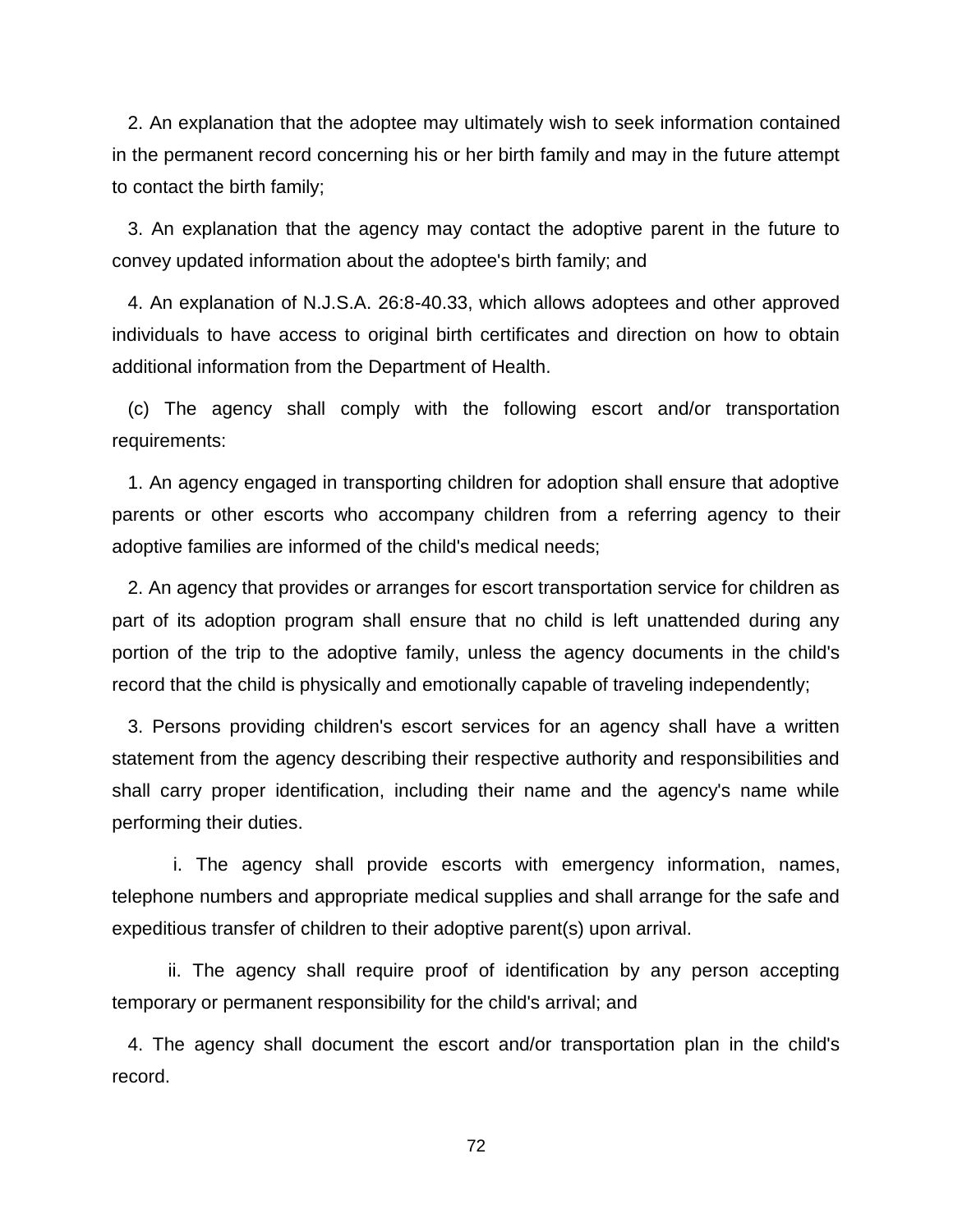## **3A:50-5.8 Post-placement services**

 (a) In keeping with the supervision requirements specified at N.J.A.C. 3A:50-3.6(d)14, the agency shall:

 1. Visit the home within 14 calendar days of the adoptive placement after the first day of placement, and document in the child's record that:

i. The child's background information was reviewed with the adoptive parent(s);

 ii. The adoptive parent(s) and child were given reassurance that their feelings, worries and joys are natural and understandable;

 iii. School age children are in compliance with the compulsory education requirements at N.J.S.A. 18A:7B-1 et seq.; and

iv. Working parent(s) have made child care arrangements.

 (b) For interstate adoptions when there is a delay in the adoptive family returning home with the child, the agency shall:

1. Maintain verbal contact with the family upon placement and visit the home within 14 calendar days of the family's return; and

2. Document in the child's record all required information as specified at (a)1i through iv above.

(c) For children under five years of age, the agency shall:

 1. Conduct bi-monthly home visits after the first visit for at least six months, except when the adoption is delayed past the six month supervisory period because the court has a backlog of cases. In these instances, the agency may conduct office visits on a quarterly basis instead of home visits until the adoption has been finalized.

 2. Document in the child's record that all members of the adoptive family's household were interviewed during the placement supervision period; and

3. Document in the child's record that the following issues were discussed: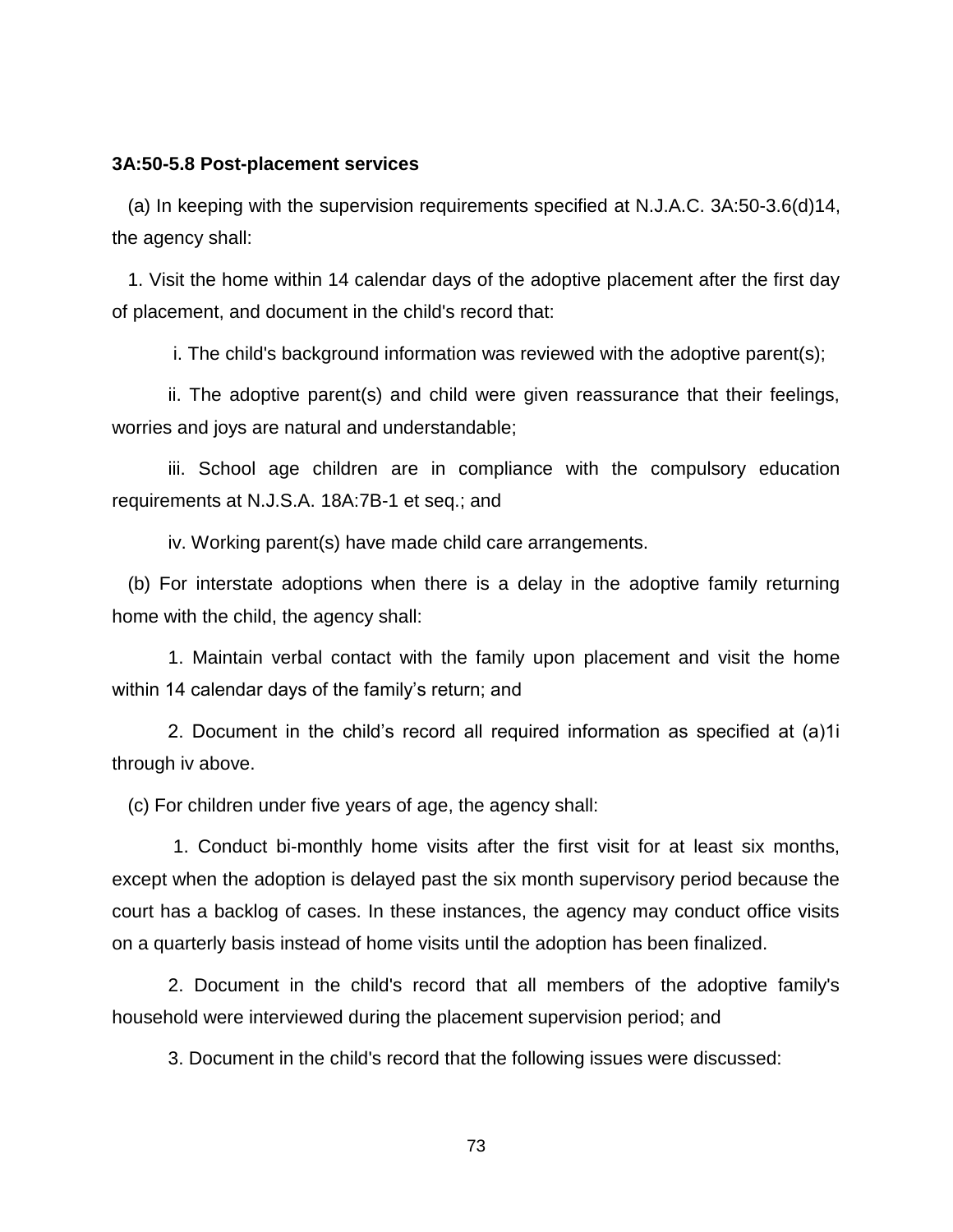i. How the presence of the child changed the lifestyle and marital, civil union, domestic partnership and/or sibling relationships and how the child and extended family view each other;

ii. What role each family member has assumed regarding child care and discipline; and

iii. How parents cope with demands of a crying infant and/or a child who "tests" the placement and how the family reacts to these episodes including any feelings of insecurity about doing the "right" thing.

(d) For children age five or older, the agency shall:

 1. Conduct monthly home visits during the minimum supervisory six-month period, and then bi-monthly home or office visits until the adoption is finalized, if the court has a backlog of cases;

 2. Document in the child's record that the child was interviewed privately about his feelings about the adoption at each supervisory visit; and

3. Document in the child's record that the following issues were discussed:

i. How the presence of the child changed the lifestyle and marital, civil union, domestic partner and/or sibling relationships and how the child and extended family view each other;

ii. What role each family member has assumed regarding child care and discipline;

iii. How the child "tests" the placement and how the family reacts to these episodes, including any feelings of insecurity about doing the "right" thing;

iv. How the family perceives the child's sense of identity and the need to fill in gaps in the child's history;

v. How the child has adjusted to the school environment; and

vi. Document in the child's record that all members of the adoptive family's household were interviewed during the placement supervision period.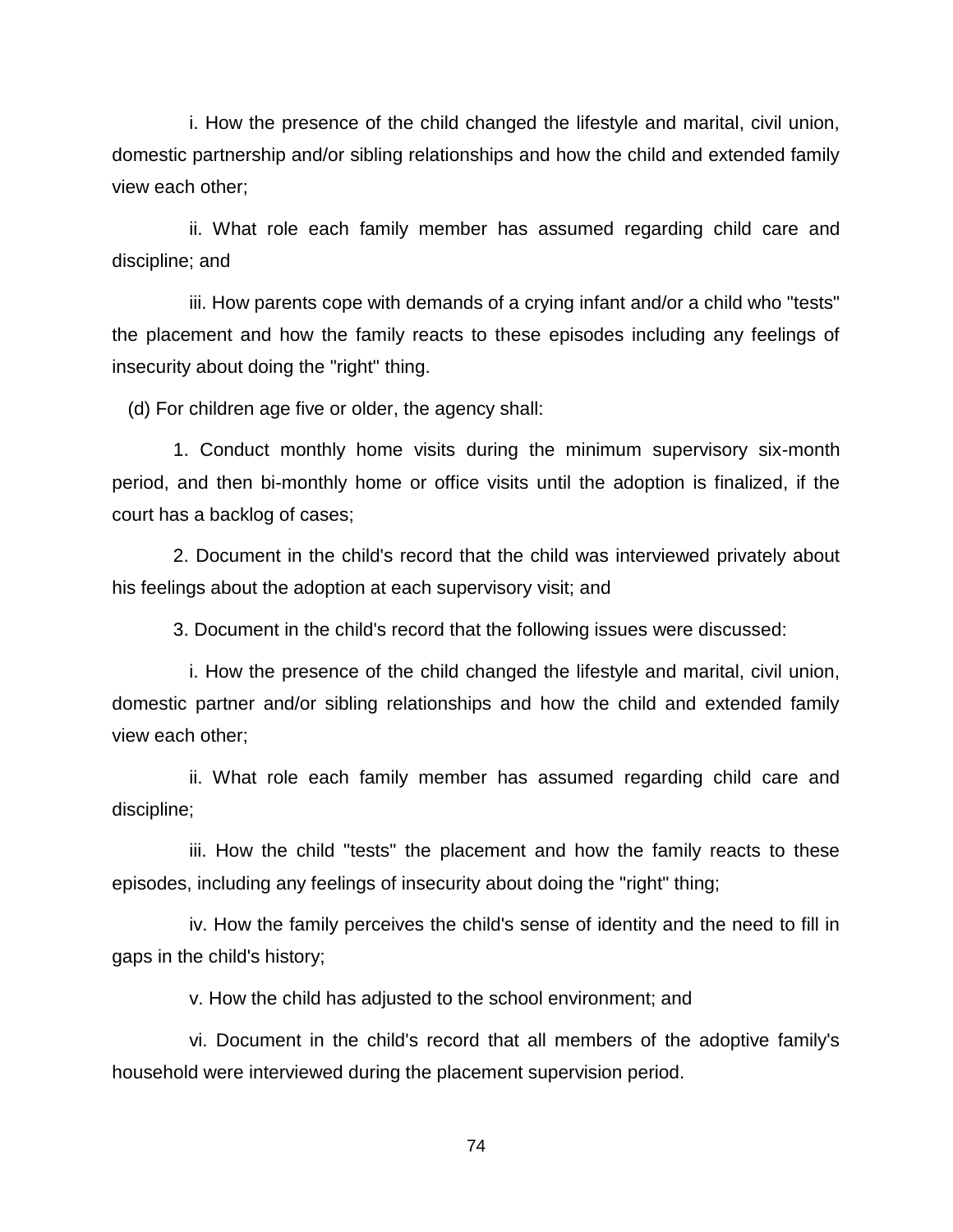(e) The agency shall ensure that consents are not signed before the completion of the six month supervision period and all required supervision visits have occurred, as specified in (c)1 and (d)1 above. For adoptions finalizing in another state or country with a shorter supervision period or requiring fewer post-placement visits than New Jersey, the agency shall make and document all efforts and attempts to secure the adoptive family's agreement to comply with the New Jersey post-placement schedule.

 (f) If a child under two years of age is in an adoptive home for more than one year without the adoption being finalized, the agency shall document to the Office of Licensing in writing the reason(s) that the adoption has not been finalized. Such information shall be provided no later than 30 calendar days after the one-year adoptive placement supervision period has ended.

 (g) If a child over two years of age is in an adoptive home for more than two years without the adoption being finalized, the agency shall document to the Office of Licensing in writing the reason(s) that the adoption has not been finalized. Such information shall be provided no later than 30 calendar days after the two-year adoptive placement supervision period has ended.

 (h) The agency shall remove the child only if his or her security and well-being are impaired or his or her needs are no longer served by the adoptive placement.

 (i) The adoptive parents may request the removal of the child if they decide that they no longer want to adopt the child.

 (j) The Division may remove a child where there is reason to believe that the child has been abused or neglected and that the continued placement with the adoptive family poses a serious or irremediable risk to the child pursuant to N.J.S.A. 9:6-8.9, 8.10, 8.13 and 8.14.

(k) When a child is removed from an adoptive placement, the agency shall:

 1. Place the child in another adoptive home or make other suitable living arrangements for the child;

2. Document how the child was assisted with separation;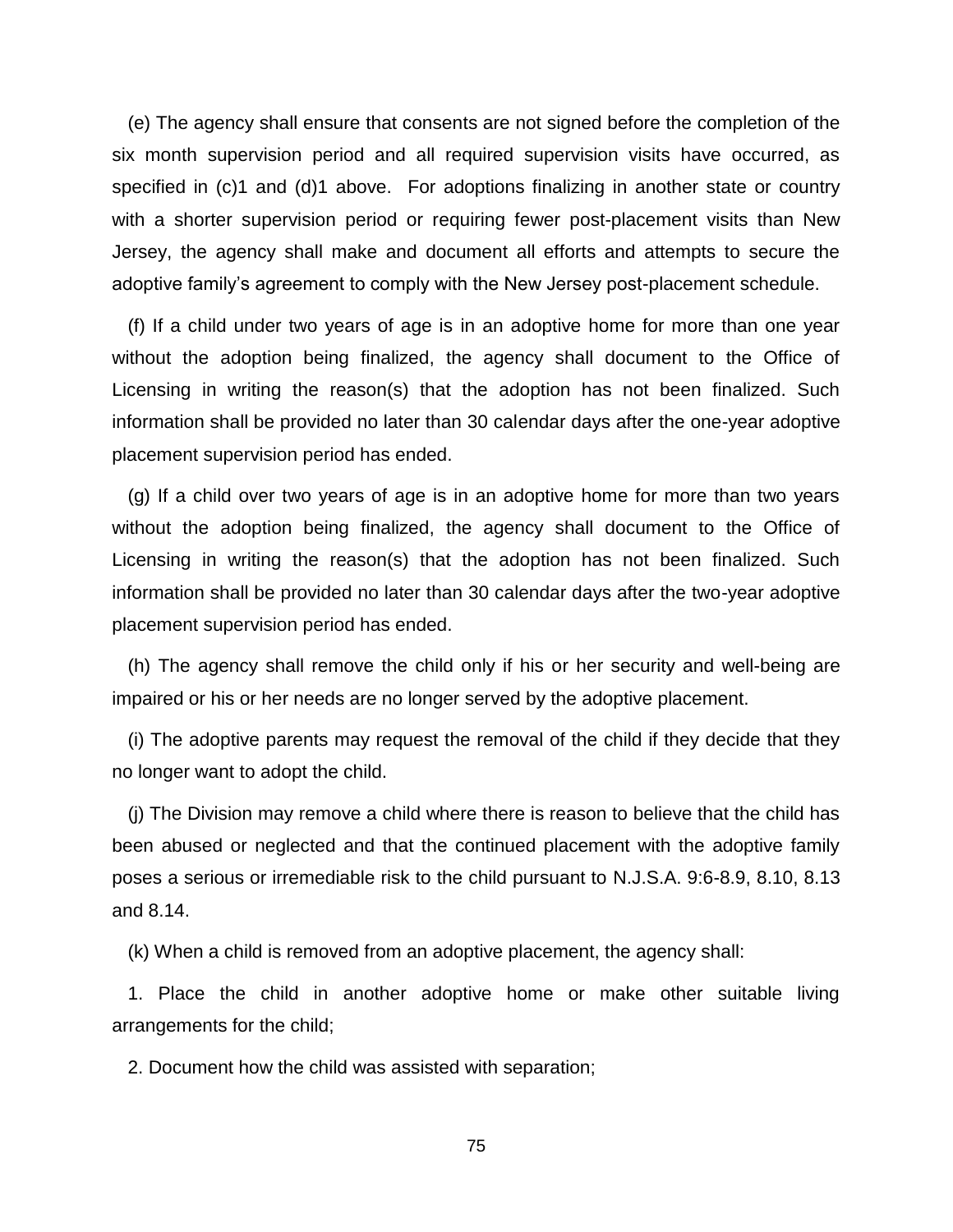3. Offer counseling consisting of at least two in-person contacts with the former adoptive parents; and

 4. Offer supervision and/or consultation to the social worker responsible for the child removed from the adoptive home.

 (*l*) The agency shall cooperate with the adoptive parents and/or the attorney, if any, retained by the adoptive parents to finalize the adoption.

 1. The agency shall provide all information and documents needed to finalize the adoption pursuant to N.J.S.A. 9:3-37 et seq. and shall file a written report to the court at least five calendar days before the hearing. This information shall include:

 i. The name and age of each adoptive parent and the relationship, if any, of each adoptive parent to the child to be adopted;

 ii. The name, age and birthplace of the child to be adopted, and whether any or all of this information is unknown to the adoptive parents;

 iii. The certified agency or other source from which the adoptive parents received the child to be adopted;

iv. The circumstances surrounding the surrender of the child to the agency;

 v. The results of the agency's evaluation of the child and of the adoptive parent(s), including a description of the care being received by the child and the adjustment of the child and parent(s) as members of a family, and a summary statement of the agency's recommendation to the court regarding finalization;

vi. A full description of all property belonging to the child to be adopted;

vii. The name by which the child to be adopted will be known; and

 viii. An itemized statement of all fees and costs paid by the adoptive applicants in connection with the adoption. Such costs shall include expenses related to any of the following:

 (1) Payment, provision or reimbursement to a parent for medical expenses, reasonable living expenses, shelter, and religious, psychological, vocational, or similar counseling services;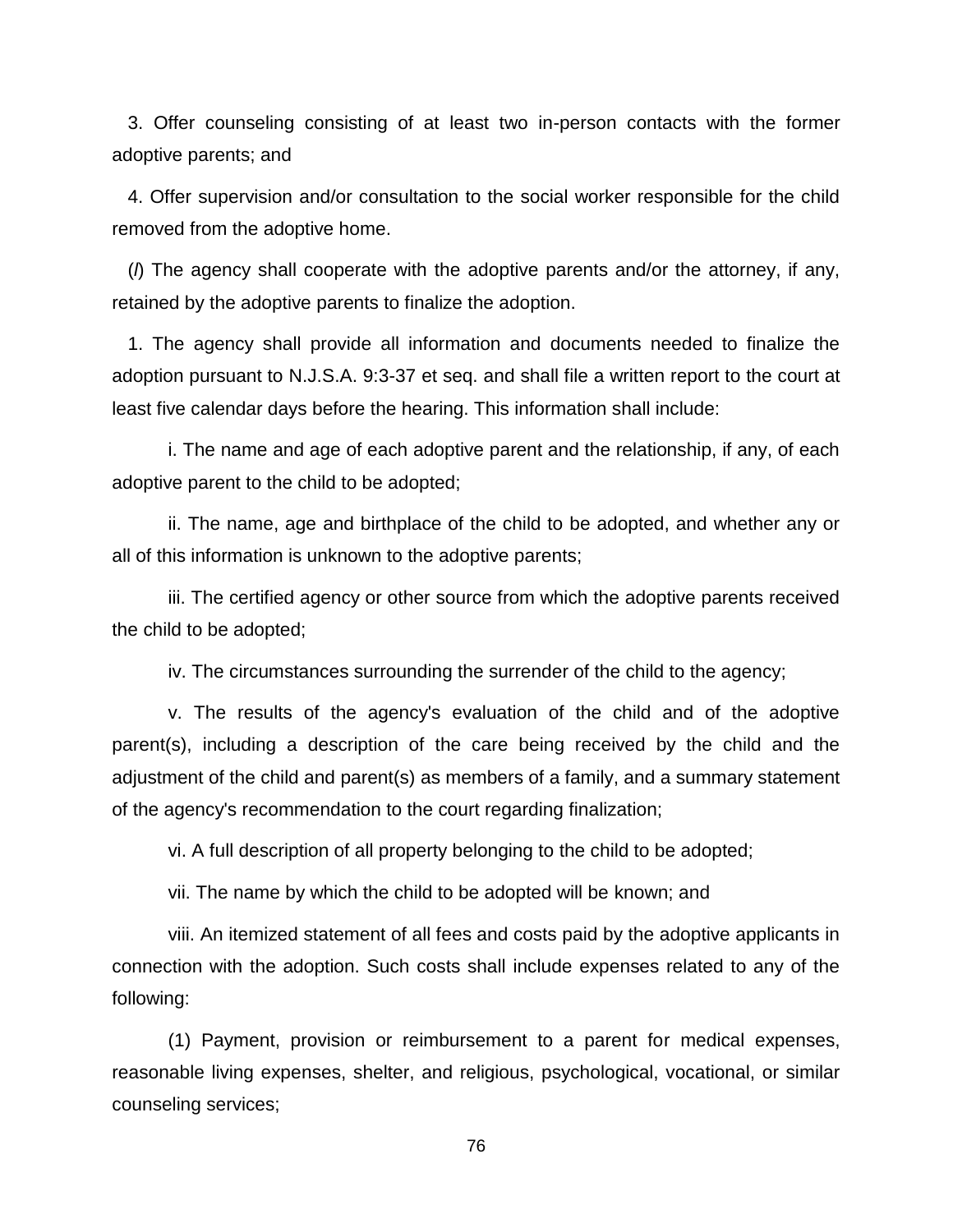(2) Application and home study costs;

 (3) Pre-adoptive care of the child, whether in foster, group, residential or institutional care;

 (4) Costs related to the child's placement, including transportation and escort costs;

(5) Costs related to post-placement supervision; and

(6) Finalization costs and other associated legal expenses.

 2. If the agency's report to the court contains any material findings or recommendations adverse to the adoptive parent(s), the agency shall serve a copy of the report to the adoptive parent(s) at least five working days before the hearing.

3. The agency shall solicit and consider the child's wishes concerning adoption.

 4. The agency shall ensure that any child who is age 10 or older is present at the finalization hearing unless the child's presence is waived by the court.

## **3A:50-5.9 Post-adoption services**

 (a) After the child has been legally adopted, the agency shall provide the opportunity for the clients to return voluntarily to the agency for services relating to adoption only after verifying the identity of the person making the request.

(b) An agency shall provide the following post-adoption services:

 1. Storing updated information provided by the birth parent(s), adoptee or adoptive parent(s) with the medical information form, as specified in N.J.A.C. 3A:50-3.6(d)6;

 2. Upon request and if available, adoptive applicants, birth parents, and adult adoptees shall be provided with written information on the non-identifying characteristics and background of the adoptee and the adoptee's birth family. This information shall include, but not be limited to:

i. Age or date of birth;

ii. Circumstances surrounding the placement;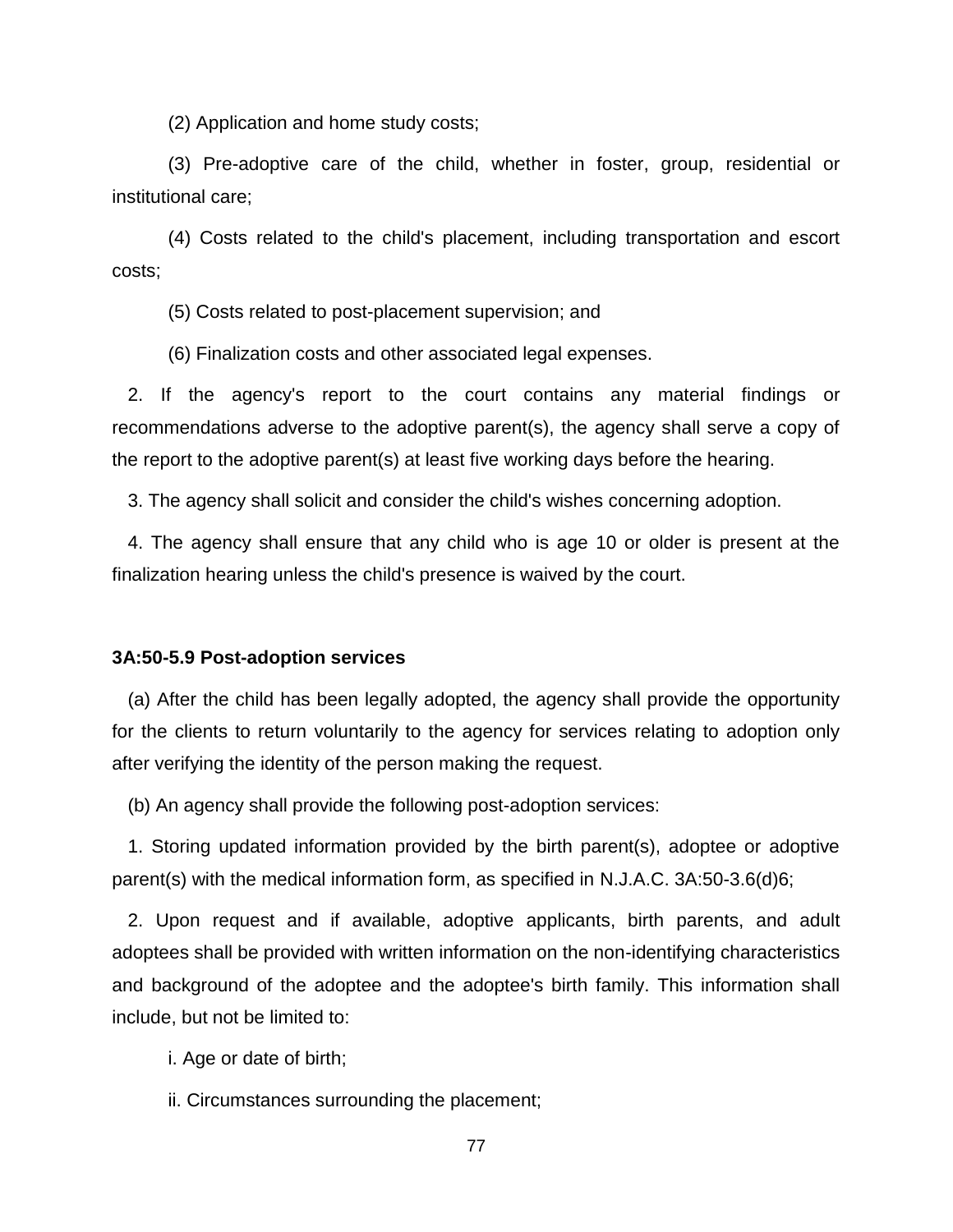iii. Religion;

iv. Education;

v. Nationality and ethnic background;

vi. Employment history;

vii. Medical history; and

viii. Talents or hobbies.

 3. Information about and referral to community resources, such as other counseling services, support groups, adoption registries, or sources of personal information that may be useful to adoptees, birth parents, or adoptive parents, or their relatives.

 (c) An agency should counsel members of the birth family, adoptive family, or minor and adult adoptees in the following situations:

 1. When there is continued interest in background information about any other party involved in the adoption; or

 2. When any party involved in the adoption is having difficulty in personal or social adjustment to the extent that it is related to the adoption.

 (d) For a foreign adoption, as specified at N.J.A.C. 3A:50-1.5(b)2, the agency shall conduct at least one visit to the home within 30 days after the child has entered the United States with the adoptive family and shall comply with each country's supervision and visitation requirements and relevant requirements of the Hague Convention on Intercountry Adoption and the Intercountry Adoption Universal Accreditation Act of 2012, 42 U.S.C. §§ 14922 et seq., when the child has entered the United States with the adoptive family.

## **3A:50-5.10 Searches**

 (a) An agency that conducts searches on behalf of adult adoptees, birth parents when the adopted child is 18 years of age or older, or adoptive parents when the child is under 18 years of age, shall establish a written policy that outlines the procedures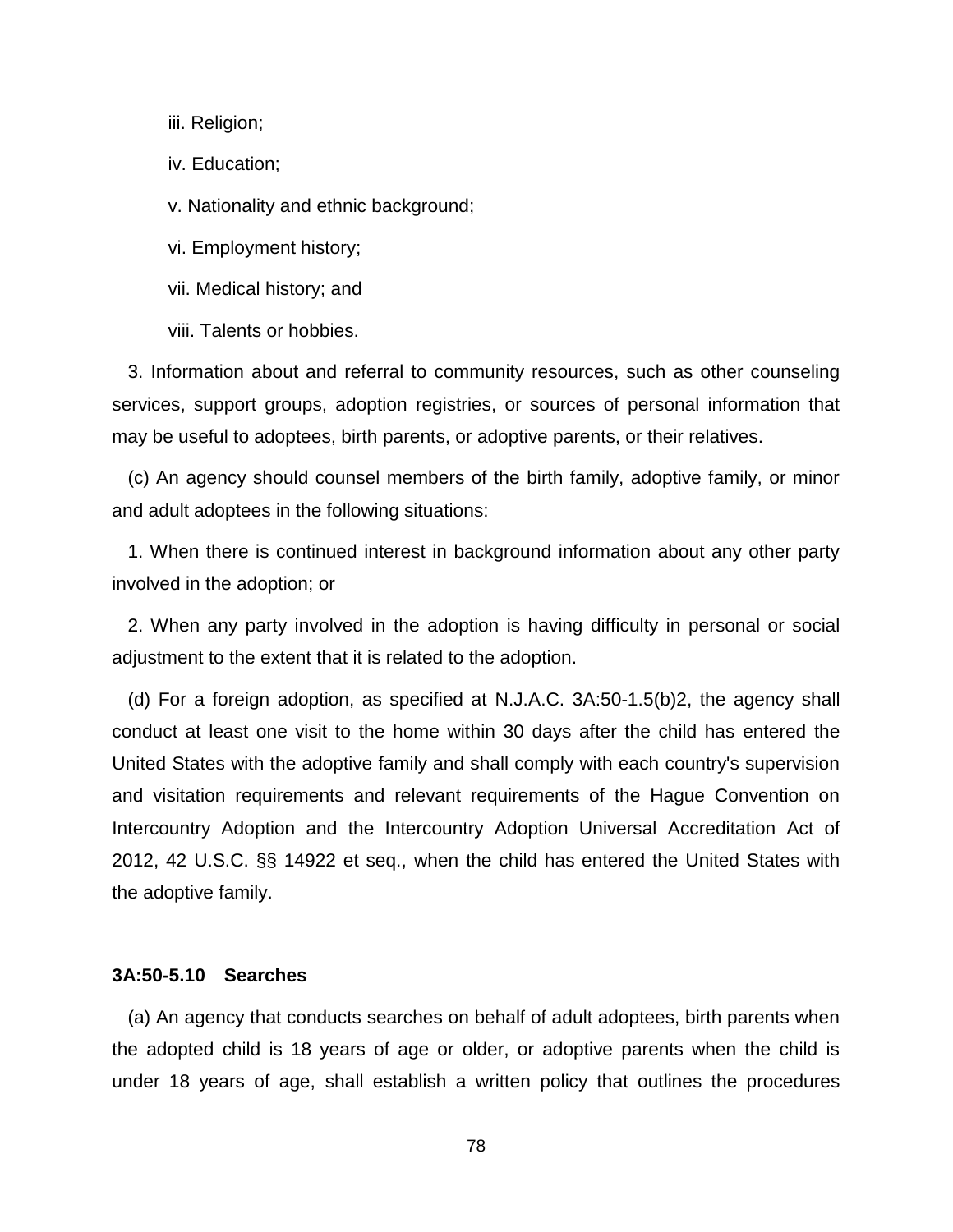regarding confidentiality as specified in N.J.A.C. 3A:50-3.6(a)1 through 4 and the extent to which searches are conducted. This policy shall also include a fee schedule for conducting the search and time frames for completing a search.

(b) A search shall include, but not be limited to:

 1. A review of the agency record for background information on the birth or adoptive family, including:

i. The last known address;

ii. Names of the male and female members;

iii. Social Security numbers;

iv. Occupations and addresses of places of employment;

v. Military services, if known;

vi. Clubs or union affiliations, if known;

vii. Names of each school and college attended, if known; and

viii. Dates and places of marriages and deaths.

 (c) When the information in the agency record is sufficient to complete a search, the search shall also include:

 1. A review of current telephone listings available in print or online on a Statewide basis, and a review of previously published telephone listings available in print or online on a Statewide basis, if accessible, utilization of available internet resources, or utilization of a telephone information service or online person search service provided that the adult adoptee, birth parents, or adoptive parents agree to such a service;

 2. Sending a "blind" letter to the Social Security Administration for subsequent mailing to family members;

3. Contacting military, union, employment, and club affiliation;

4. Contacting high school or college alumni offices;

5. Contacting professional licensing boards;